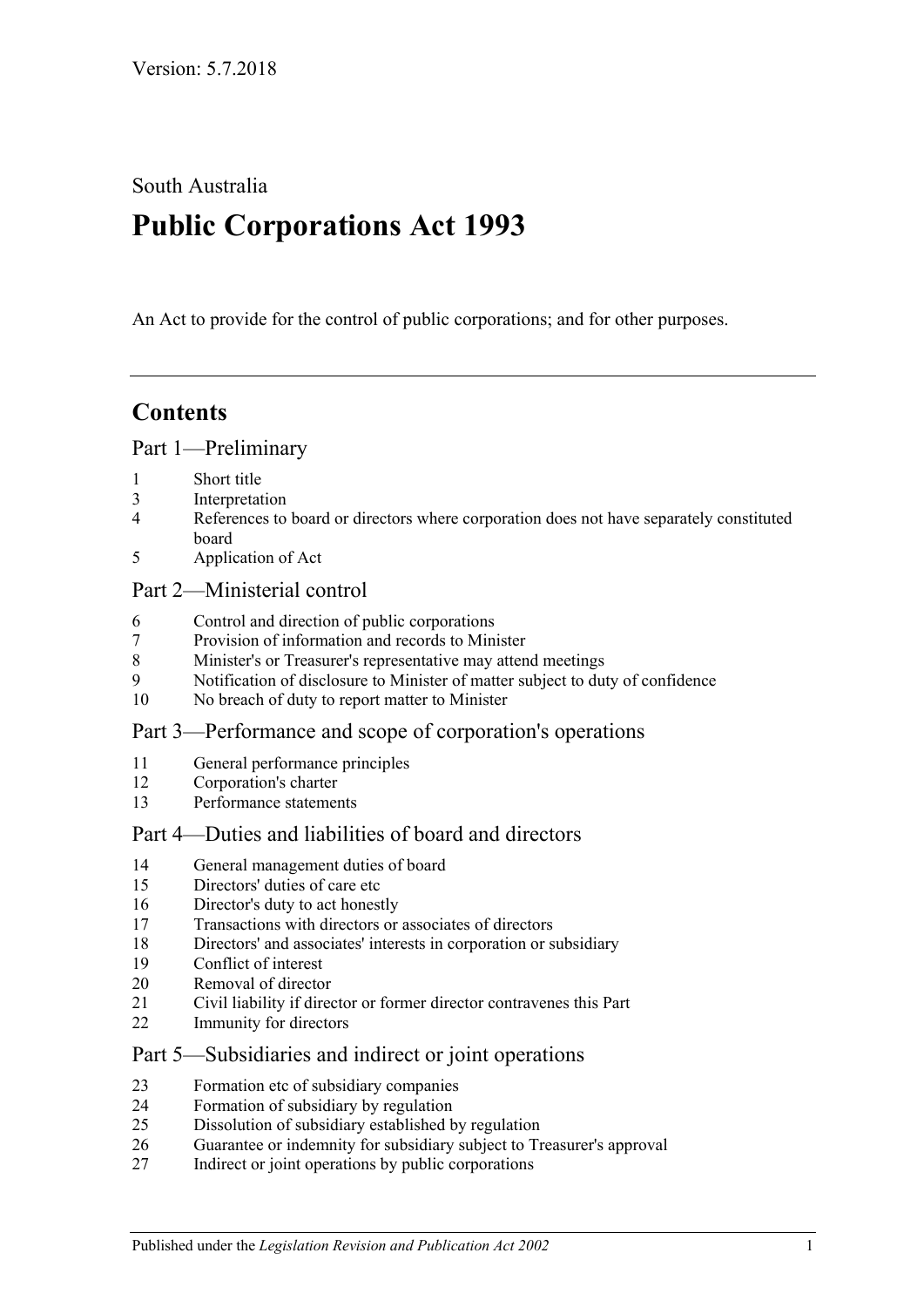### [Part 6—Financial and other provisions](#page-15-2)

- [Guarantee by Treasurer of corporation's liability](#page-15-3)
- [Tax and other liabilities of corporation](#page-15-4)
- [Dividends](#page-16-0)
- [Internal audits and audit committee](#page-16-1)
- [Accounts and external audit](#page-17-0)
- [Annual reports](#page-17-1)
- [Remuneration of corporation's directors](#page-18-0)
- [Minister to be consulted as to appointment or removal of chief executive officer](#page-18-1)
- [Delegation](#page-18-2)
- 36A [Duty of employees to act honestly](#page-19-0)
- 36B [Duty of senior executives with respect to conflict of interest](#page-19-1)
- [Transactions with executives or associates of executives](#page-21-0)
- [Executives' and associates' interests in corporation or subsidiary](#page-22-0)
- 38A [Duty of employees with respect to conflict of interest](#page-23-0)
- 38B [Exclusion of operation of Commonwealth industrial relations legislation in specified cases](#page-24-0)
- [Validity of transactions of corporation](#page-24-1)
- [Power to investigate corporation's or subsidiary's operations](#page-25-0)
- [Approvals and exemptions](#page-27-0)<br>42 Proceedings for offences
- [Proceedings for offences](#page-27-1)
- [Regulations](#page-27-2)

#### [Schedule—Provisions applicable to subsidiaries](#page-27-3)

- [Application and interpretation](#page-27-4)
- [Direction by board of parent corporation](#page-27-5)
- [General management duties of board](#page-28-0)
- [Directors' duties of care etc](#page-28-1)<br>5 Directors' duties of honesty
- [Directors' duties of honesty](#page-29-0)
- [Transactions with directors or associates of directors](#page-29-1)
- [Directors' and associates' interests in subsidiary or parent corporation](#page-30-0)
- [Conflict of interest](#page-31-0)<br>9 Removal of directo
- [Removal of director or board](#page-32-0)
- [Civil liability if director or former director of subsidiary contravenes this Schedule](#page-32-1)
- [Immunity for directors of subsidiaries](#page-32-2)
- [Tax and other liabilities of subsidiary](#page-33-0)
- [Accounts and external audit](#page-33-1)
- [Delegation](#page-33-2)
- 14A [Duty of employees to act honestly](#page-34-0)
- 14B [Duty of senior executives with respect to conflict of interest](#page-35-0)
- [Transactions with executives or associates of executives](#page-37-0)
- [Executives' and associates' interests in subsidiary or parent corporation](#page-38-0)
- 16A [Duty of employees with respect to conflict of interest](#page-39-0)
- [Validity of transactions of subsidiary](#page-40-0)

[Legislative history](#page-41-0)

#### [Appendix—Divisional penalties and expiation fees](#page-43-0)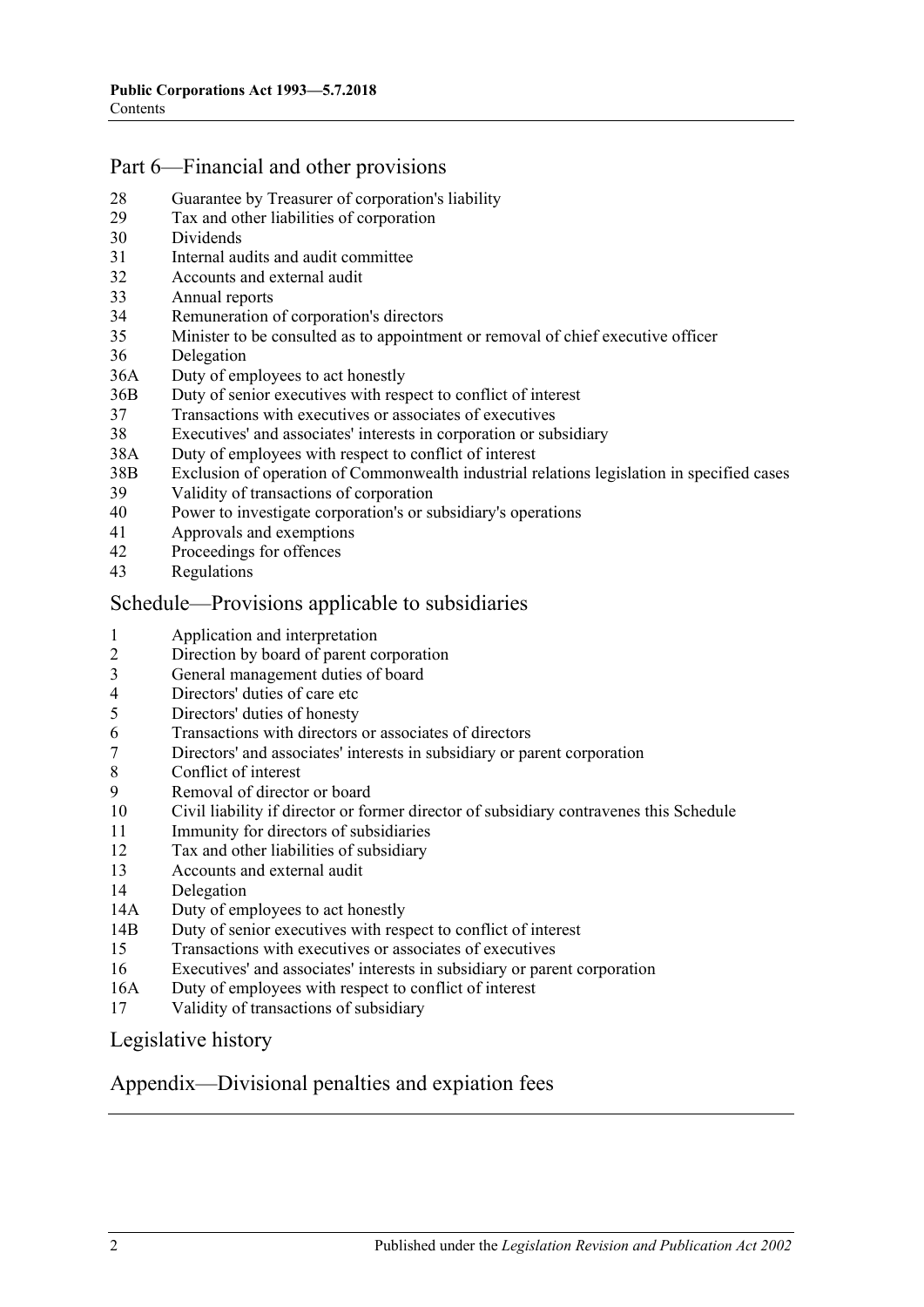#### <span id="page-2-0"></span>**The Parliament of South Australia enacts as follows:**

## 67B**Part 1—Preliminary**

#### <span id="page-2-1"></span>0B**1—Short title**

This Act may be cited as the *Public Corporations Act 1993*.

#### <span id="page-2-2"></span>1B**3—Interpretation**

(1) In this Act—

*associate*—see [subsection](#page-3-0) (2);

*beneficial interest* in property includes a potential beneficial interest in property subject to a discretionary trust;

*beneficiary* includes a person who is an object of a discretionary trust;

*board* in relation to a public corporation, means the board of directors of the corporation (also see [section](#page-4-0) 4);

*council* means a municipal or district council;

*debenture* has the same meaning as in the *Corporations Act 2001* of the Commonwealth;

*director* in relation to a public corporation, means a person appointed as a member of the board of the corporation (also see [section](#page-4-0) 4);

*dividend* means payment out of profit (whether earned in the current or a previous financial year) or payment in the nature of a return of capital;

*domestic partner* means a person who is a domestic partner within the meaning of the *[Family Relationships Act](http://www.legislation.sa.gov.au/index.aspx?action=legref&type=act&legtitle=Family%20Relationships%20Act%201975) 1975*, whether declared as such under that Act or not;

*executive* in relation to a public corporation or a subsidiary of a public corporation, means an employee of the corporation or subsidiary who is concerned or takes part in the management of the corporation or subsidiary;

*financial year* in relation to a public corporation, means—

- (a) the period of 12 months ending on 30 June in any year; or
- (b) any other period of 12 months prescribed by regulation in relation to the corporation;

*incorporating Act* in relation to a statutory corporation or public corporation, means the Act by or under which the corporation is established;

*liability* includes contingent liability;

*managed investment scheme* has the same meaning as in the *Corporations Act 2001* of the Commonwealth;

*Minister* in relation to a public corporation, means the Minister to whom the administration of the corporation's incorporating Act is for the time being committed;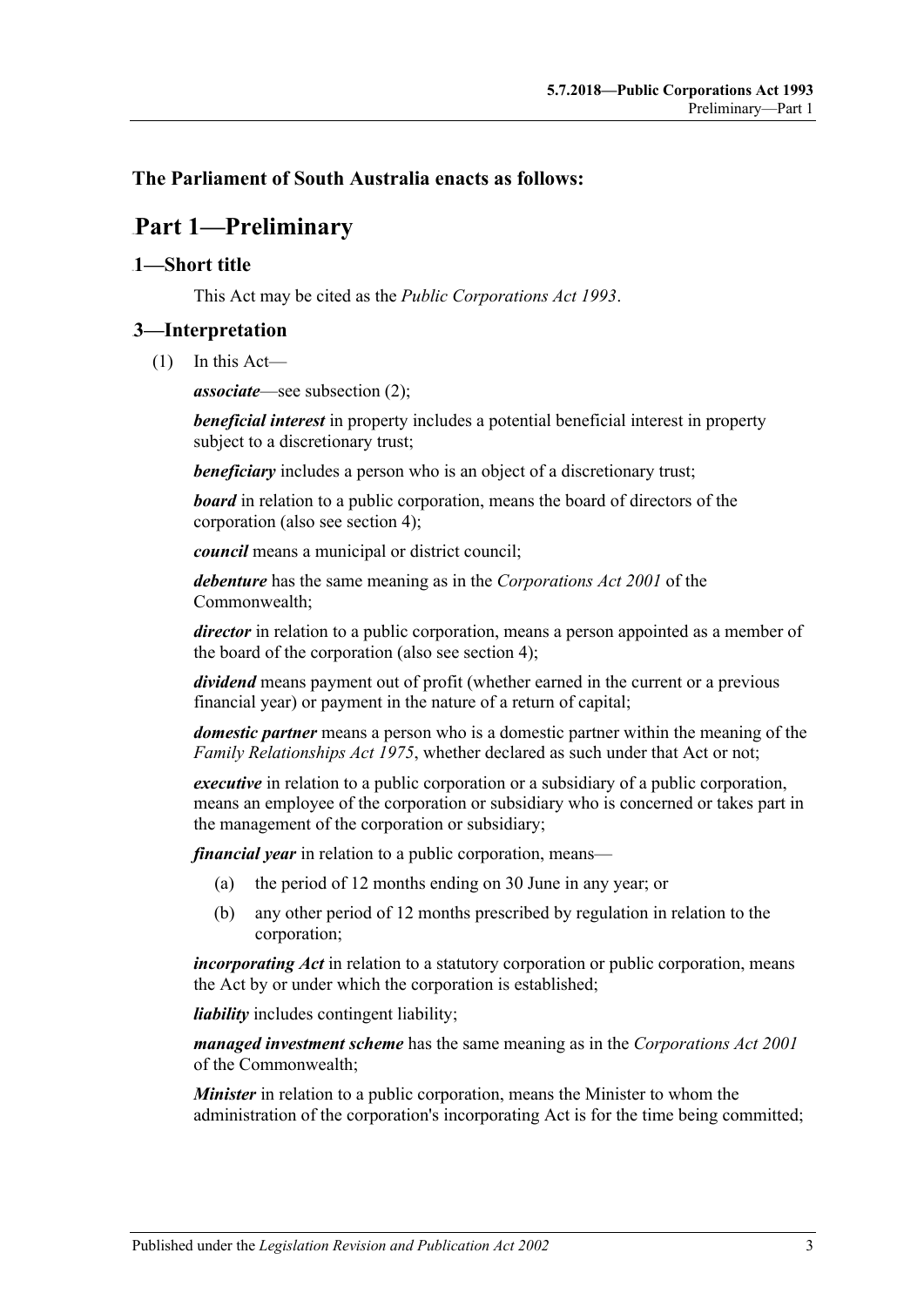*operations* of a public corporation or any of its subsidiaries includes, for any purposes specified by regulation, any operations carried out by a specified company or entity or pursuant to a specified trust scheme, partnership, joint venture or other scheme or arrangement and declared by regulation to form part of the operations of the corporation or any of its subsidiaries for those purposes;

#### *public corporation*—see [section](#page-4-2) 5(3);

*record* includes—

- (a) information stored or recorded by a computer or any other means; and
- (b) a computer tape or disk or any other device on or by which information is stored or recorded;

*relative* in relation to a person, means the spouse, domestic partner, parent or remoter linear ancestor, son, daughter or remoter issue or brother or sister of the person;

*relevant interest* has the same meaning as in the *Corporations Act 2001* of the Commonwealth;

*remuneration* in relation to an office or employment, includes any benefit of pecuniary value attaching to the office or employment;

*senior executive* in relation to a public corporation or a subsidiary of a public corporation, means an employee of the corporation or subsidiary holding or acting in—

- (a) the position of chief executive of the corporation or subsidiary; or
- (b) an executive position declared to be a senior executive's position by the corporation's Minister by notice in the Gazette (which notice may be varied or revoked by subsequent notice in the Gazette);

*spouse*—a person is the spouse of another if they are legally married;

*statutory corporation* means a body corporate (other than a council or university) that—

- (a) is established by or under another Act; and
- (b) comprises or includes, or has a governing body that comprises or includes, a Minister or a person or body appointed by the Governor or a Minister;

*subsidiary* in relation to a public corporation, means—

- (a) a company that is a subsidiary of the public corporation within the meaning of the *Corporations Act 2001* of the Commonwealth; or
- (b) a body corporate established as a subsidiary of the public corporation by regulation under [Part 5.](#page-13-3)
- <span id="page-3-1"></span><span id="page-3-0"></span>(2) For the purposes of this Act, a person is an associate of another person if—
	- (a) the other person is a relative of the person or of the person's spouse or domestic partner; or
	- (b) the other person—
		- (i) is a body corporate; and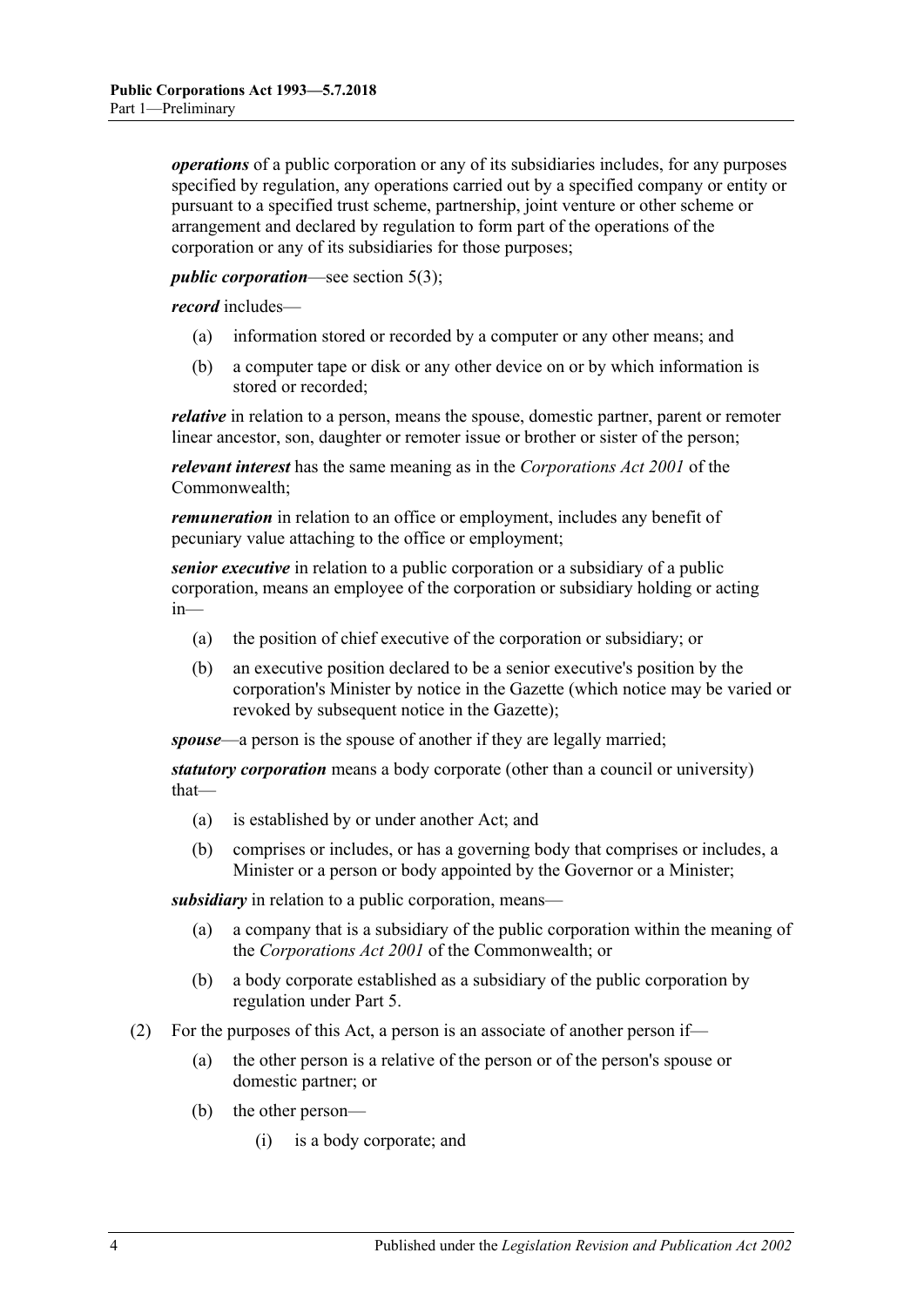- (ii) the person or a relative of the person or of the person's spouse or domestic partner has, or two or more such persons together have, a relevant interest or relevant interests in shares in the body corporate the nominal value of which is not less than 10 per cent of the nominal value of the issued share capital of the body corporate; or
- (c) the other person is a trustee of a trust of which the person, a relative of the person or of the person's spouse or domestic partner or a body corporate referred to in [paragraph](#page-3-1) (b) is a beneficiary; or
- (d) the person is declared by the regulations to be an associate of the other person.
- (3) For the purposes of this Act, in determining whether a company is a subsidiary of a public corporation, any shares held, or powers exercisable by, the corporation or any other body are not to be taken to be held or exercisable in a fiduciary capacity by reason of the fact that the corporation is an instrumentality of the Crown and holds its property on behalf of the Crown.

#### **Note—**

For definition of divisional penalties (and divisional expiation fees) see Appendix.

#### <span id="page-4-0"></span>2B**4—References to board or directors where corporation does not have separately constituted board**

Where a board of directors is not separately constituted as the governing body of a public corporation—

- (a) a reference in this Act to a board is, in relation to that corporation, a reference to the corporation; and
- (b) a reference in this Act to a director is, in relation to that corporation, a reference to a member of the corporation.

#### <span id="page-4-1"></span>5-Application of Act

- (1) A provision of this Act applies to a statutory corporation to which the provision is declared to apply—
	- (a) by the corporation's incorporating Act; or
	- (b) by regulation.
- (1a) If a provision of this Act is declared to apply to a statutory corporation (other than a corporation sole), [Part 4](#page-8-1) and [sections](#page-19-0) 36A to [38A](#page-23-0) (inclusive) apply to the corporation subject to any modifications prescribed by or under the corporation's incorporating Act or this Act.
- (2) Where a provision of this Act is declared by regulation to apply to a statutory corporation, the provision prevails to the extent of any inconsistency over the provisions of the corporation's incorporating Act.
- <span id="page-4-2"></span>(3) A reference in a provision of this Act to a public corporation is a reference to a statutory corporation to which the provision applies.
- (4) A declaration may not be made by regulation for the purposes of this section in a form such that a provision of this Act is declared to apply to more than one statutory corporation by the same regulation.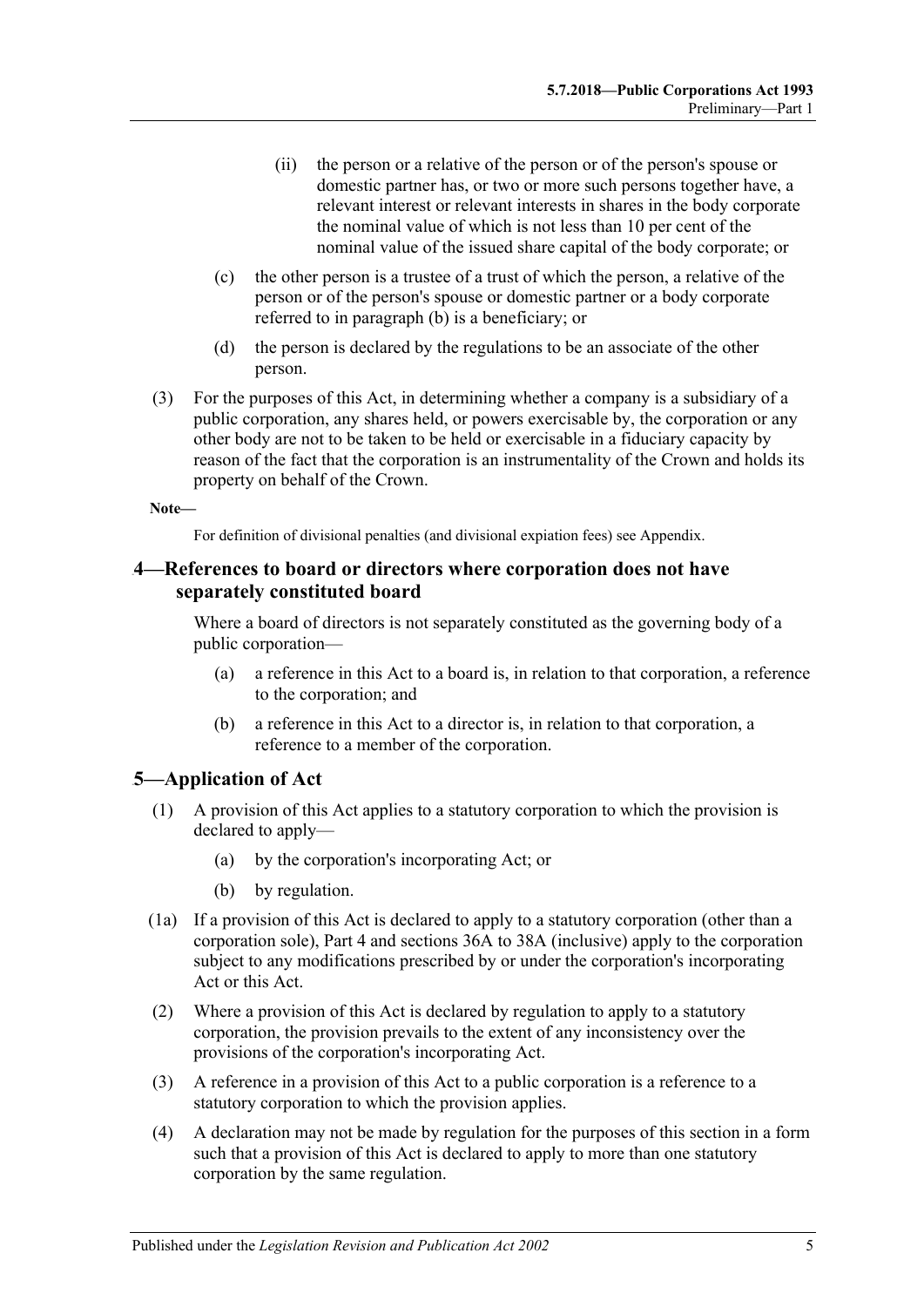# <span id="page-5-0"></span>68B**Part 2—Ministerial control**

#### <span id="page-5-1"></span>4B**6—Control and direction of public corporations**

- (1) A public corporation—
	- (a) is an instrumentality of the Crown and holds its property on behalf of the Crown; and
	- (b) is subject to control and direction by its Minister.
- (2) A direction may not be given by the Minister under this section contrary to the provisions of another Act.
- (3) The corporation may not be directed by its Minister to do anything that would be beyond its powers as provided by its incorporating Act and any other Act.
- (4) A direction given by the Minister under this section must be in writing.
- <span id="page-5-4"></span>(5) Subject to [subsection](#page-5-2) (7), where the Minister gives a direction to a public corporation under this section—
	- (a) the Minister must cause the direction to be published—
		- (i) by notice in the Gazette within 14 days after the direction was given; and
		- (ii) by tabling the direction in both Houses of Parliament within six sitting days after its publication in the Gazette; and
	- (b) the corporation must cause the direction to be published in its next annual report.
- <span id="page-5-3"></span>(6) Where the corporation is of the opinion that a direction should not be published for the reason that its publication—
	- (a) might detrimentally affect the corporation's commercial interests; or
	- (b) might constitute breach of a duty of confidence; or
	- (c) might prejudice an investigation of misconduct or possible misconduct,

the corporation may advise the Minister of that opinion giving the reason for the opinion.

- <span id="page-5-2"></span>(7) Where the Minister is satisfied that a direction should not be published for a reason referred to in [subsection](#page-5-3) (6), the direction need not be published by the Minister or the corporation as required by [subsection](#page-5-4) (5) but—
	- (a) the Minister must cause a copy of the direction to be presented to the Economic and Finance Committee of the Parliament within 14 days after the direction was given; and
	- (b) the corporation must cause a statement of the fact that the direction was given to be published in its next annual report.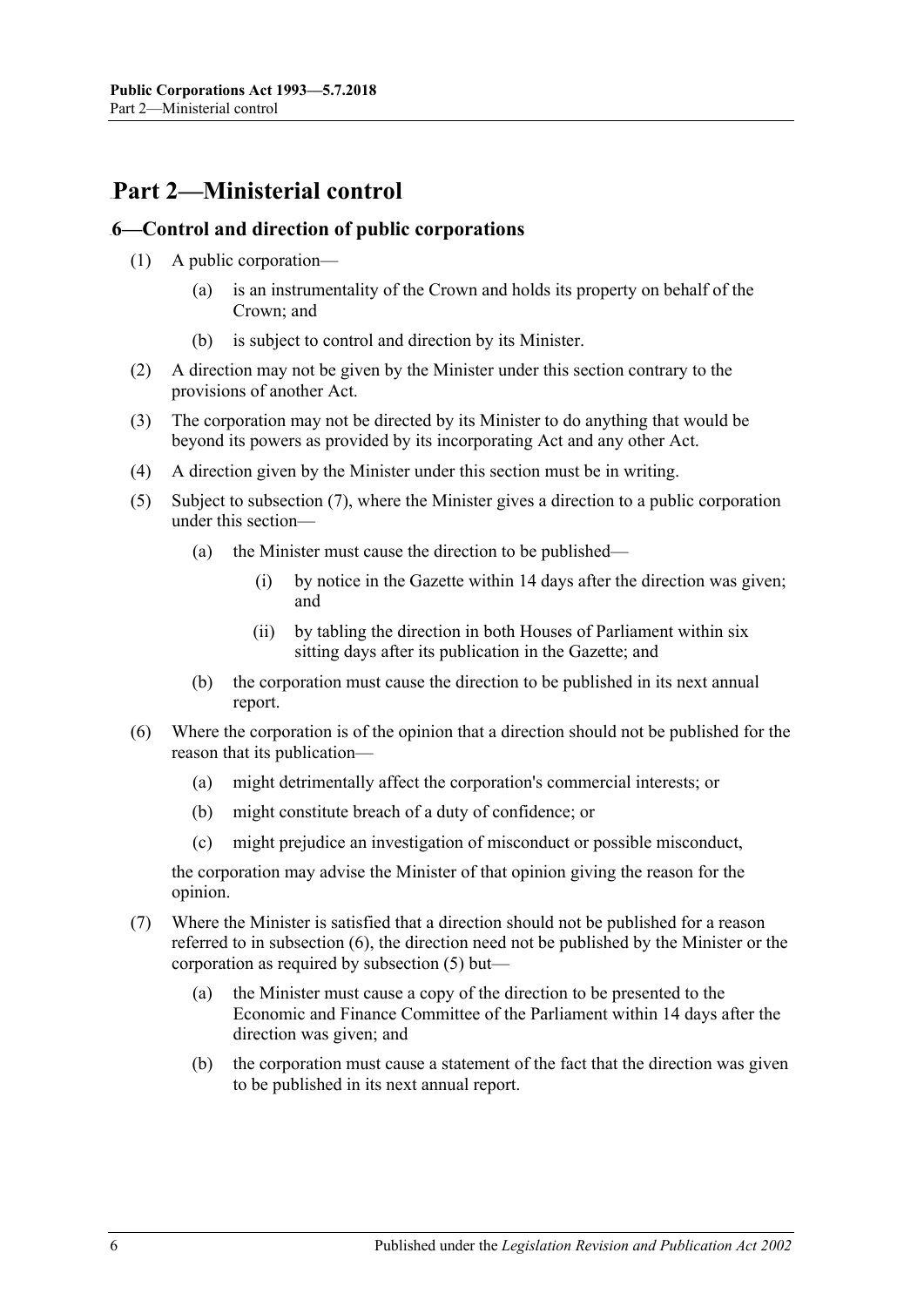#### <span id="page-6-0"></span>5B**7—Provision of information and records to Minister**

- (1) A public corporation must, at the request in writing of its Minister, furnish the Minister with such information or records in the possession or control of the corporation as the Minister may require in such manner and form as the Minister may require.
- (2) Where a record in the possession or control of the corporation is furnished to the Minister under this section, the Minister may make, retain and deal with copies of the record as the Minister thinks fit.
- <span id="page-6-5"></span>(3) Where the corporation considers that any information or record furnished under this section contains matters that should be treated for any reason as confidential, the corporation may advise the Minister of that opinion giving the reason for the opinion, and the Minister may, subject to [subsection](#page-6-4) (4), act on that advice as the Minister thinks fit.
- <span id="page-6-4"></span>(4) Where the Minister is satisfied on the basis of the corporation's advice under [subsection](#page-6-5) (3) that the corporation owes a duty of confidence in respect of a matter, the Minister must ensure the observance of that duty in respect of the matter, but this subsection does not prevent the Minister from disclosing the matter as required in the proper performance of ministerial functions or duties.

#### <span id="page-6-1"></span>6B**8—Minister's or Treasurer's representative may attend meetings**

- (1) A person authorised in writing by a public corporation's Minister or the Treasurer may attend (but not participate in) any meeting of the board of the corporation and may have access to papers provided to directors for the purposes of the meeting.
- <span id="page-6-7"></span>(2) Where the board considers that a matter dealt with at a meeting attended by a representative of the Minister or the Treasurer should be treated for any reason as confidential, the board may advise the Minister or the Treasurer, as the case may require, of that opinion giving the reason for the opinion, and the Minister or the Treasurer may, subject to [subsection](#page-6-6) (3), act on that advice as the Minister or the Treasurer thinks fit.
- <span id="page-6-6"></span>(3) Where the Minister or the Treasurer is satisfied on the basis of the board's advice under [subsection](#page-6-7) (2) that the corporation owes a duty of confidence in respect of a matter, the Minister or the Treasurer, as the case may be, must ensure the observance of that duty in respect of the matter, but this subsection does not prevent the Minister or the Treasurer from disclosing the matter as required in the proper performance of ministerial functions or duties.

### <span id="page-6-2"></span>9—Notification of disclosure to Minister of matter subject to duty of **confidence**

Where a public corporation discloses to its Minister in pursuance of this Act a matter in respect of which the corporation owes a duty of confidence, the corporation must give notice in writing of the disclosure to the person to whom the duty is owed.

#### <span id="page-6-3"></span>8B**10—No breach of duty to report matter to Minister**

A director of a public corporation does not commit any breach of duty by reporting a matter relating to the affairs of the corporation or a subsidiary of the corporation to the corporation's Minister.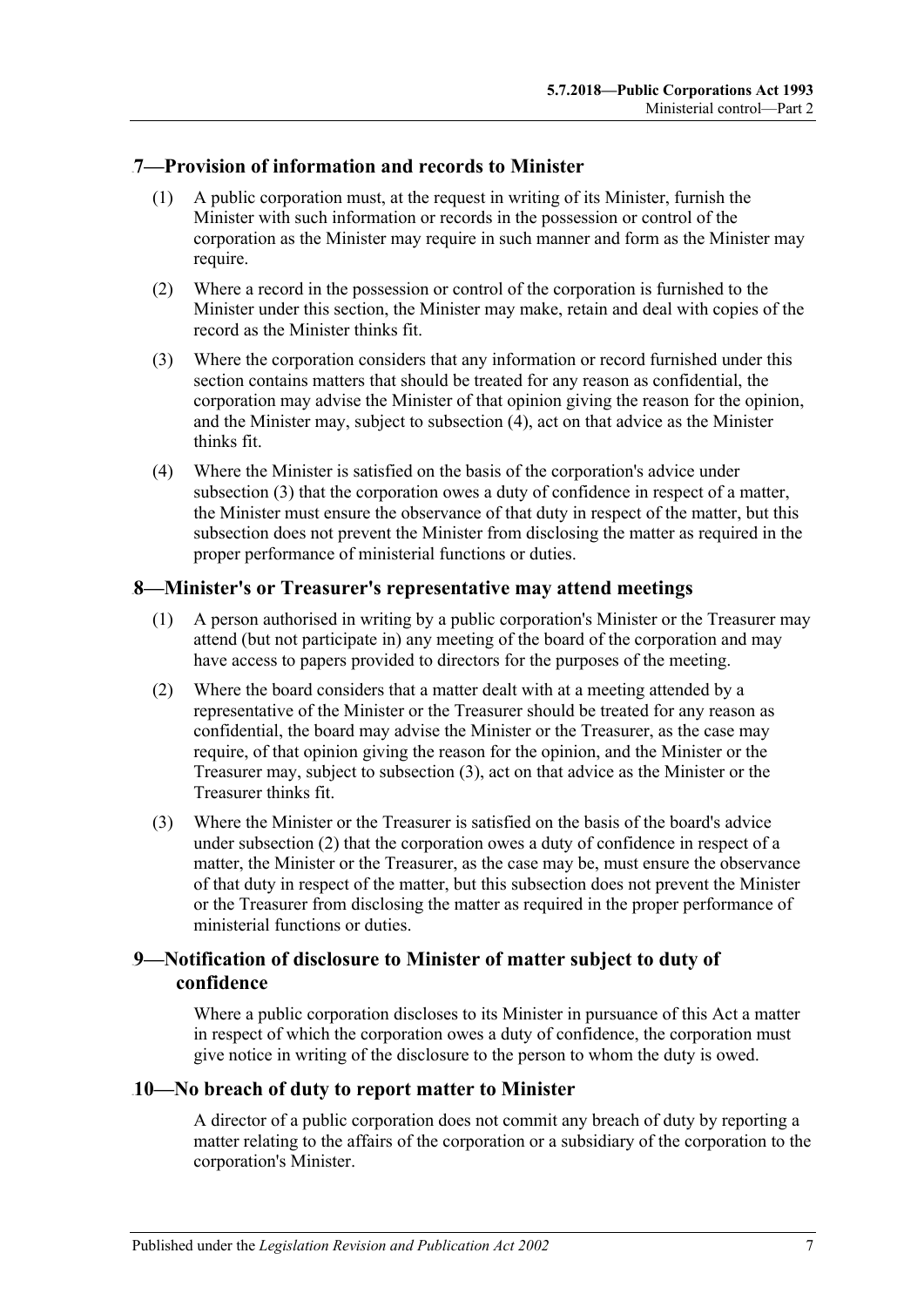# <span id="page-7-0"></span>69B**Part 3—Performance and scope of corporation's operations**

#### <span id="page-7-1"></span>9B**11—General performance principles**

- (1) A public corporation must perform its commercial operations in accordance with prudent commercial principles and use its best endeavours to achieve a level of profit consistent with its functions.
- (2) A public corporation must perform its non-commercial operations (if any) in an efficient and effective manner consistent with the requirements of its charter.
- (3) Where a public corporation's charter identifies any operations of the corporation as non-commercial operations, the operations are to be regarded as such for the purposes of this section.

#### <span id="page-7-2"></span>10B**12—Corporation's charter**

- (1) A charter must be prepared for a public corporation by its Minister and the Treasurer after consultation with the corporation.
- <span id="page-7-3"></span>(2) The charter must deal with the following matters:
	- (a) the nature and scope of the commercial operations to be undertaken, including—
		- (i) the nature and scope of any investment activities;
		- (ii) the nature and scope of any operations or transactions outside the State;
		- (iii) the nature and scope of any operations or transactions that may be undertaken by subsidiaries of the corporation, by other companies or entities associated with the corporation or pursuant to a trust scheme or a partnership or other scheme or arrangement for sharing of profits, co-operation or joint venture with another person; and
	- (b) the nature and scope of any non-commercial operations to be undertaken and the arrangements for their costing and funding; and
	- (c) all requirements of the corporation's Minister or the Treasurer as to—
		- (i) the corporation's obligations to report on its operations;
		- (ii) the form and contents of the corporation's accounts and financial statements;
		- (iii) any accounting, internal auditing or financial systems or practices to be established or observed by the corporation;
		- (iv) the setting of fees or charges, the acquisition or disposal of capital or assets or the borrowing or lending of money.
- (3) The charter may—
	- (a) limit the functions or powers of the corporation; and
	- (b) deal with any other matter not specifically referred to in [subsection](#page-7-3) (2).
- (4) The charter may not extend the functions or powers of the corporation as provided by the corporation's incorporating Act and any other Act.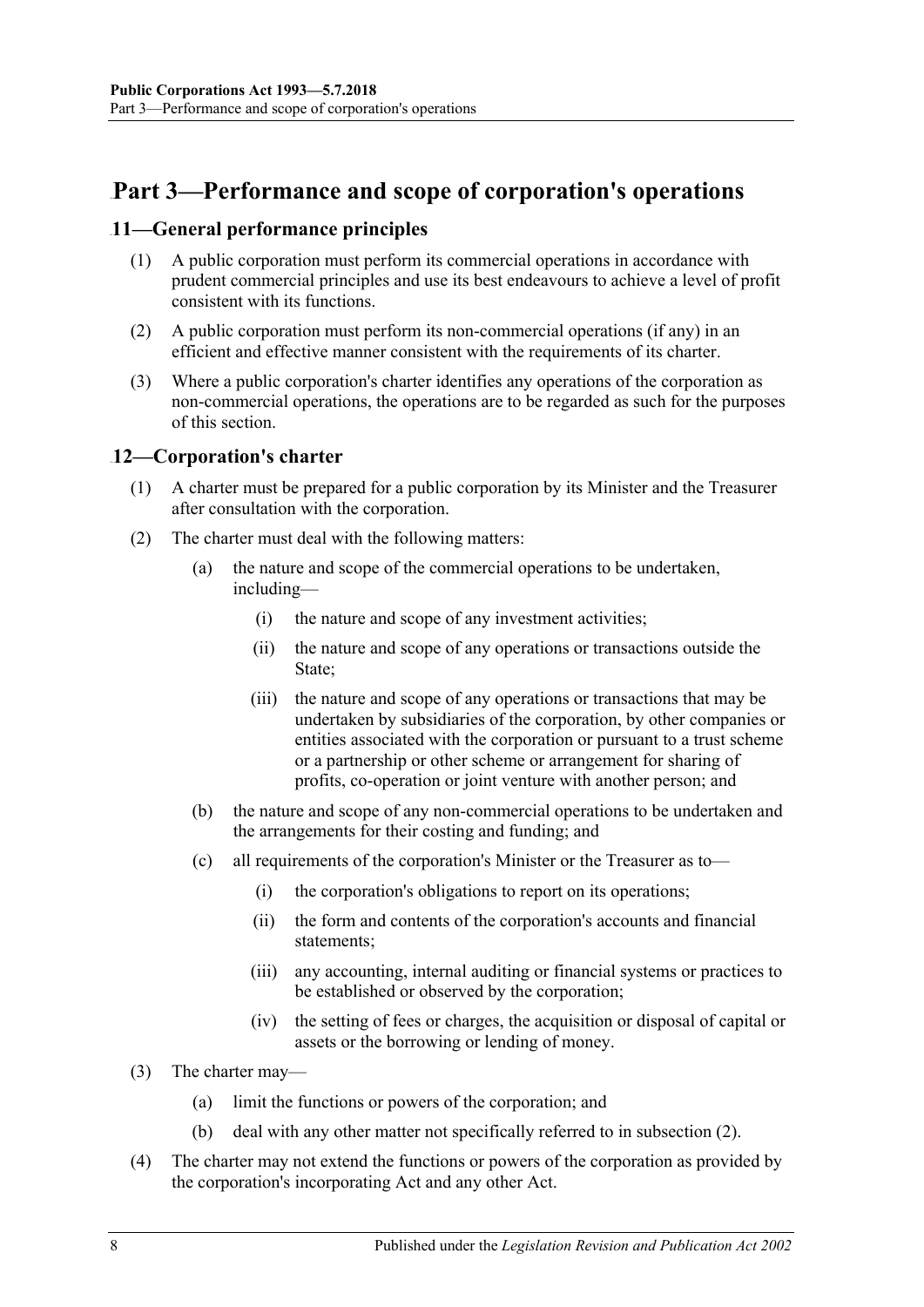- (5) The corporation's Minister and the Treasurer must, after consultation with the corporation, review the charter at the end of each financial year.
- (6) The corporation's Minister and the Treasurer may, after consultation with the corporation, amend the charter at any time.
- (7) The charter or any amendment to the charter comes into force and is binding on the corporation on a day specified in the charter or amendment (but without affecting any contractual obligations previously incurred by the corporation).
- <span id="page-8-3"></span>(8) On the charter or an amendment to the charter coming into force, the corporation's Minister must—
	- (a) within six sitting days, cause a copy of the charter, or the charter in its amended form, to be laid before both Houses of Parliament; and
	- (b) within 14 days (unless such a copy is sooner laid before both Houses of Parliament under [paragraph](#page-8-3) (a)), cause a copy of the charter, or the charter in its amended form, to be presented to the Economic and Finance Committee of the Parliament.

#### <span id="page-8-0"></span>11B**13—Performance statements**

- (1) The corporation's Minister and the Treasurer must, when preparing the charter for a public corporation, also prepare, after consultation with the corporation, a performance statement setting the various performance targets that the corporation is to pursue in the coming financial year or other period specified in the statement and dealing with such other matters as the Minister and the Treasurer consider appropriate.
- (2) The corporation's Minister and the Treasurer must, after consultation with the corporation, review the performance statement when reviewing the corporation's charter.
- (3) The corporation's Minister and the Treasurer may, after consultation with the corporation, amend the performance statement at any time.

# <span id="page-8-1"></span>Part 4—Duties and liabilities of board and directors

#### <span id="page-8-4"></span><span id="page-8-2"></span>12B**14—General management duties of board**

- (1) The board of a public corporation is responsible to its Minister for overseeing the operations of the corporation and its subsidiaries with the goal of—
	- (a) securing continuing improvements of performance; and
	- (b) protecting the long term viability of the corporation and the Crown's financial interests in the corporation.
- (2) Without limiting the effect of [subsection](#page-8-4) (1), the board must for that purpose ensure as far as practicable—
	- (a) that appropriate strategic and business plans and targets are established that are consistent with the corporation's charter and performance statement; and
	- (b) that the corporation and its subsidiaries have appropriate management structures and systems for monitoring management performance against plans and targets and that corrective action is taken when necessary; and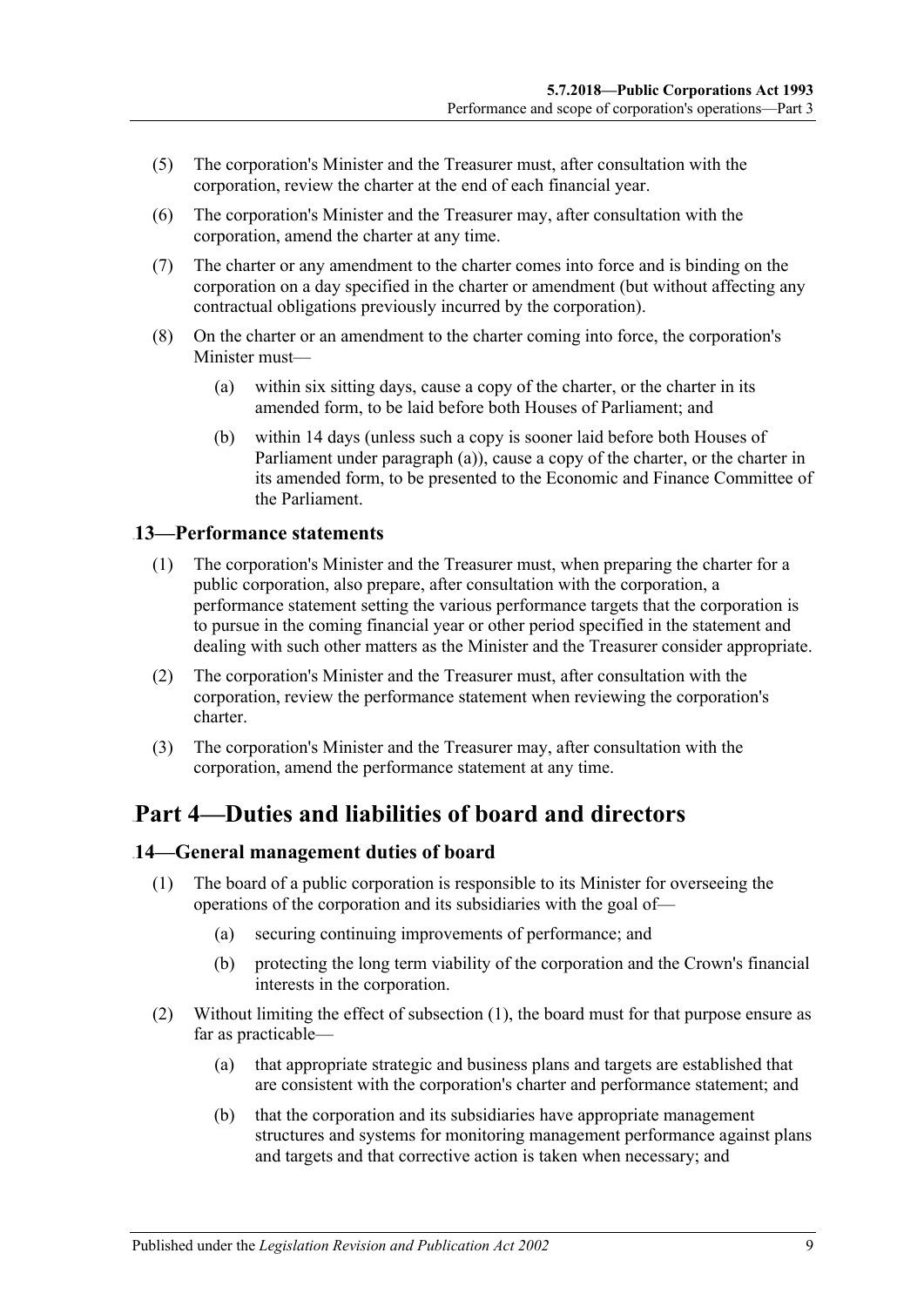- (c) that appropriate systems and practices are established for management and financial planning and control, including systems and practices for the maintenance of accurate and comprehensive records of all transactions, assets and liabilities and physical and human resources of the corporation and its subsidiaries; and
- (d) that all such plans, targets, structures, systems and practices are regularly reviewed and revised as necessary to address changing circumstances and reflect best current commercial practices; and
- (e) that the corporation and its subsidiaries operate within the limits imposed by the corporation's incorporating Act and charter and comply with the requirements imposed by or under this or any other Act or law; and
- (f) that the corporation and its subsidiaries observe high standards of corporate and business ethics; and
- (g) that the corporation's Minister receives regular reports on the performance of the corporation and its subsidiaries and on the initiatives of the board; and
- (h) that the corporation's Minister is advised, as soon as practicable, of any material development that affects the financial or operating capacity of the corporation or any of its subsidiaries or gives rise to an expectation that the corporation or any of its subsidiaries may not be able to meet its debts as and when they fall due; and
- (i) that all information furnished to the corporation's Minister by the corporation or any of its subsidiaries is accurate and comprehensive.

#### <span id="page-9-0"></span>13B**15—Directors' duties of care etc**

- (1) A director of a public corporation must at all times exercise a reasonable degree of care and diligence in the performance of his or her functions, and (without limiting the effect of the foregoing) for that purpose—
	- (a) must take reasonable steps to inform himself or herself about the corporation and its subsidiaries, their businesses and activities and the circumstances in which they operate; and
	- (b) must take reasonable steps through the processes of the board to obtain sufficient information and advice about all matters to be decided by the board or pursuant to a delegation to enable him or her to make conscientious and informed decisions; and
	- (c) must exercise an active discretion with respect to all matters to be decided by the board or pursuant to a delegation.
- (2) A director is not bound to give continuous attention to the affairs of the corporation but is required to exercise reasonable diligence in attendance at and preparation for board meetings.
- (3) In determining the degree of care and diligence required to be exercised by a director, regard must be had to the skills, knowledge or acumen possessed by the director and to the degree of risk involved in any particular circumstances.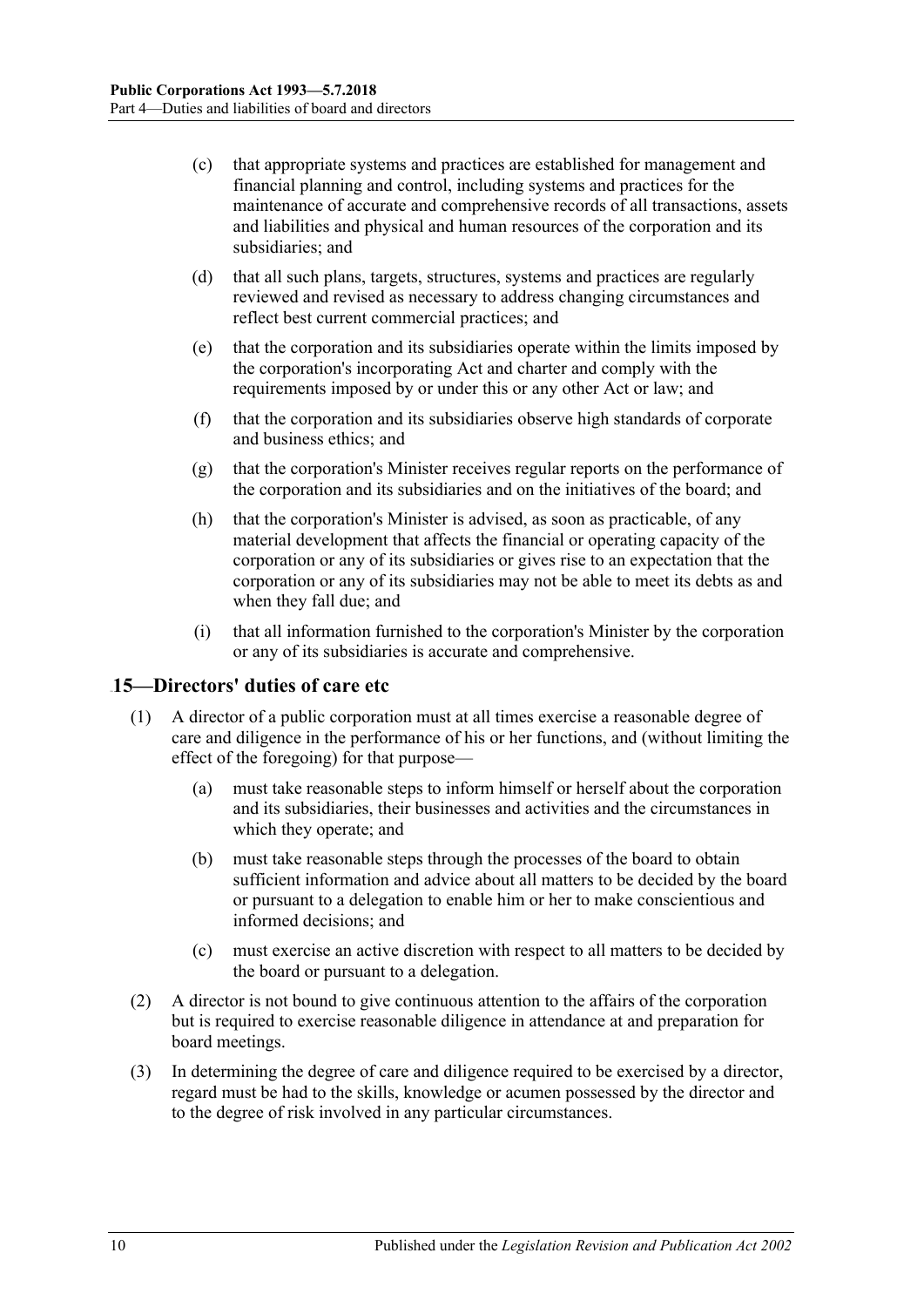<span id="page-10-2"></span>(4) If a director of a public corporation is culpably negligent in the performance of his or her functions, the director is guilty of an offence.

Penalty: Division 4 fine.

- (5) A director is not culpably negligent for the purposes of [subsection](#page-10-2) (4) unless the court is satisfied the director's conduct fell sufficiently short of the standards required under this Act of the director to warrant the imposition of a criminal sanction.
- (6) A director of a public corporation does not commit any breach of duty under this section by acting in accordance with a direction or requirement of the Minister or the Treasurer under this Act.

#### <span id="page-10-3"></span><span id="page-10-0"></span>14B**16—Director's duty to act honestly**

(1) A director of a public corporation must at all times act honestly in the performance of the functions of his or her office, whether within or outside the State.

Penalty: Division 4 fine or division 4 imprisonment, or both.

(2) [Subsection](#page-10-3) (1) does not apply to conduct that is merely of a trivial character and does not result in significant detriment to the public interest.

#### <span id="page-10-4"></span><span id="page-10-1"></span>15B**17—Transactions with directors or associates of directors**

- (1) Neither a director of a public corporation nor an associate of a director of a public corporation may, without the approval of the corporation's Minister, be directly or indirectly involved in a transaction with the corporation or a subsidiary of the corporation.
- (2) A person will be treated as being indirectly involved in a transaction for the purposes of [subsection](#page-10-4) (1)—
	- (a) if the person initiates, promotes or takes any part in negotiations or steps leading to the making of the transaction with a view to that person or an associate of that person gaining some financial or other benefit (whether immediately or at a time after the making of the transaction); and
	- (b) despite the fact that neither that person nor an agent, nominee or trustee of that person becomes a party to the transaction.
- (3) [Subsection](#page-10-4) (1) does not apply—
	- $(a)$  to
		- (i) the receipt by the corporation or a subsidiary of the corporation of deposits of money or investments;
		- (ii) the provision of loans or other financial accommodation by the corporation or a subsidiary of the corporation for domestic or non-commercial purposes;
		- (iii) the provision of accident, health, life, property damage or income protection insurance or insurance against other risks (excluding credit or financial risks) by the corporation or a subsidiary of the corporation;
		- (iv) the provision of services (other than financial or insurance services) by the corporation or a subsidiary of the corporation,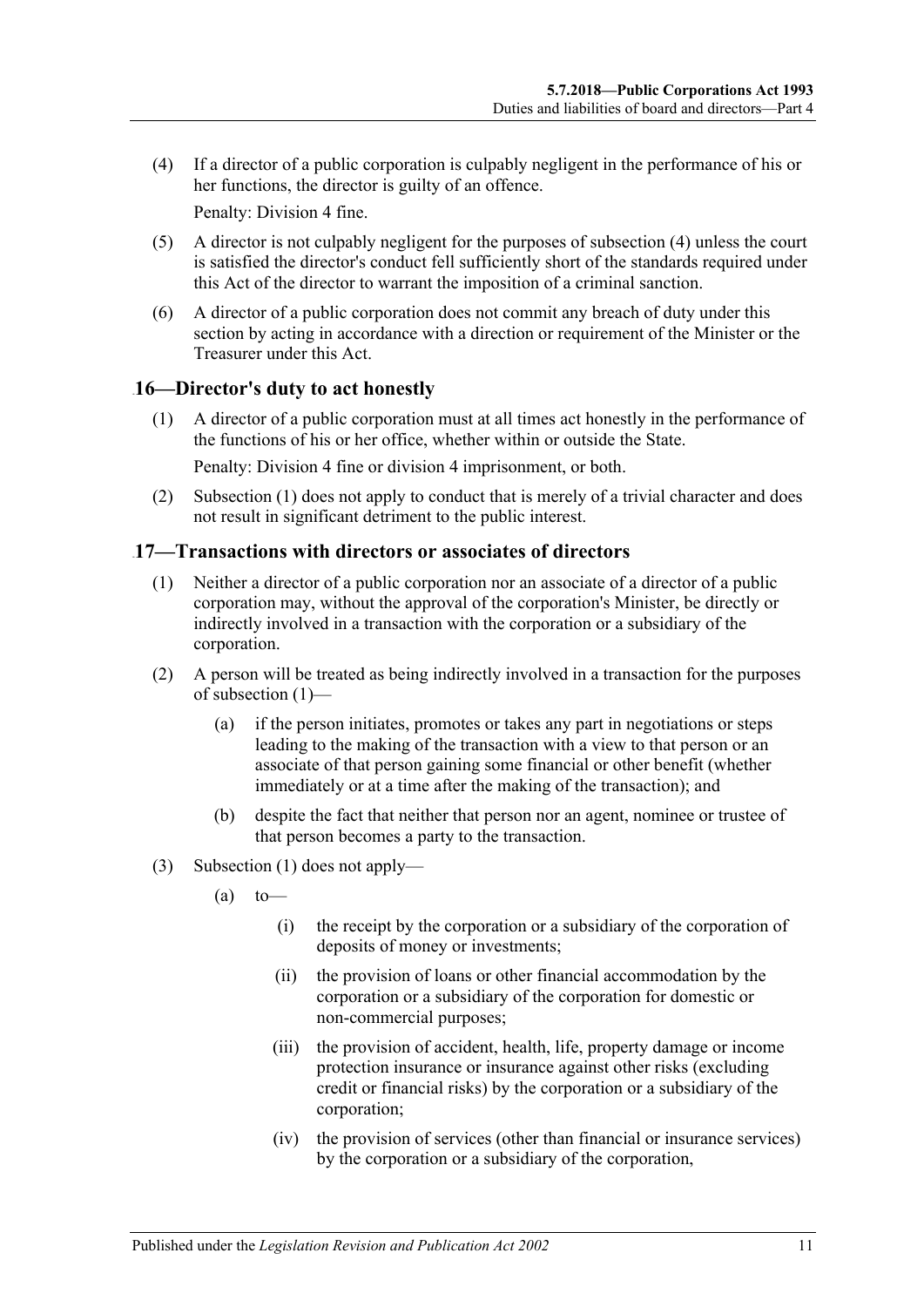in the ordinary course of its ordinary business and on ordinary commercial terms; or

- (ab) to the employment of a person under a contract of service with the corporation or a subsidiary of the corporation or to a transaction that is ancillary or incidental to such employment; or
- (b) to transactions of a prescribed class.
- <span id="page-11-1"></span>(4) If a transaction is made with a public corporation or a subsidiary of a public corporation in contravention of [subsection](#page-10-4) (1), the transaction is liable to be avoided by the corporation or by the corporation's Minister.
- (5) A transaction may not be avoided under [subsection](#page-11-1) (4) if a person has acquired an interest in property the subject of the transaction in good faith for valuable consideration and without notice of the contravention.
- (6) A director of a public corporation must not counsel, procure, induce or be in any way (whether by act or omission or directly or indirectly) knowingly concerned in, or party to, a contravention of [subsection](#page-10-4) (1).

Penalty:

If an intention to deceive or defraud is proved—Division 4 fine or division 4 imprisonment, or both.

In any other case—Division 6 fine.

#### <span id="page-11-2"></span><span id="page-11-0"></span>16B**18—Directors' and associates' interests in corporation or subsidiary**

- (1) Neither a director of a public corporation nor an associate of a director of a public corporation may, without the approval of the corporation's Minister—
	- (a) have or acquire a beneficial interest in shares in, debentures of or managed investment schemes of the corporation or any subsidiary of the corporation; or
	- (b) have or hold or acquire (whether alone or with another person or persons) a right or option in respect of the acquisition or disposal of shares in, debentures of or interests in managed investment schemes of the corporation or any of its subsidiaries; or
	- (c) be a party to, or entitled to a benefit under, a contract under which a person has a right to call for or make delivery of shares in, debentures of or interests in managed investment schemes of the corporation or any of its subsidiaries.
- (2) A director of a public corporation must not counsel, procure, induce or be in any way (whether by act or omission or directly or indirectly) knowingly concerned in, or party to, a contravention of [subsection](#page-11-2) (1).

Penalty:

If an intention to deceive or defraud is proved—Division 4 fine or division 4 imprisonment, or both.

In any other case—Division 6 fine.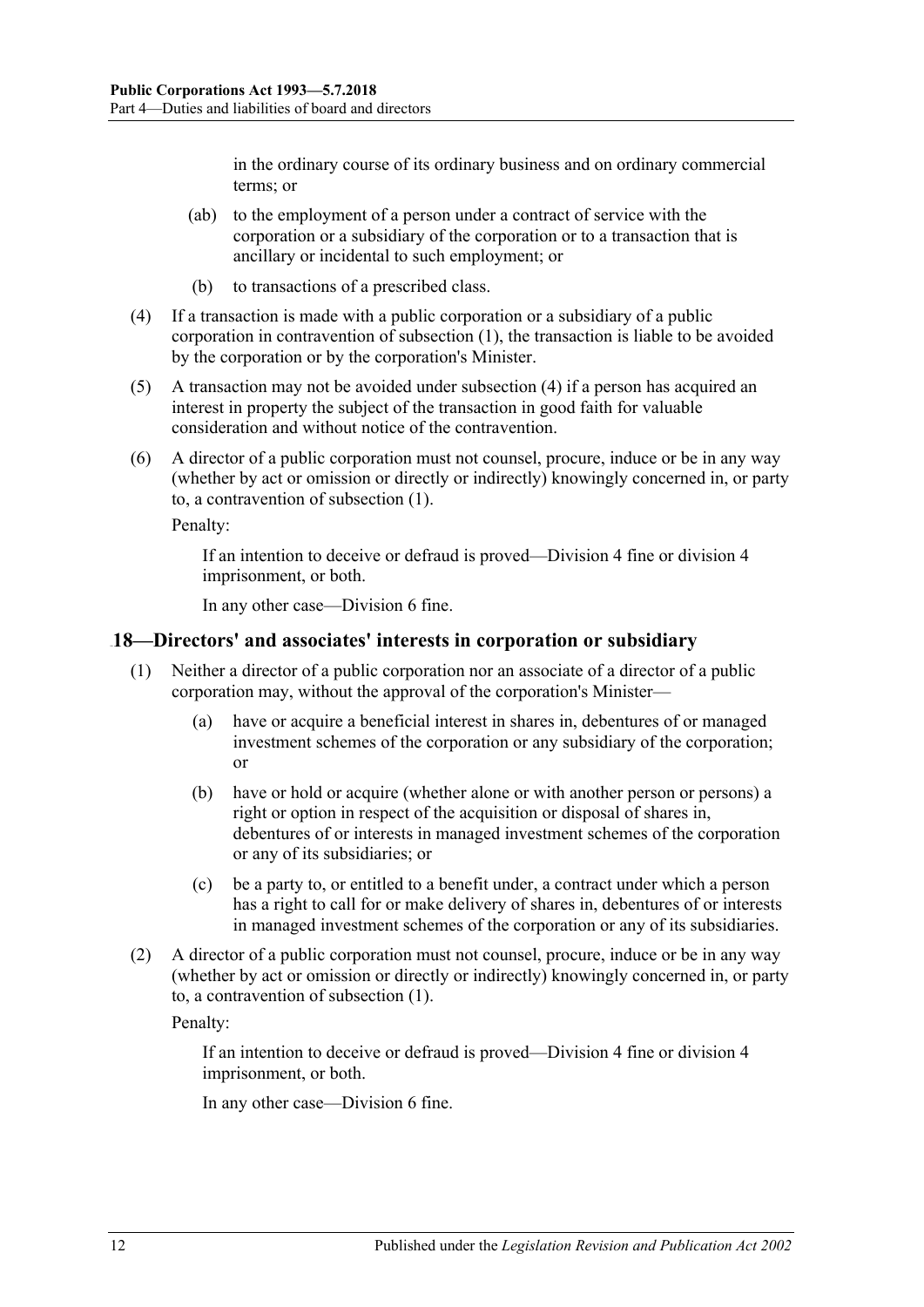#### <span id="page-12-1"></span><span id="page-12-0"></span>19<sup>*19***</del>***Conflict of interest***</sup>**

- (1) A director of a public corporation who has a direct or indirect personal or pecuniary interest in a matter decided or under consideration by the board—
	- (a) must, as soon as reasonably practicable, disclose in writing to the board full and accurate details of the interest; and
	- (b) must not take part in any discussion by the board relating to that matter; and
	- (c) must not vote in relation to that matter; and
	- (d) must be absent from the meeting room when any such discussion or voting is taking place.

Penalty: Division 4 fine.

- (2) If a director makes a disclosure of interest and complies with the other requirements of [subsection](#page-12-1) (1) in respect of a proposed contract—
	- (a) the contract is not liable to be avoided by the corporation; and
	- (b) the director is not liable to account to the corporation for profits derived from the contract.
- <span id="page-12-2"></span>(3) If a director fails to make a disclosure of interest or fails to comply with any other requirement of [subsection](#page-12-1) (1) in respect of a proposed contract, the contract is liable to be avoided by the corporation or by the corporation's Minister.
- (4) A contract may not be avoided under [subsection](#page-12-2) (3) if a person has acquired an interest in property the subject of the contract in good faith for valuable consideration and without notice of the contravention.
- (5) Where a director of a public corporation has or acquires a personal or pecuniary interest, or is or becomes the holder of an office, such that it is reasonably foreseeable that a conflict might arise with his or her duties as a director of the corporation, the director must, as soon as reasonably practicable, disclose in writing to the board of the corporation full and accurate details of the interest or office.

Penalty: Division 4 fine.

- (6) A disclosure under this section must be recorded in the minutes of the board and reported to the corporation's Minister.
- (7) If, in the opinion of the corporation's Minister, a particular interest or office of a director is of such significance that the holding of the interest or office is not consistent with the proper discharge of the duties of the director, the Minister may require the director either to divest himself or herself of the interest or office or to resign from the board (and non-compliance with the requirement constitutes misconduct and hence a ground for removal of the director from the board).
- (8) Without limiting the effect of this section, a director will be taken to have an interest in a matter for the purposes of this section if an associate of the director has an interest in the matter.
- (9) This section does not apply in relation to a matter in which a director has an interest while the director remains unaware that he or she has an interest in the matter, but in any proceedings against the director the burden will lie on the director to prove that he or she was not, at the material time, aware of his or her interest.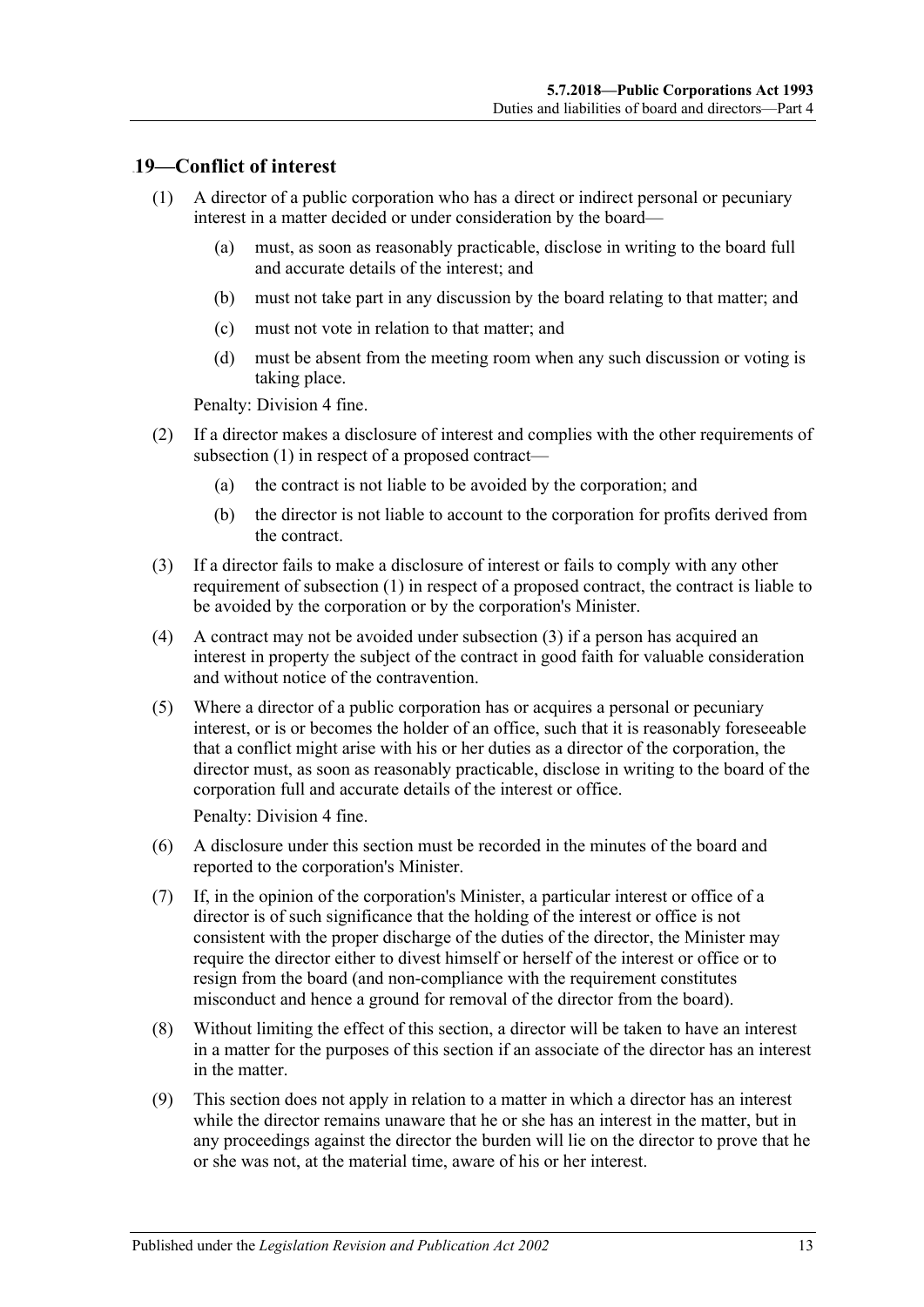#### <span id="page-13-0"></span>20**-Removal of director**

Non-compliance by a director of a public corporation with a duty imposed by this Act constitutes a ground for removal of the director from office in accordance with the provisions of the corporation's incorporating Act.

#### <span id="page-13-1"></span>19B**21—Civil liability if director or former director contravenes this Part**

- (1) If a person who is a director or former director of a public corporation is convicted of an offence for a contravention of this Part (other than an offence consisting of culpable negligence), the court by which the person is convicted may, in addition to imposing a penalty, order the convicted person to pay to the corporation—
	- (a) if the court is satisfied that the person or any other person made a profit as a result of the contravention—an amount equal to the profit; and
	- (b) if the court is satisfied that the corporation or a subsidiary of the corporation suffered loss or damage as a result of the contravention—compensation for the loss or damage.
- (2) If a person who is a director or former director of a public corporation is guilty of a contravention of this Part for which a criminal penalty is fixed (other than a contravention consisting of culpable negligence), the corporation or the corporation's Minister may (whether or not proceedings have been brought for the offence) recover from the person by action in a court of competent jurisdiction—
	- (a) if the person or any other person made a profit as a result of the contravention—an amount equal to the profit; and
	- (b) if the corporation or a subsidiary of the corporation suffered loss or damage as a result of the contravention—compensation for the loss or damage.

#### <span id="page-13-5"></span><span id="page-13-2"></span>22—Immunity for directors

- (1) Subject to this Act, no civil liability attaches to a director of a public corporation for an act or omission in the performance or discharge, or purported performance or discharge, of the director's functions or duties.
- (2) An action that would, but for [subsection](#page-13-5) (1), lie against the director lies instead against the corporation.
- (3) This section does not prejudice rights of action of the Crown or the corporation in respect of an act or omission not in good faith.

# <span id="page-13-3"></span>**Part 5—Subsidiaries and indirect or joint operations**

#### <span id="page-13-4"></span>21B**23—Formation etc of subsidiary companies**

- (1) A public corporation must not, without the approval of the Treasurer—
	- (a) form a subsidiary company; or
	- (b) acquire, or enter into any arrangement under which it will at a future time or would on the happening of some contingency hold, relevant interests in shares in a company such that the company becomes a subsidiary of the corporation.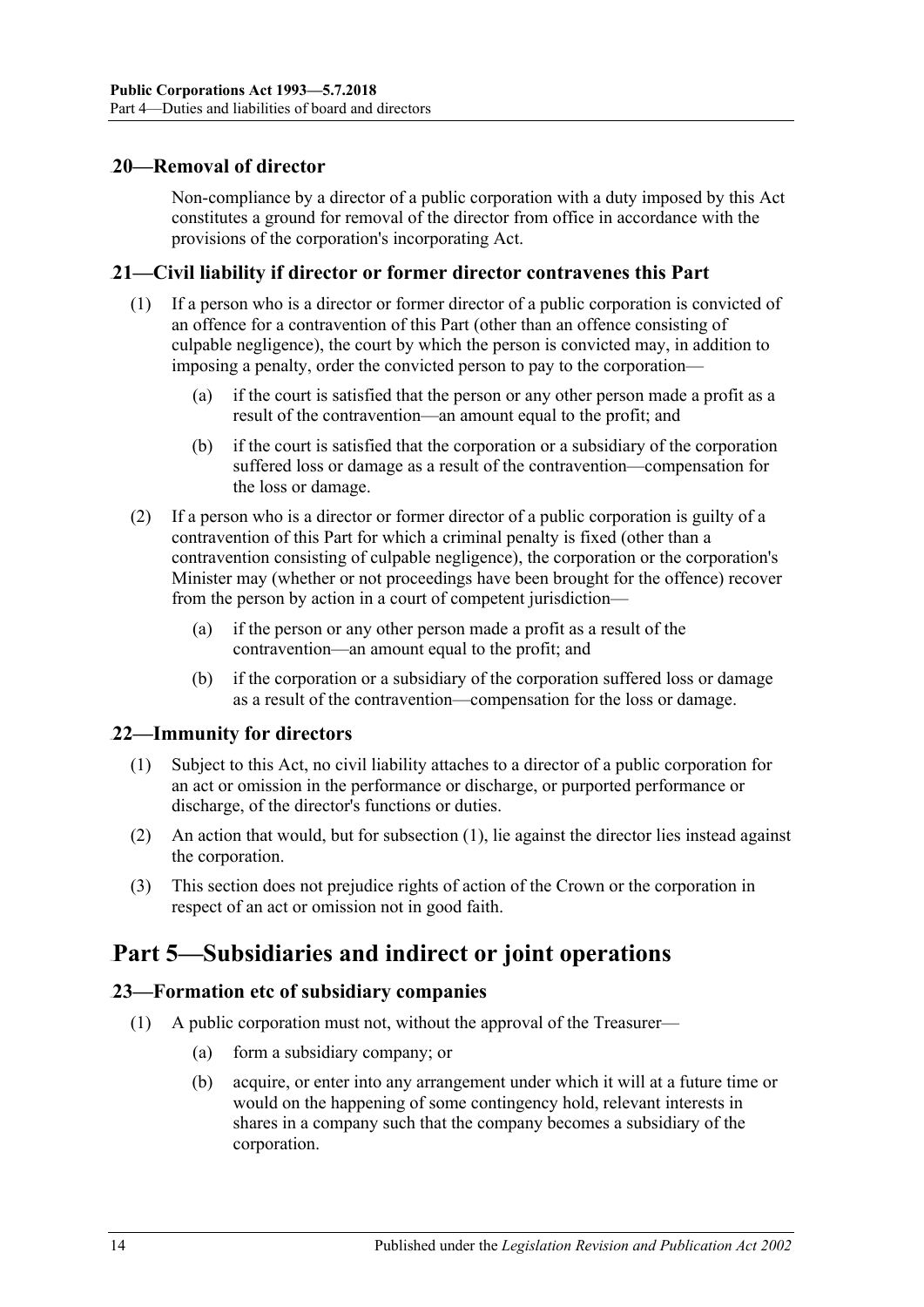- (2) The Treasurer may, as a condition of approval under this section, or by direction, require a public corporation to take steps to include in a subsidiary company's memorandum or articles of association such provisions as the Treasurer considers appropriate—
	- (a) imposing limitations on the nature or scope of the company's operations; or
	- (b) imposing other controls or practices,

consistent with those applicable to the corporation.

#### <span id="page-14-0"></span>22B**24—Formation of subsidiary by regulation**

- (1) The Governor may, by regulation, establish a body corporate as a subsidiary of a public corporation to which this section applies.
- (2) Regulations establishing a subsidiary of a public corporation—
	- (a) must name the body; and
	- (b) must constitute a board of directors as the body's governing body and provide for the appointment, term and conditions of office and removal of the directors; and
	- (c) must provide for the procedures governing the board's proceedings; and
	- (d) may limit the powers and functions of the body; and
	- (da) may confer jurisdiction on a court or tribunal to review decisions or activities of the body; and
	- (e) may make any other provision (not inconsistent with this Act or the public corporation's incorporating Act) that is necessary or expedient for the purposes of the subsidiary.
- (3) Subject to any limitations in the regulations establishing the subsidiary and any directions given by its parent corporation, the powers and functions of a subsidiary of a public corporation established by regulation under this section are the same as those of the public corporation.
- (4) A subsidiary of a public corporation established by regulation under this section is an instrumentality of the Crown and holds its property on behalf of the Crown.
- (5) If a regulation establishing a subsidiary of a public corporation under this section is disallowed by either House of Parliament, the assets and liabilities of the subsidiary become assets and liabilities of the public corporation.

#### <span id="page-14-1"></span>23B**25—Dissolution of subsidiary established by regulation**

- (1) The Governor may, by regulation, dissolve a subsidiary established by regulation under this Part.
- <span id="page-14-2"></span>(2) The regulations may—
	- (a) provide for the disposition of the assets and liabilities of the subsidiary; and
	- (b) make any transitional or other provision that is necessary or expedient in connection with the dissolution of the subsidiary.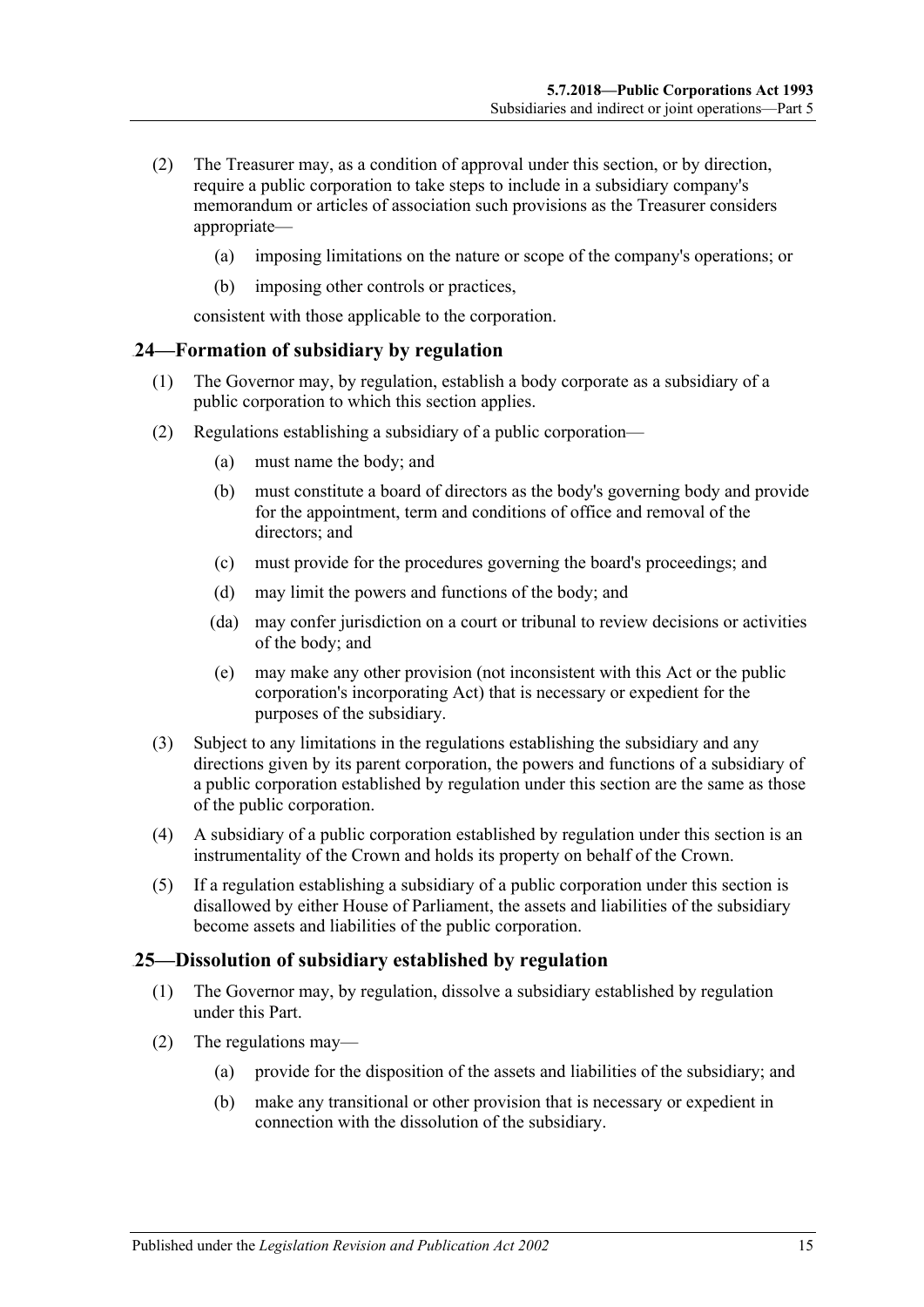(3) Notwithstanding [subsection](#page-14-2) (2), on the dissolution of a subsidiary under this section, the liabilities of the subsidiary become liabilities of its parent corporation subject to any provision made by regulation transferring the liabilities to the Crown or some other instrumentality of the Crown.

#### <span id="page-15-0"></span>24B**26—Guarantee or indemnity for subsidiary subject to Treasurer's approval**

A public corporation must not, without the approval of the Treasurer, give a guarantee or provide an indemnity in respect of liabilities of a company that is a subsidiary of the corporation.

#### <span id="page-15-1"></span>25B**27—Indirect or joint operations by public corporations**

A public corporation must not, without the approval of the Treasurer, establish a trust scheme or a partnership or other scheme or arrangement for sharing of profits or joint venture with another person or undertake any operations or transactions pursuant to such a scheme or arrangement.

# <span id="page-15-2"></span>Part 6—Financial and other provisions

#### <span id="page-15-5"></span><span id="page-15-3"></span>28—Guarantee by Treasurer of corporation's liability

- (1) The liabilities of a public corporation are guaranteed by the Treasurer.
- (2) A liability of the Treasurer arising by virtue of a guarantee under [subsection](#page-15-5) (1) will be satisfied out of the Consolidated Account which is appropriated by this section to the necessary extent.
- (3) The Treasurer may, from time to time, after consultation with the board of a public corporation, fix charges to be paid by the corporation in respect of the guarantee provided under this section and determine the times and manner of their payment.

### <span id="page-15-4"></span>27B**29—Tax and other liabilities of corporation**

- (1) Except as otherwise determined by the Treasurer, a public corporation is liable to all such rates (other than rates that would be payable to a council), duties, taxes and imposts and has all such other liabilities and duties as would apply under the law of the State if the corporation were not an instrumentality of the Crown.
- <span id="page-15-6"></span>(2) Except as otherwise determined by the Treasurer, a public corporation is liable to pay to the Treasurer, for the credit of the Consolidated Account, such amounts as the Treasurer from time to time determines to be equivalent to—
	- (a) income tax and any other taxes or imposts that the corporation does not pay to the Commonwealth but would be liable to pay under the law of the Commonwealth if it were constituted and organised in such manner as the Treasurer determines to be appropriate for the purposes of this subsection as a public company or group of public companies carrying on the business carried on by the corporation; and
	- (b) rates that the corporation would be liable to pay to a council if the corporation were not an instrumentality of the Crown.
- (3) Amounts determined by the Treasurer to be payable under [subsection](#page-15-6) (2) must be paid by the corporation at the times and in the manner determined by the Treasurer.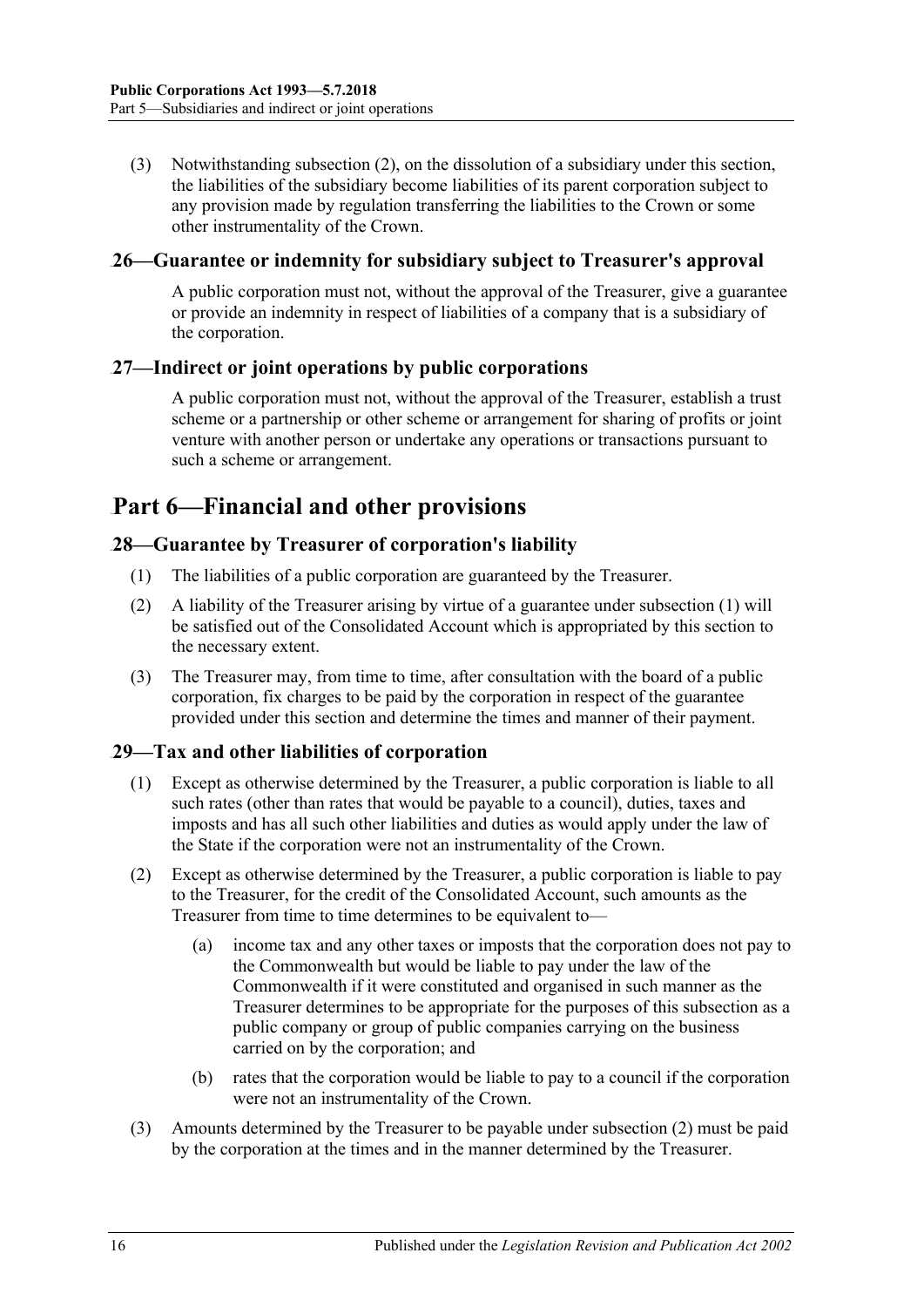(4) This section does not affect any liability that the corporation would have apart from this section to pay rates to a council.

#### <span id="page-16-2"></span><span id="page-16-0"></span>28B**30—Dividends**

- (1) A public corporation must, before the end of each financial year, recommend by writing to the Treasurer, that the corporation pay a specified dividend, or not pay any dividend, for that financial year, as the corporation considers appropriate.
- (2) The Treasurer may, after consultation with the corporation's Minister, by notice in writing to the corporation—
	- (a) approve a recommendation of the corporation under [subsection](#page-16-2) (1); or
	- (b) determine that a dividend specified by the Treasurer be paid, or that no dividend be paid,

as the Treasurer considers appropriate.

- <span id="page-16-3"></span>(3) The corporation must, if so required by the Treasurer by notice in writing to the corporation at any time during a financial year, recommend by writing to the Treasurer that a specified interim dividend or specified interim dividends be paid by the corporation for that financial year, or that no such dividend or dividends be paid by the corporation, as the corporation considers appropriate.
- (4) The Treasurer may, after consultation with the corporation's Minister, by notice in writing to the corporation—
	- (a) approve a recommendation of the corporation under [subsection](#page-16-3) (3); or
	- (b) determine that an interim dividend or interim dividends specified by the Treasurer be paid, or that no interim dividend be paid,

as the Treasurer considers appropriate.

- (5) Where the Treasurer approves a recommendation or determines under this section that a dividend or interim dividend or dividends be paid by the corporation, the dividend or interim dividend or dividends must be paid by the corporation to the Treasurer for the credit of the Consolidated Account in the manner and at the time or times determined by the Treasurer after consultation with the corporation.
- (6) A recommendation under this section must be made by the board of the corporation and may not be made by any person or committee pursuant to a delegation.

#### <span id="page-16-1"></span>29B**31—Internal audits and audit committee**

- (1) A public corporation must, unless exempted by the Treasurer, establish and maintain effective internal auditing of its operations and the operations of its subsidiaries.
- (2) A public corporation must, unless exempted by the Treasurer, establish an audit committee.
- (3) The audit committee will comprise—
	- (a) the board of the corporation, or such members of the board, as the board may from time to time determine; and
	- (b) such other person or persons as the board may from time to time appoint,

but may not include the chief executive officer of the corporation.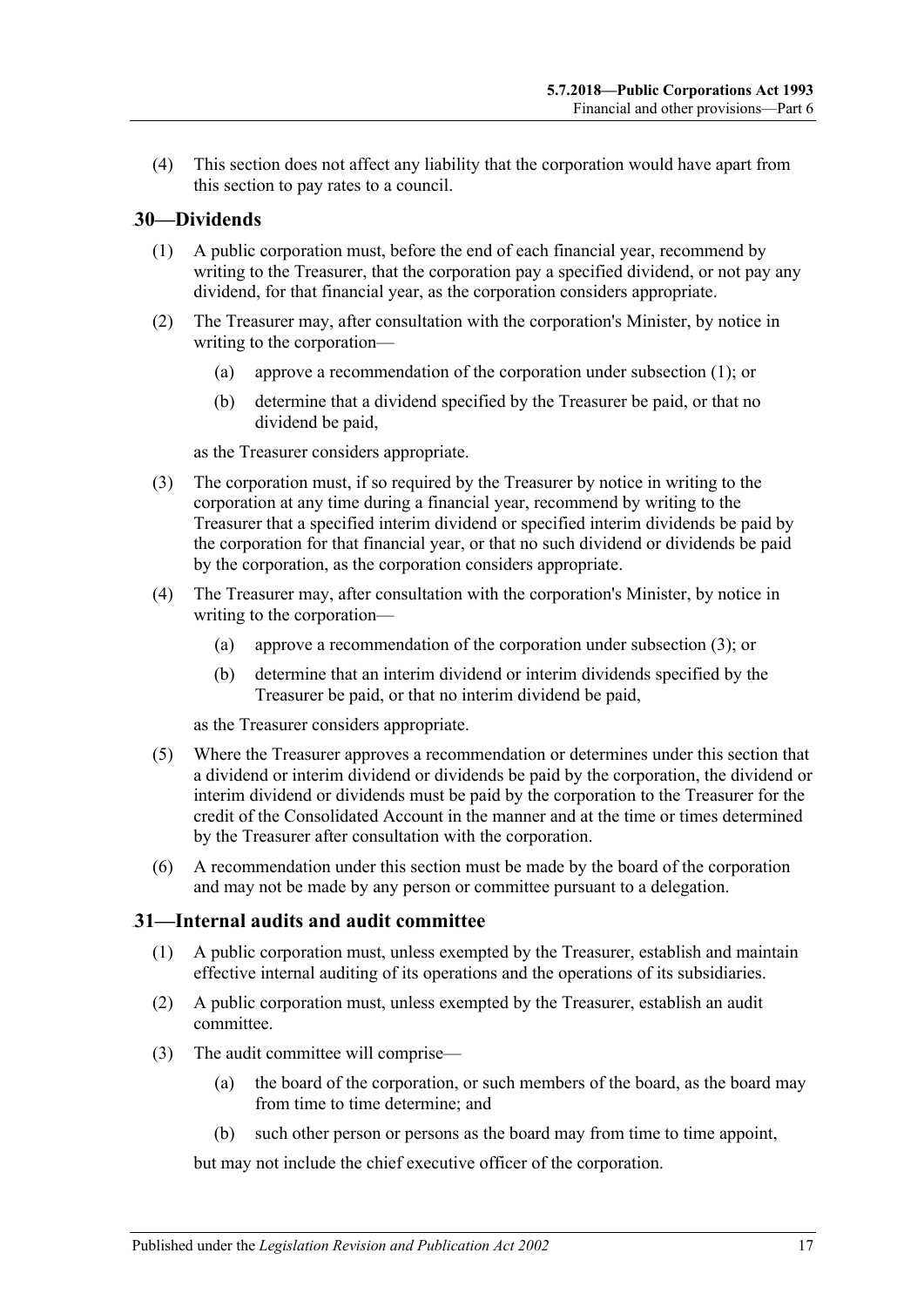- (4) The functions of a corporation's audit committee include—
	- (a) the reviewing of annual financial statements prior to their approval by the board to ensure that the statements provide a true and fair view of the state of affairs of the corporation and its subsidiaries; and
	- (b) liaising with external auditors on all matters concerning the conduct and outcome of annual audits of the corporation and its subsidiaries; and
	- (c) regular reviewing of the adequacy of the accounting, internal auditing, reporting and other financial management systems and practices of the corporation and its subsidiaries.

#### <span id="page-17-0"></span>30B**32—Accounts and external audit**

- (1) A public corporation must cause proper accounts to be kept of its financial affairs and financial statements to be prepared in respect of each financial year.
- (2) Unless exempted by the Treasurer, the corporation must include in its financial statements the financial statements of its subsidiaries on a consolidated basis.
- (3) The accounts and financial statements must comply with—
	- (a) the requirements of the Treasurer contained in the corporation's charter; and
	- (b) any applicable instructions of the Treasurer issued under the *[Public Finance](http://www.legislation.sa.gov.au/index.aspx?action=legref&type=act&legtitle=Public%20Finance%20and%20Audit%20Act%201987)  [and Audit Act](http://www.legislation.sa.gov.au/index.aspx?action=legref&type=act&legtitle=Public%20Finance%20and%20Audit%20Act%201987) 1987*.
- (4) The Auditor-General may at any time, and must in respect of each financial year, audit the accounts and financial statements of the corporation.

#### <span id="page-17-1"></span>31B**33—Annual reports**

- (1) A public corporation must, within three months after the end of each financial year, deliver to its Minister a report on the operations of the corporation and its subsidiaries during that financial year.
- (2) The report must—
	- (a) incorporate the audited accounts and financial statements of the corporation and each subsidiary (if any) of the corporation for the financial year; and
	- (b) incorporate the corporation's charter as in force for that financial year; and
	- (c) set out any approval or exemption given or determination made by its Minister or the Treasurer under this Act or the corporation's incorporating Act in respect of the corporation or any of its subsidiaries during that financial year or that has effect in respect of that financial year; and
	- (d) set out any disclosure made during that financial year by a director of the corporation or a subsidiary of the corporation of an interest in a matter decided or under consideration by the board of the corporation or subsidiary; and
	- (e) contain the prescribed information relating to the remuneration of executives of the corporation and executives of its subsidiaries; and
	- (f) contain any other information required by or under the provisions of this or any other Act.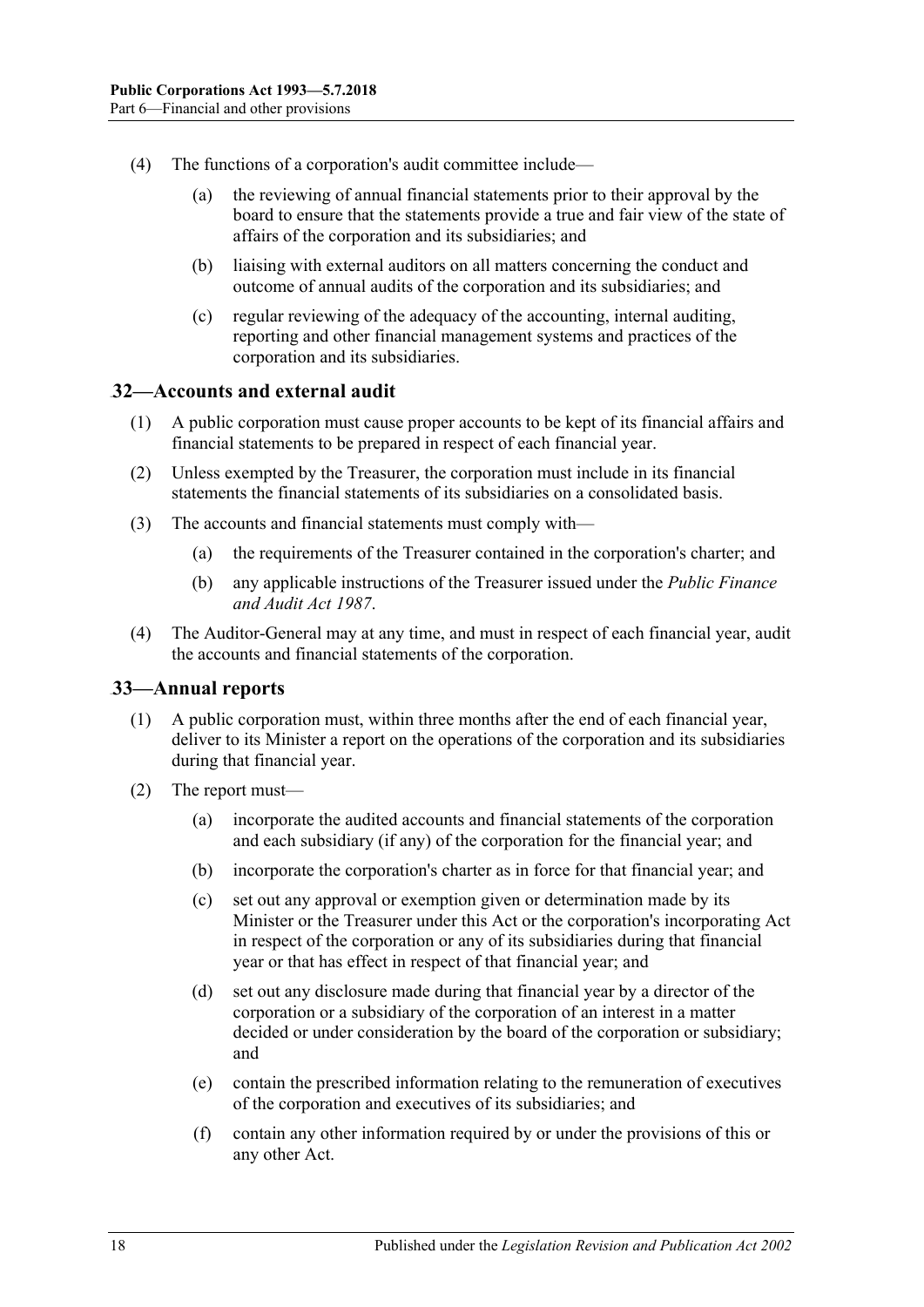(3) The Minister must cause a copy of the report to be laid before both Houses of Parliament within 12 sitting days after his or her receipt of the report.

#### <span id="page-18-0"></span>32B**34—Remuneration of corporation's directors**

Except with the approval of the corporation's Minister, a director of a public corporation is not entitled to any remuneration (in addition to the remuneration determined by the Governor) for or in connection with—

- (a) membership of the board of the corporation; or
- (b) membership of the board of any subsidiary of the corporation; or
- (c) any appointment made by or at the direction of the board of the corporation or any subsidiary of the corporation.

#### <span id="page-18-1"></span>33B**35—Minister to be consulted as to appointment or removal of chief executive officer**

The board of a public corporation must not appoint or remove a person as chief executive officer of the corporation unless it has first consulted the corporation's Minister.

#### <span id="page-18-2"></span>34B**36—Delegation**

- (1) The board of a public corporation may delegate any of its powers or functions.
- (2) A power or function delegated under this section may, if the instrument of delegation so provides, be further delegated.
- (3) A delegation—
	- (a) may be made subject to conditions and limitations specified in the instrument of delegation; and
	- (b) is revocable at will and does not derogate from the power of the delegator to act in any matter.
- <span id="page-18-3"></span>(4) A delegate must not act in any matter pursuant to the delegation in which the delegate has a direct or indirect pecuniary or personal interest.

Penalty: Division 4 fine.

- <span id="page-18-4"></span>(5) If a delegate makes a contract in contravention of [subsection](#page-18-3) (4), the contract is liable to be avoided by the corporation or by the corporation's Minister.
- (6) A contract may not be avoided under [subsection](#page-18-4) (5) if a person has acquired an interest in property the subject of the contract in good faith for valuable consideration and without notice of the contravention.
- (7) If a person is convicted of an offence for a contravention of [subsection](#page-18-3) (4), the court by which the person is convicted may, in addition to imposing a penalty, order the convicted person to pay to the corporation—
	- (a) if the court is satisfied that the person or any other person made a profit as a result of the contravention—an amount equal to the profit;
	- (b) if the court is satisfied that the corporation suffered loss or damage as a result of the contravention—compensation for the loss or damage.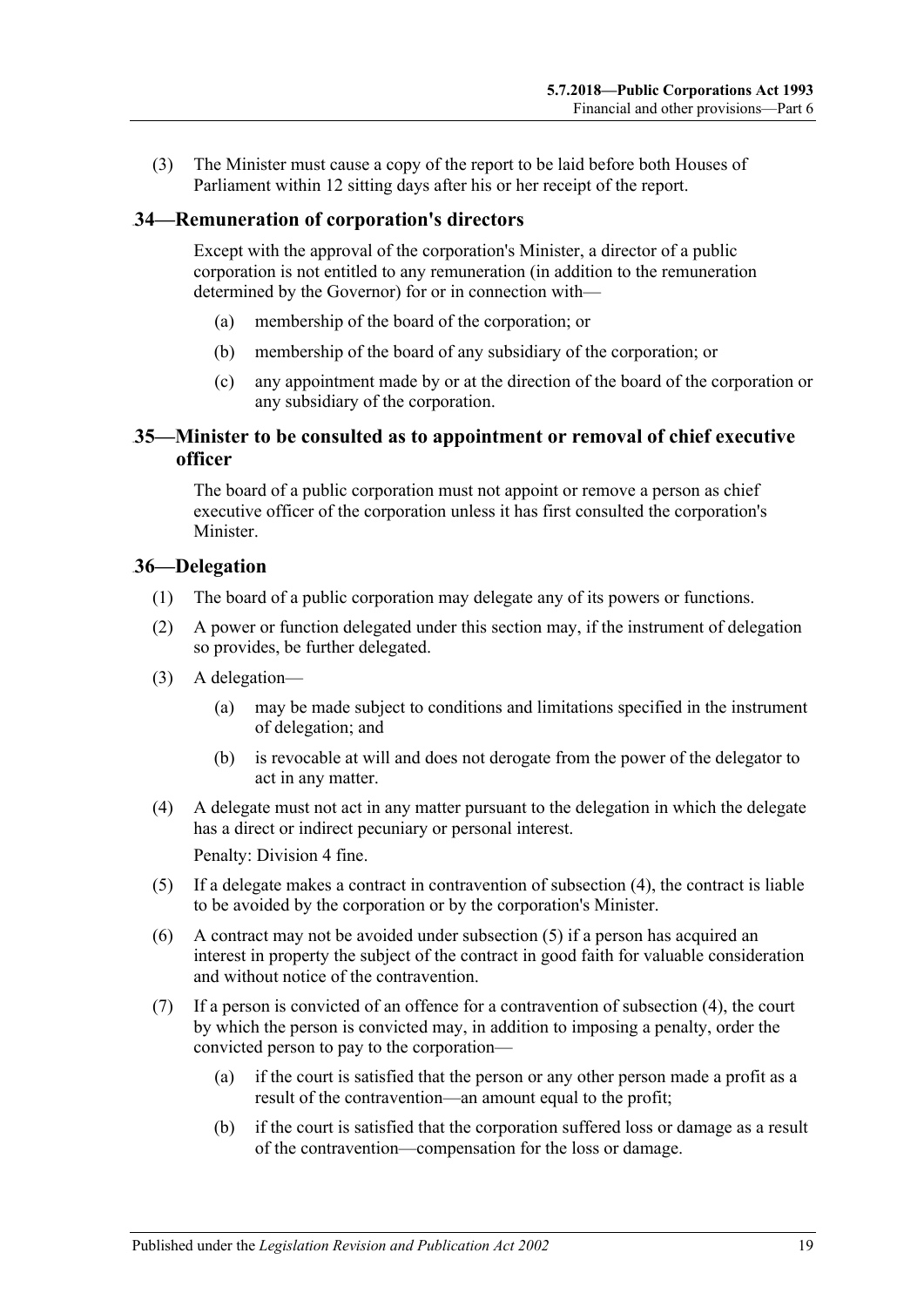- (8) If a person is guilty of a contravention of [subsection](#page-18-3) (4), the corporation or the corporation's Minister may (whether or not proceedings have been brought for the offence) recover from the person by action in a court of competent jurisdiction—
	- (a) if the person or any other person made a profit as a result of the contravention—an amount equal to the profit;
	- (b) if the corporation suffered loss or damage as a result of the contravention—compensation for the loss or damage.
- (9) Without limiting the effect of [subsection](#page-18-3) (4), a person will be taken to have an interest in a matter for the purposes of [subsection](#page-18-3) (4) if an associate of the person has an interest in the matter.
- (10) [Subsection](#page-18-3) (4) does not apply in relation to a matter in which a person has an interest if the person is unaware that he or she has an interest in the matter, but, in any proceedings against the person, the burden will lie on the person to prove that he or she was not, at the material time, aware of his or her interest.
- (11) A contravention of [subsection](#page-18-3) (4) by a person who is a director of the corporation constitutes a ground for removal of the director from the board.

#### <span id="page-19-2"></span><span id="page-19-0"></span>35B**36A—Duty of employees to act honestly**

(1) An employee of a public corporation must at all times act honestly in the performance of his or her duties, whether within or outside the State.

Penalty: Division 4 fine or division 4 imprisonment, or both.

- (2) [Subsection](#page-19-2) (1) does not apply to conduct that is merely of a trivial character and does not result in significant detriment to the public interest.
- (3) If a person is convicted of an offence against this section in relation to a public corporation, the court by which the person is convicted may, in addition to imposing a penalty, order the convicted person to pay to the corporation—
	- (a) if the court is satisfied that the person or any other person made a profit as a result of the contravention—an amount equal to the profit; and
	- (b) if the court is satisfied that the corporation or a subsidiary of the corporation suffered loss or damage as a result of the contravention—compensation for the loss or damage.
- (4) If a person contravenes this section in relation to a public corporation, the corporation or the corporation's Minister may (whether or not proceedings have been brought for the offence) recover from the person by action in a court of competent jurisdiction—
	- (a) if the person or any other person made a profit as a result of the contravention—an amount equal to the profit; and
	- (b) if the corporation or a subsidiary of the corporation suffered loss or damage as a result of the contravention—compensation for the loss or damage.

#### <span id="page-19-4"></span><span id="page-19-1"></span>36B**36B—Duty of senior executives with respect to conflict of interest**

- <span id="page-19-3"></span>(1) A senior executive of a public corporation must—
	- (a) on appointment as a senior executive, disclose his or her pecuniary interests to the board of the corporation in writing in accordance with the regulations; and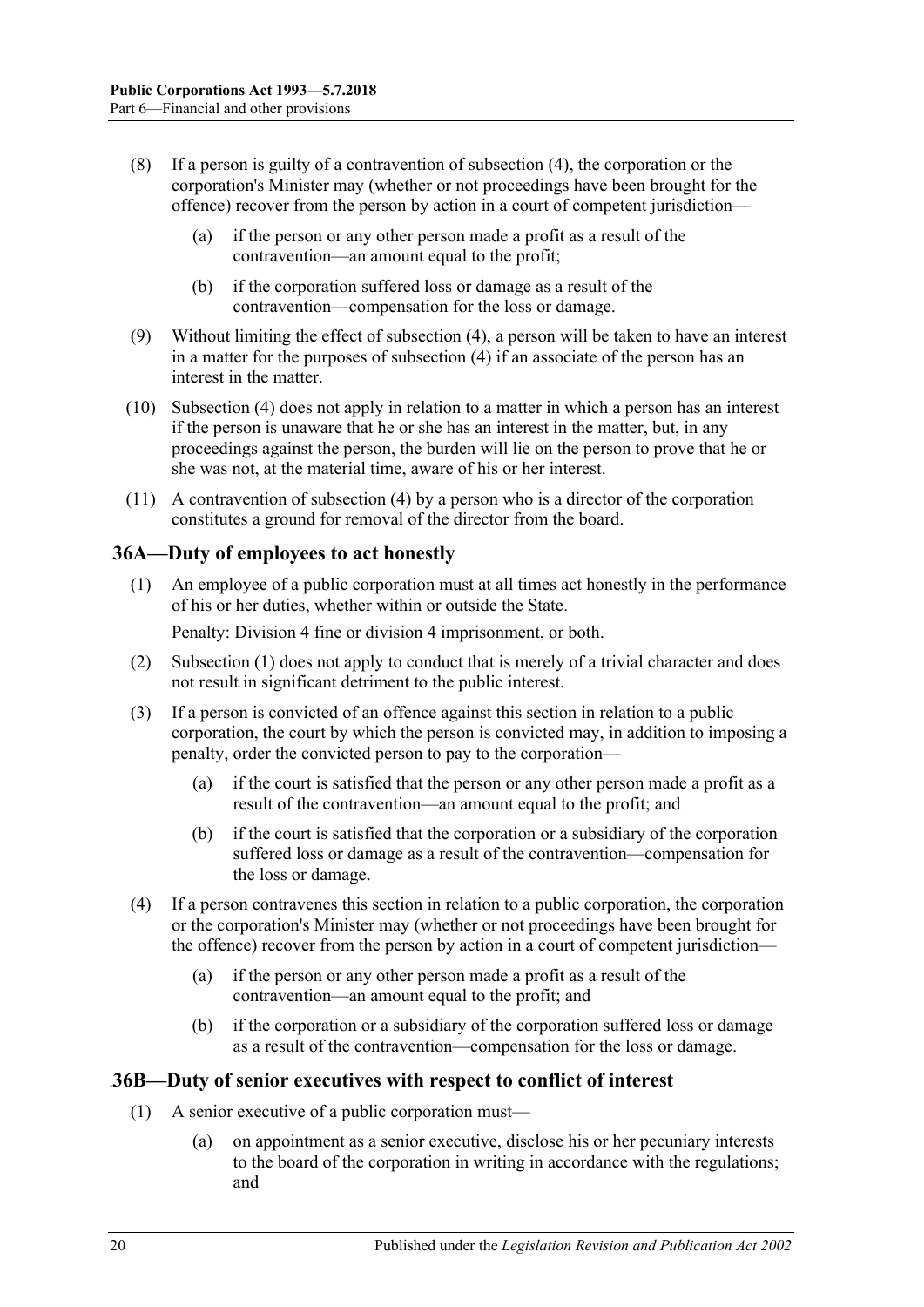- <span id="page-20-0"></span>(b) on acquiring any further pecuniary interest of a kind specified in the regulations, disclose the pecuniary interest to the board of the corporation in writing in accordance with the regulations; and
- <span id="page-20-1"></span>(c) if a pecuniary interest (whether or not required to be disclosed under [paragraph](#page-19-3) (a) or [\(b\)\)](#page-20-0) or other personal interest of the senior executive conflicts or may conflict with his or her duties—
	- (i) disclose in writing to the board of the corporation the nature of the interest and the conflict or potential conflict; and
	- (ii) not take action or further action in relation to the matter except as authorised in writing by the corporation's Minister.

Penalty: Division 4 fine.

- (2) [Subsection](#page-19-3)  $(1)(a)$  applies to a person who is a senior executive of a public corporation on the commencement of this section as if the requirement to disclose interests on appointment as a senior executive were a requirement to disclose the interests within one month after that commencement.
- (3) A senior executive of a public corporation must comply with any written directions given by the corporation's Minister to resolve a conflict between the executive's duties and a pecuniary or other personal interest.

Penalty: Division 4 fine.

- (4) Without limiting the effect of this section, a senior executive of a public corporation will be taken to have an interest in a matter for the purposes of this section if an associate of the executive has an interest in the matter.
- (5) A disclosure under [subsection](#page-20-1) (1)(c) must be reported to the corporation's Minister.
- (6) If a senior executive of a public corporation makes a disclosure of interest and complies with the other requirements of [subsection](#page-19-4) (1) in respect of a proposed contract—
	- (a) the contract is not liable to be avoided by the corporation; and
	- (b) the executive is not liable to account to the corporation for profits derived from the contract.
- <span id="page-20-2"></span>(7) If a senior executive of a public corporation fails to make a disclosure of interest or fails to comply with any other requirement of [subsection](#page-19-4) (1) in respect of a proposed contract, the contract is liable to be avoided by the corporation or the corporation's Minister.
- (8) A contract may not be avoided under [subsection](#page-20-2) (7) if a person has acquired an interest in property the subject of the contract in good faith for valuable consideration and without notice of the contravention.
- (9) If a person is convicted of an offence against this section in relation to a public corporation, the court by which the person is convicted may, in addition to imposing a penalty, order the convicted person to pay to the corporation—
	- (a) if the court is satisfied that the person or any other person made a profit as a result of the contravention—an amount equal to the profit; and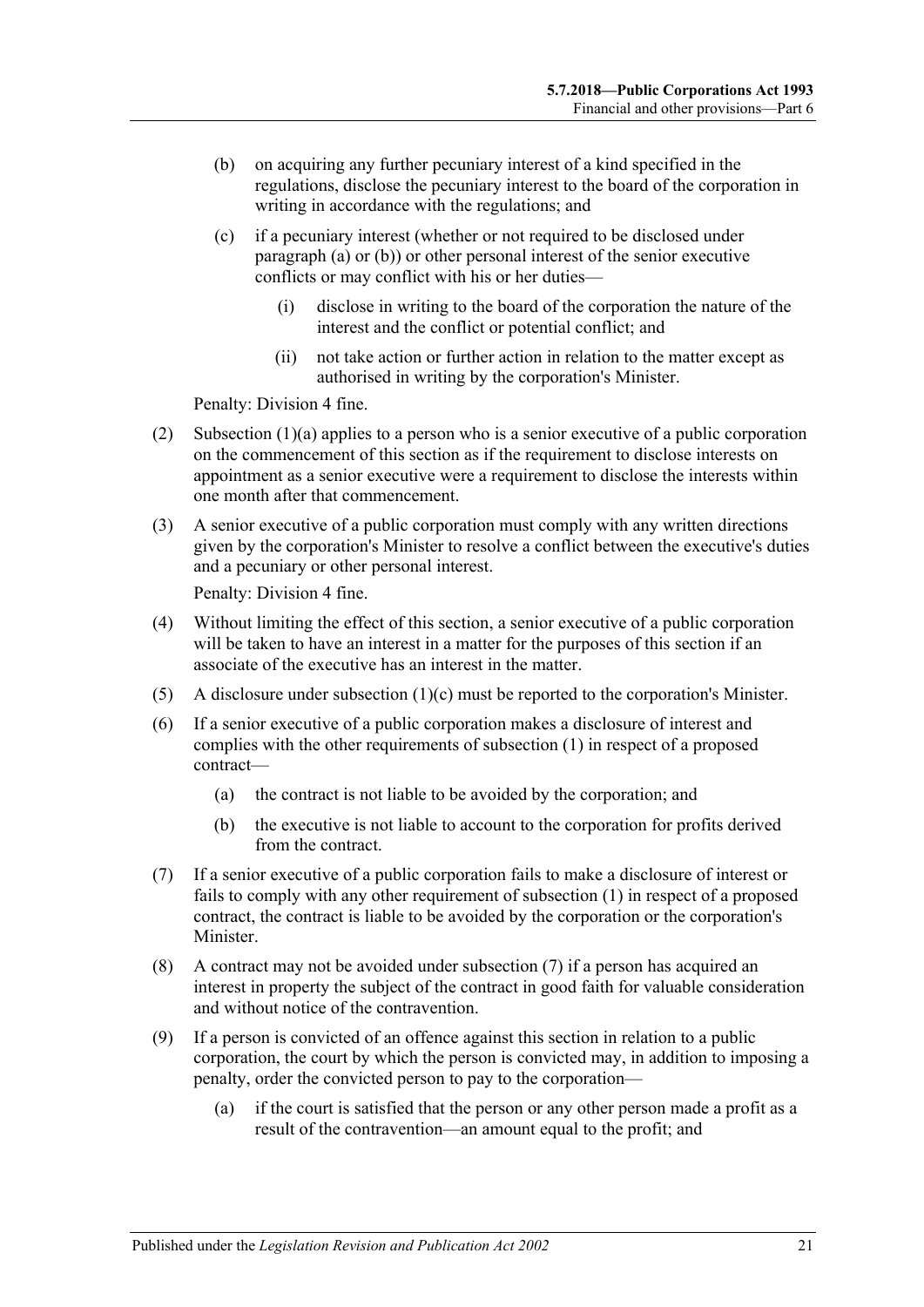- (b) if the court is satisfied that the corporation or a subsidiary of the corporation suffered loss or damage as a result of the contravention—compensation for the loss or damage.
- (10) If a person contravenes this section in relation to a public corporation, the corporation or the corporation's Minister may (whether or not proceedings have been brought for the offence) recover from the person by action in a court of competent jurisdiction—
	- (a) if the person or any other person made a profit as a result of the contravention—an amount equal to the profit; and
	- (b) if the corporation or a subsidiary of the corporation suffered loss or damage as a result of the contravention—compensation for the loss or damage.
- (11) This section does not apply in relation to a conflict or potential conflict between a senior executive's duties and a pecuniary or other personal interest while the executive remains unaware of the conflict or potential conflict, but in any proceedings against the executive the burden will lie on the executive to prove that he or she was not, at the material time, aware of the conflict or potential conflict.

#### <span id="page-21-1"></span><span id="page-21-0"></span>37B**37—Transactions with executives or associates of executives**

- (1) Neither an executive of a public corporation nor an associate of an executive of a public corporation may, without the approval of the corporation's Minister, be directly or indirectly involved in a transaction with the corporation or a subsidiary of the corporation.
- (2) A person will be treated as being indirectly involved in a transaction for the purposes of [subsection](#page-21-1) (1)—
	- (a) if the person initiates, promotes or takes any part in negotiations or steps leading to the making of the transaction with a view to that person or an associate of that person gaining some financial or other benefit (whether immediately or at a time after the making of the transaction); and
	- (b) despite the fact that neither that person nor an agent, nominee or trustee of that person becomes a party to the transaction.
- (3) [Subsection](#page-21-1) (1) does not apply—
	- $(a)$  to
		- (i) the receipt by the corporation or a subsidiary of the corporation of deposits of money or investments;
		- (ii) the provision of loans or other financial accommodation by the corporation or a subsidiary of the corporation for domestic or non-commercial purposes;
		- (iii) the provision of accident, health, life, property damage or income protection insurance or insurance against other risks (excluding credit or financial risks) by the corporation or a subsidiary of the corporation;
		- (iv) the provision of services (other than financial or insurance services) by the corporation or a subsidiary of the corporation,

in the ordinary course of its ordinary business and on ordinary commercial terms; or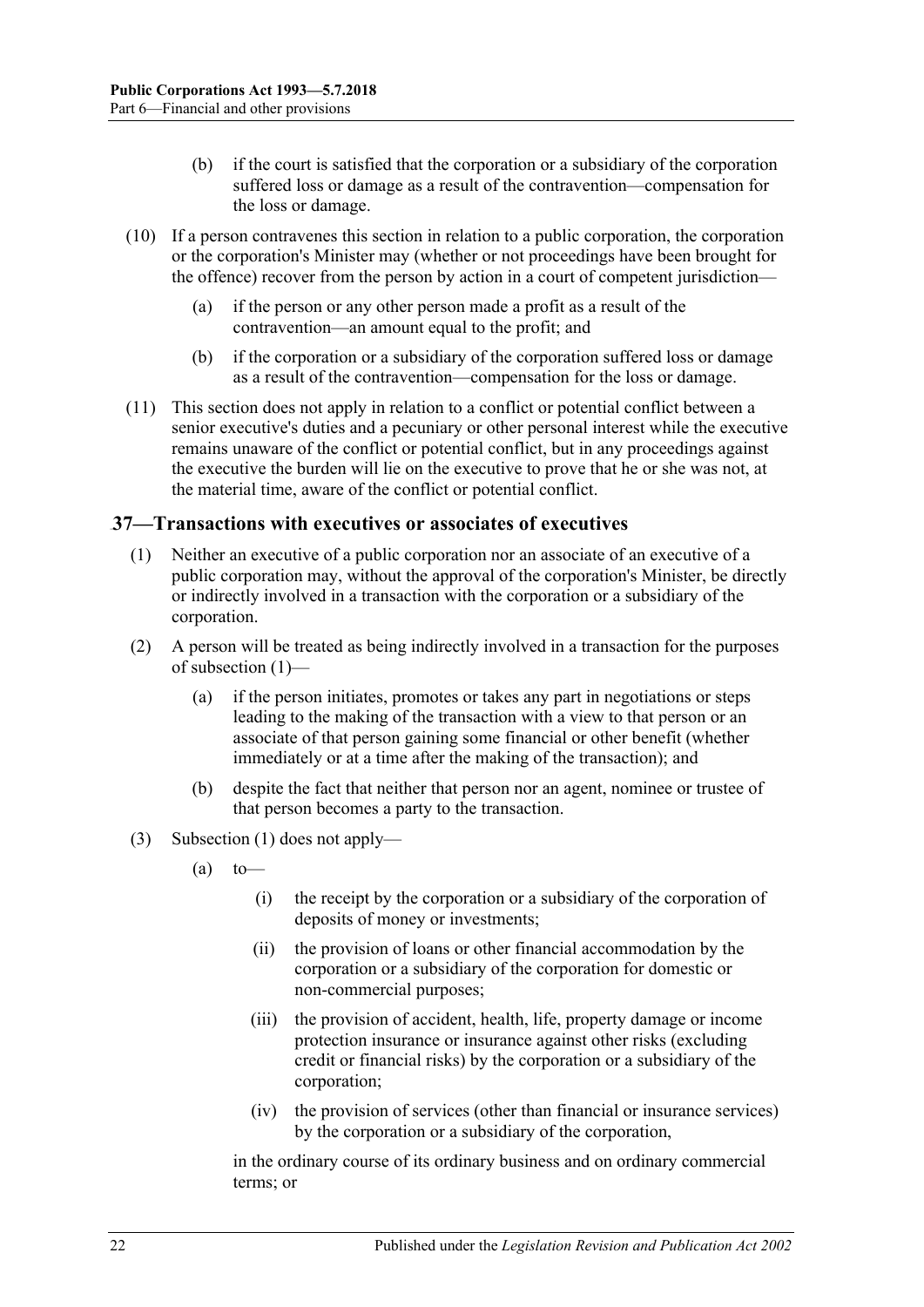- (b) to the employment of a person under a contract of service with the corporation or a subsidiary of the corporation or to a transaction that is ancillary or incidental to such employment; or
- (c) to transactions of a prescribed class.
- <span id="page-22-1"></span>(4) If a transaction is made with a public corporation or a subsidiary of a public corporation in contravention of [subsection](#page-21-1) (1), the transaction is liable to be avoided by the corporation or by the corporation's Minister.
- (5) A transaction may not be avoided under [subsection](#page-22-1) (4) if a person has acquired an interest in property the subject of the transaction in good faith for valuable consideration and without notice of the contravention.
- <span id="page-22-2"></span>(6) An executive of a public corporation must not counsel, procure, induce or be in any way (whether by act or omission or directly or indirectly) knowingly concerned in, or party to, a contravention of [subsection](#page-21-1) (1).

Penalty:

If an intention to deceive or defraud is proved—Division 4 fine or division 4 imprisonment, or both.

In any other case—Division 6 fine.

- (7) If a person is convicted of an offence for a contravention of [subsection](#page-22-2) (6), the court by which the person is convicted may, in addition to imposing a penalty, order the convicted person to pay to the corporation—
	- (a) if the court is satisfied that the person or any other person made a profit as a result of the contravention—an amount equal to the profit;
	- (b) if the court is satisfied that the corporation or a subsidiary of the corporation suffered loss or damage as a result of the contravention—compensation for the loss or damage.
- (8) If a person is guilty of a contravention of [subsection](#page-22-2) (6), the corporation or the corporation's Minister may (whether or not proceedings have been brought for the offence) recover from the person by action in a court of competent jurisdiction—
	- (a) if the person or any other person made a profit as a result of the contravention—an amount equal to the profit;
	- (b) if the corporation or a subsidiary of the corporation suffered loss or damage as a result of the contravention—compensation for the loss or damage.

#### <span id="page-22-3"></span><span id="page-22-0"></span>38—Executives' and associates' interests in corporation or subsidiary

- (1) Neither an executive of a public corporation nor an associate of an executive of a public corporation may, without the approval of the corporation's Minister—
	- (a) have or acquire a beneficial interest in shares in, debentures of or managed investment schemes of the corporation or any subsidiary of the corporation; or
	- (b) have or hold or acquire (whether alone or with another person or persons) a right or option in respect of the acquisition or disposal of shares in, debentures of or interests in managed investment schemes of the corporation or any of its subsidiaries; or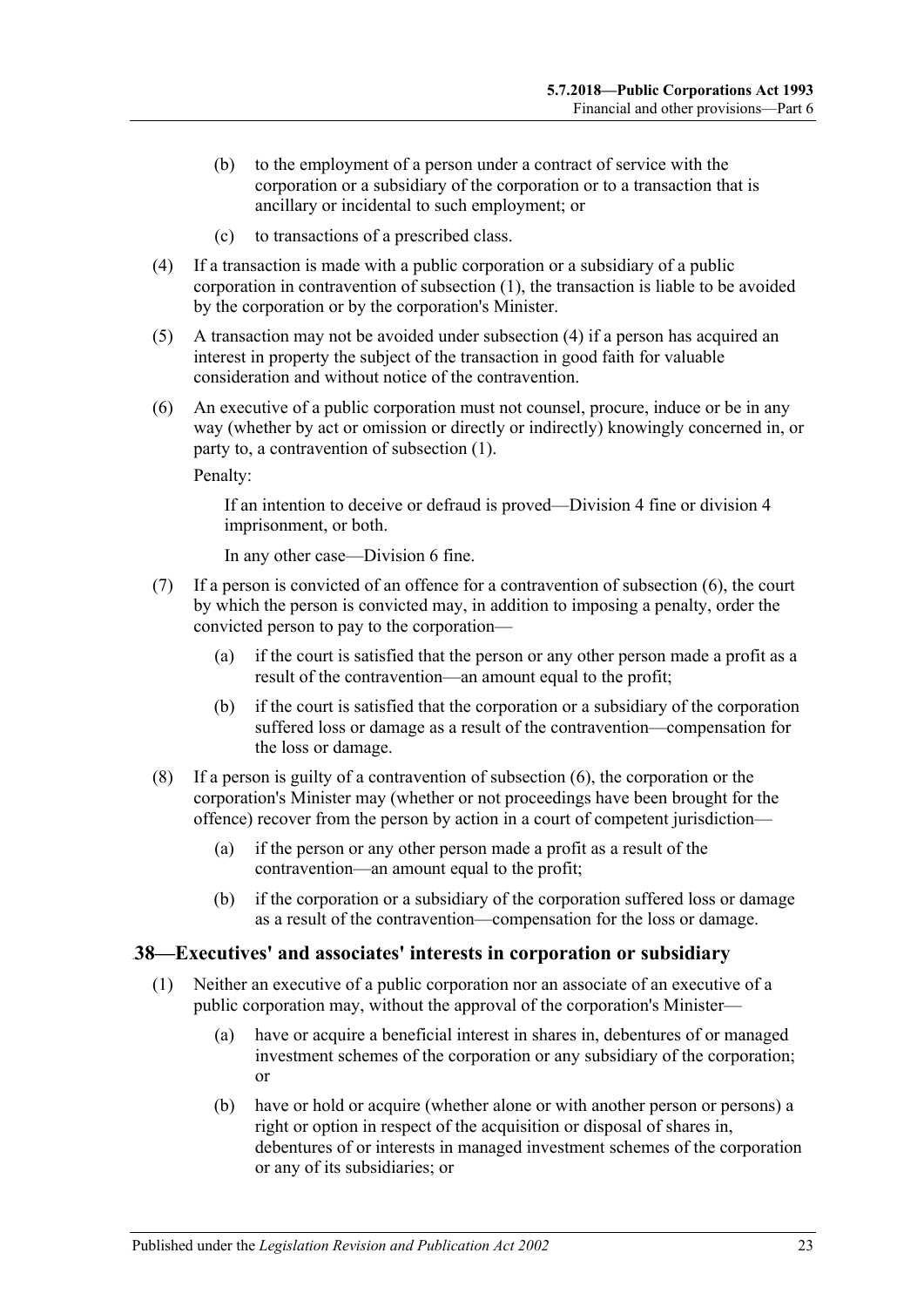- (c) be a party to, or entitled to a benefit under, a contract under which a person has a right to call for or make delivery of shares in, debentures of or interests in managed investment schemes of the corporation or any of its subsidiaries.
- <span id="page-23-1"></span>(2) An executive of a public corporation must not counsel, procure, induce or be in any way (whether by act or omission or directly or indirectly) knowingly concerned in, or party to, a contravention of [subsection](#page-22-3) (1).

Penalty:

If an intention to deceive or defraud is proved—Division 4 fine or division 4 imprisonment, or both.

In any other case—Division 6 fine.

- (3) If a person is convicted of an offence for a contravention of [subsection](#page-23-1) (2), the court by which the person is convicted may, in addition to imposing a penalty, order the convicted person to pay to the corporation—
	- (a) if the court is satisfied that the person or any other person made a profit as a result of the contravention—an amount equal to the profit;
	- (b) if the court is satisfied that the corporation or a subsidiary of the corporation suffered loss or damage as a result of the contravention—compensation for the loss or damage.
- (4) If a person is guilty of a contravention of [subsection](#page-23-1) (2), the corporation or the corporation's Minister may (whether or not proceedings have been brought for the offence) recover from the person by action in a court of competent jurisdiction—
	- (a) if the person or any other person made a profit as a result of the contravention—an amount equal to the profit;
	- (b) if the corporation or a subsidiary of the corporation suffered loss or damage as a result of the contravention—compensation for the loss or damage.

### <span id="page-23-2"></span><span id="page-23-0"></span>39B**38A—Duty of employees with respect to conflict of interest**

- (1) If an employee of a public corporation has a pecuniary or other personal interest that conflicts or may conflict with the employee's duties, the employee must disclose in writing to the chief executive of the corporation the nature of the interest and the conflict or potential conflict.
- (2) An employee of a public corporation must comply with any written directions given by the chief executive of the corporation to resolve a conflict between the employee's duties and a pecuniary or other personal interest.
- (3) Without limiting the effect of this section, an employee of a public corporation will be taken to have an interest in a matter for the purposes of this section if an associate of the employee has an interest in the matter.
- (4) A disclosure under [subsection](#page-23-2) (1) must be reported to the board of the corporation and to the corporation's Minister.
- (5) Failure by an employee to comply with this section constitutes grounds for termination of the employee's employment (but this does not derogate from any statutory provisions or other law governing the process for discipline or termination of employment of an employee).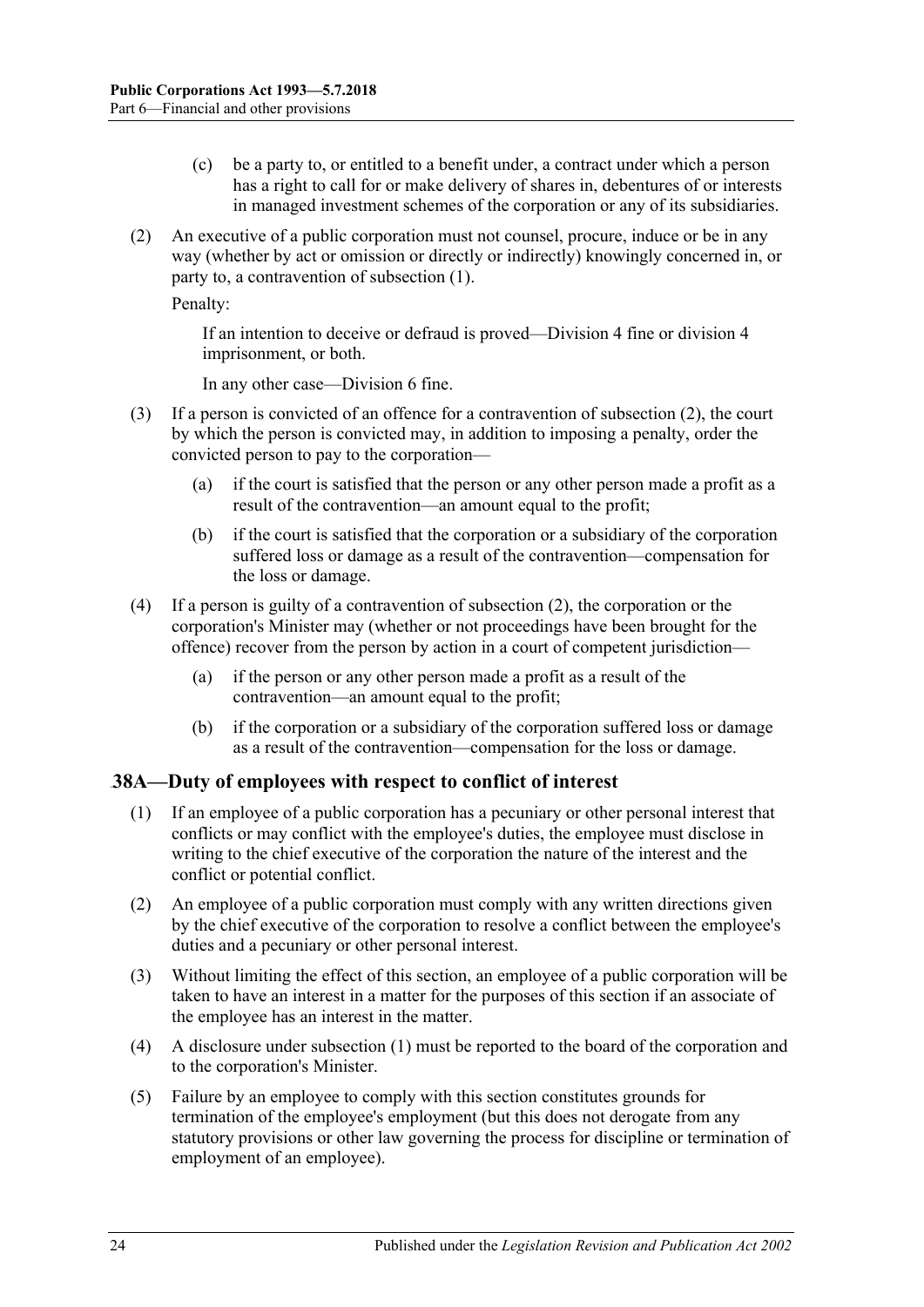- (6) If an employee of a public corporation makes a disclosure of interest under [subsection](#page-23-2) (1) in respect of a proposed contract—
	- (a) the contract is not liable to be avoided by the corporation; and
	- (b) the employee is not liable to account to the corporation for profits derived from the contract.
- <span id="page-24-2"></span>(7) If an employee of a public corporation fails to make a disclosure of interest under [subsection](#page-23-2) (1) in respect of a proposed contract, the contract is liable to be avoided by the corporation or the corporation's Minister.
- (8) A contract may not be avoided under [subsection](#page-24-2) (7) if a person has acquired an interest in property the subject of the contract in good faith for valuable consideration and without notice of the contravention.
- (9) If a person contravenes this section in relation to a public corporation, the corporation or the corporation's Minister may recover from the person by action in a court of competent jurisdiction—
	- (a) if the person or any other person made a profit as a result of the contravention—an amount equal to the profit; and
	- (b) if the corporation or a subsidiary of the corporation suffered loss or damage as a result of the contravention—compensation for the loss or damage.
- (10) This section does not apply in relation to a conflict or potential conflict between an employee's duties and a pecuniary or other personal interest while the employee remains unaware of the conflict or potential conflict, but in any proceedings against the employee the burden will lie on the employee to prove that he or she was not, at the material time, aware of the conflict or potential conflict.
- (11) This section does not apply to a senior executive of a public corporation.

#### <span id="page-24-0"></span>40B**38B—Exclusion of operation of Commonwealth industrial relations legislation in specified cases**

- <span id="page-24-3"></span>(1) The following entities are declared not to be national system employers for the purposes of the *Fair Work Act 2009* of the Commonwealth:
	- (a) the *Adelaide Convention Centre Corporation*;
	- (b) the *Adelaide Entertainments Corporation*;
	- (c) the *Urban Renewal Authority*.
- (2) The Governor may, by proclamation, fix a day on which a paragraph under [subsection](#page-24-3) (1) will expire.

#### <span id="page-24-1"></span>41B**39—Validity of transactions of corporation**

- (1) Subject to [subsection](#page-25-1) (2), a transaction to which a public corporation is a party or apparently a party (whether made or apparently made under the corporation's common seal or by a person with authority to bind the corporation) is not invalid because of—
	- (a) any deficiency of power on the part of the corporation; or
	- (b) any procedural irregularity on the part of the board or any director, employee or agent of the corporation; or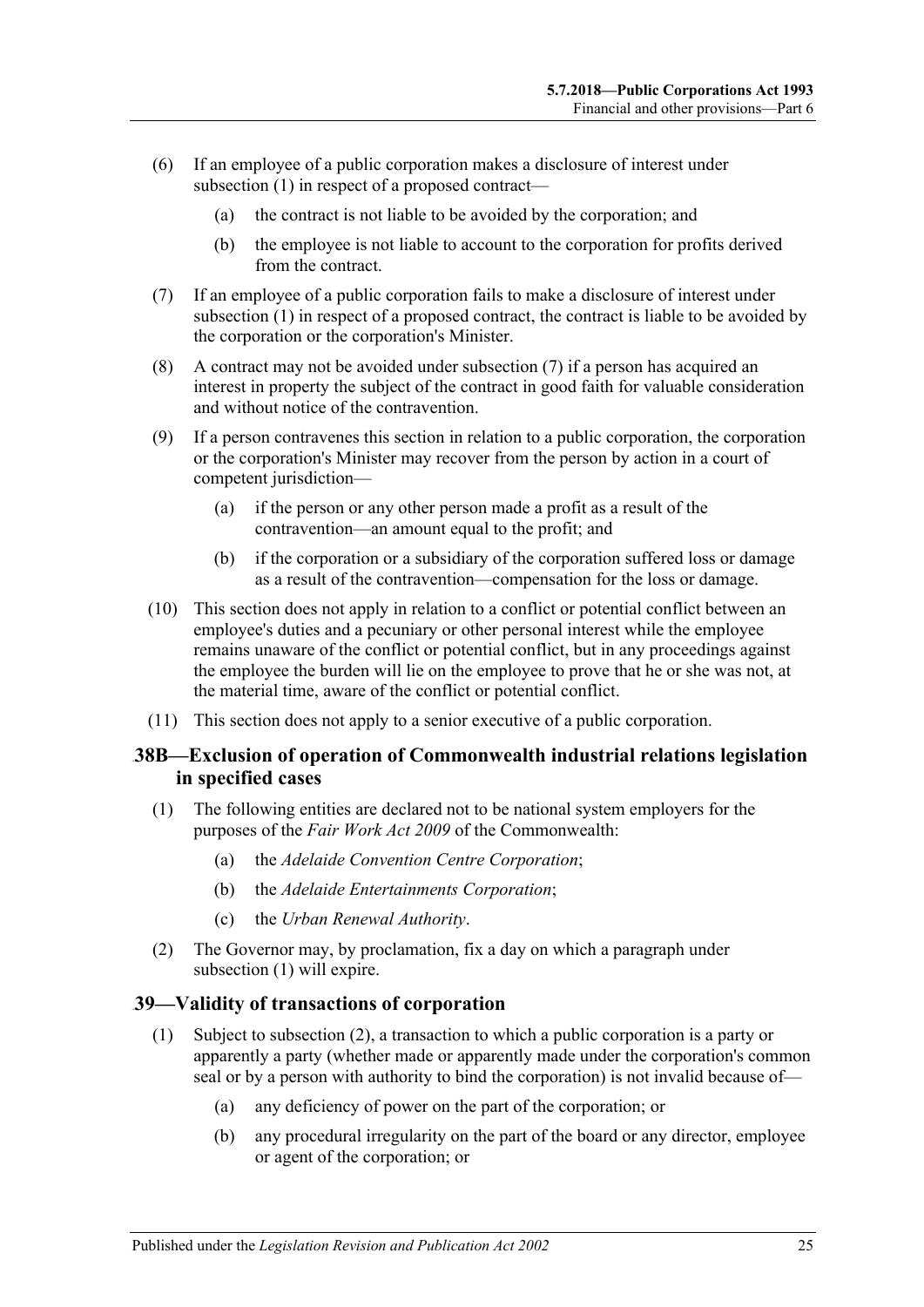- (c) any procedural irregularity affecting the appointment of a director, employee or agent of the corporation.
- <span id="page-25-1"></span>(2) This section does not validate a transaction in favour of a party—
	- (a) who enters into the transaction with actual knowledge of the deficiency or irregularity; or
	- (b) who has a connection or relationship with the corporation such that the person ought to know of the deficiency or irregularity.

#### <span id="page-25-0"></span>42B**40—Power to investigate corporation's or subsidiary's operations**

- (1) A public corporation's Minister may appoint—
	- (a) the Auditor-General; or
	- (b) some other suitable person,

to make an investigation and report under this section.

- <span id="page-25-4"></span><span id="page-25-2"></span>(2) An investigator so appointed—
	- (a) must investigate such matters relating to the operations and financial position of the corporation or any of its subsidiaries as are determined by the Minister, which matters may include—
		- (i) any possible conflict of interest or breach of duty or other unlawful, corrupt or improper activity on the part of a director or employee of the corporation or any of its subsidiaries; or
		- (ii) any possible failure to exercise reasonable care and diligence on the part of a director or employee of the corporation or any of its subsidiaries;
	- (b) may investigate a matter of a kind referred to in [subparagraph](#page-25-2) (i) or [\(ii\)](#page-25-3) that the investigator has not been required by the Minister to investigate if, in his or her opinion, the matter should be investigated and it is practicable to do so.
- <span id="page-25-5"></span><span id="page-25-3"></span>(3) The investigator must—
	- (a) report to the Minister on the results of an investigation or investigations under [subsection](#page-25-4) (2) and advise the Minister whether, in his or her opinion, any matter should be the subject of further action; and
	- (b) where, in the case of a matter referred to in [subsection](#page-25-5)  $(2)(b)$ , the investigator decided not to investigate or complete investigation of the matter—report on the matter to the Minister and advise whether, in his or her opinion, the matter should be the subject of any or further investigation or other action.
- (4) The investigator must comply with any directions of the Minister as to the manner in which the investigation is to be conducted and the manner in which the results of the investigation are to be reported, including any direction requiring reports to be presented to a specified person or body in addition to the Minister.
- (5) Subject to any directions of the Minister, the investigator may, if he or she sees fit to do so in connection with the investigation, make public statements as to the nature and conduct of the investigation and may invite and receive information or submissions as to any matter relevant to the investigation from such persons as he or she thinks fit.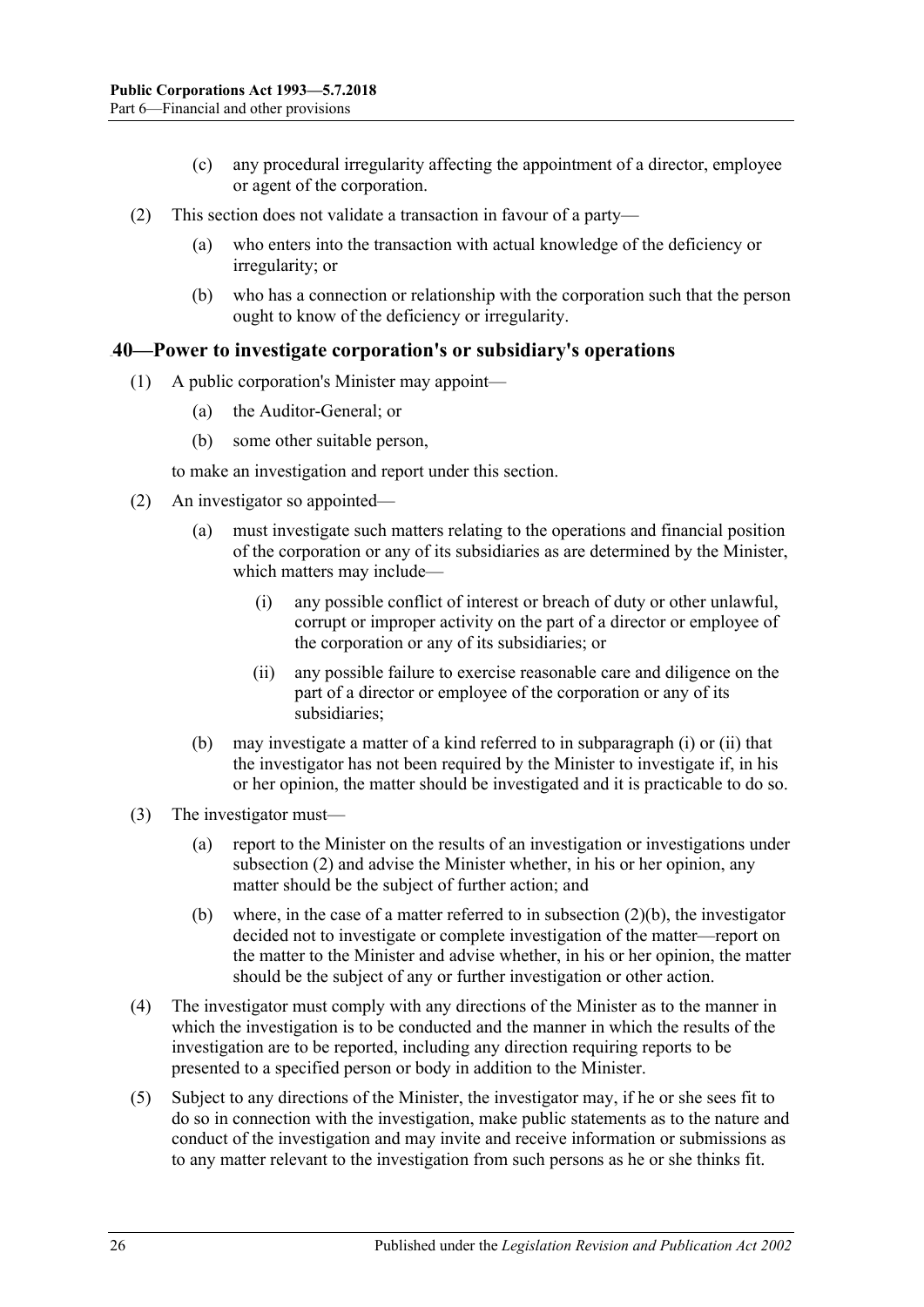- (6) The investigator must, when presenting to the Minister any report that the investigator considers need not remain confidential, also present copies of the report to the President of the Legislative Council and the Speaker of the House of Assembly who must in turn, not later than the first sitting day after receipt of the reports, lay them before their respective Houses.
- (7) For the purposes of an investigation under this section, the investigator and authorised persons have the same powers as the Auditor-General and authorised officers have under Division 3 of Part 3 of the *[Public Finance and Audit Act](http://www.legislation.sa.gov.au/index.aspx?action=legref&type=act&legtitle=Public%20Finance%20and%20Audit%20Act%201987) 1987* for an audit or examination under that Act, and the provisions of that Division (including section 34(2) and (3)) apply in relation to the investigation and the exercise of those powers as if the investigator or authorised person were the Auditor-General or an authorised officer exercising those powers under that Division.
- (8) Without limiting the effect of any other provisions of this section, a magistrate may, on application by the investigator—
	- (a) if satisfied that there are reasonable grounds to believe that a person has information, or possession or control of records, relevant to the investigation, issue a summons requiring the person to appear before the investigator and answer questions or produce the records;
	- (b) if satisfied that a person has been served with such a summons and paid or tendered a reasonable sum for the person's expenses but has failed (without reasonable excuse) to appear or produce records in obedience to the summons, issue a warrant directed to all members of the police force for the person to be apprehended and brought before the investigator.
- (9) The grounds of an application for a summons or warrant must be verified by affidavit.
- (10) A person who—
	- (a) is served with a summons under this section and paid or tendered a reasonable sum for the person's expenses; but
	- (b) fails (without reasonable excuse) to obey the summons,

is guilty of a summary offence.

Penalty: Division 6 fine or division 6 imprisonment.

- (11) An investigator or authorised person incurs no civil or criminal liability for an honest act or omission in the exercise or purported exercise of a power conferred by this section.
- (12) A person incurs no civil or criminal liability for anything done honestly in compliance or purported compliance with a requirement of an investigator or authorised person under this section.
- (13) In this section—

*authorised person* in relation to an investigation under this section, means a person authorised by the investigator to exercise the powers conferred by this section for the purposes of the investigation.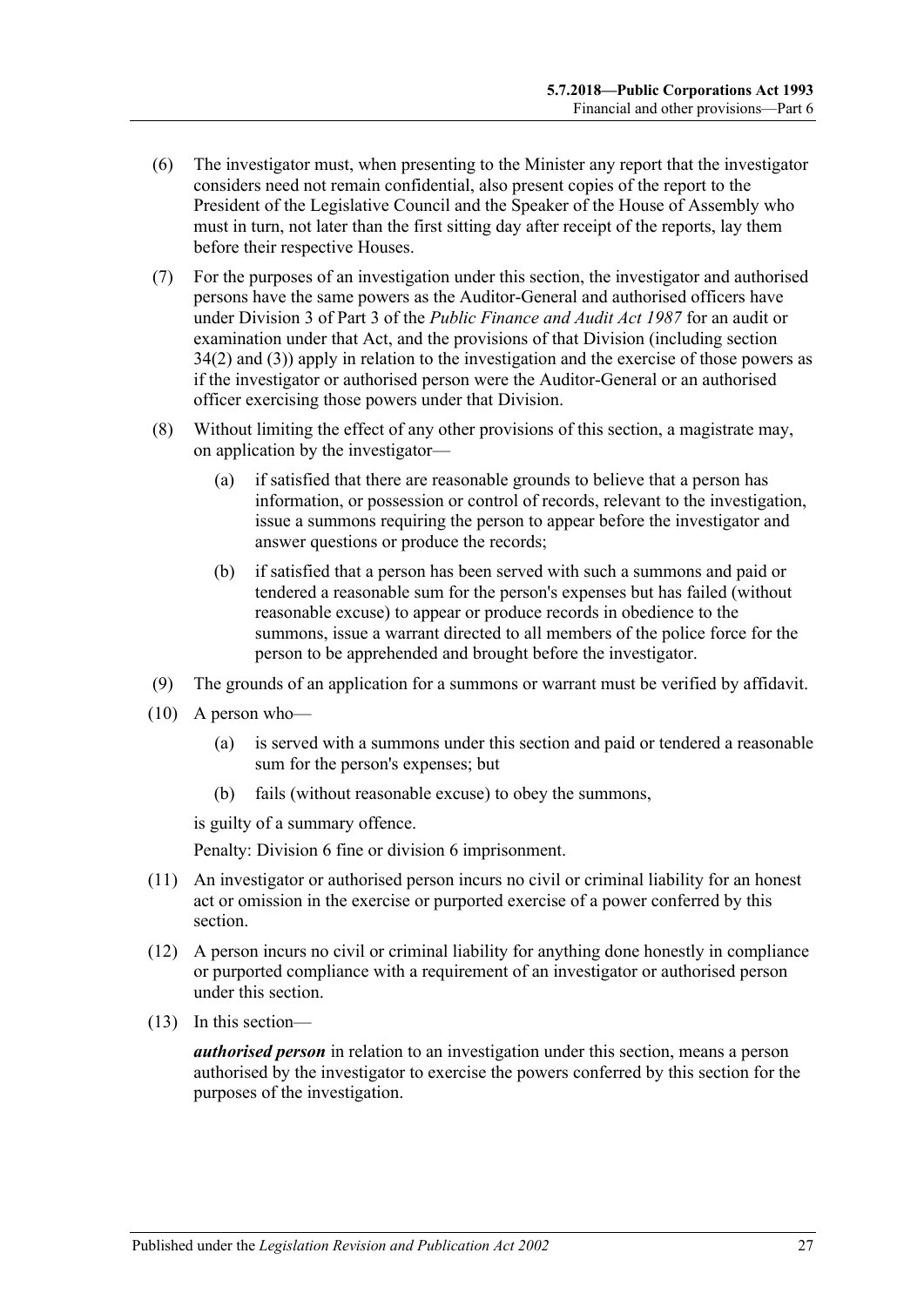#### <span id="page-27-0"></span>43B**41—Approvals and exemptions**

- (1) An approval or exemption given by a Minister under this Act may be—
	- (a) specific or general; and
	- (b) conditional or unconditional.
- (2) An approval or exemption or a condition of an approval or exemption given by a Minister under this Act may be varied or revoked by the Minister at any time.

#### <span id="page-27-1"></span>44B**42—Proceedings for offences**

- (1) A complaint for an offence against this Act may not be made except with the consent of the Director of Public Prosecutions.
- (2) Notwithstanding any other Act, proceedings for a summary offence against this Act may be brought within the period of three years after the date on which the offence is alleged to have been committed or, with the consent of the Director of Public Prosecutions, at any later time.
- (3) A document purporting to be a consent of the Director of Public Prosecutions given under this section is, in the absence of proof to the contrary, proof of the consent.

#### <span id="page-27-2"></span>45B**43—Regulations**

The Governor may make such regulations as are contemplated by this Act or necessary or expedient for the purposes of this Act.

### <span id="page-27-3"></span>**Schedule—Provisions applicable to subsidiaries**

#### <span id="page-27-4"></span>46B**1—Application and interpretation**

- (1) This Schedule applies—
	- (a) to a body corporate established by regulation under [Part 5](#page-13-3) as a subsidiary of a public corporation; and
	- (b) subject to the regulations, to a company that is a subsidiary of a public corporation.
- (2) In this Schedule—

*board* in relation to a subsidiary, means the board of directors of the subsidiary;

*director* in relation to a subsidiary, means a person appointed as a member of the board of the subsidiary;

*parent corporation* in relation to a subsidiary, means the public corporation of which the subsidiary is a subsidiary.

#### <span id="page-27-5"></span>47B**2—Direction by board of parent corporation**

- (1) A subsidiary is subject to control and direction by the board of its parent corporation.
- (2) However, a subsidiary is not subject to control or direction in relation to the performance of its functions (if any) as a trustee.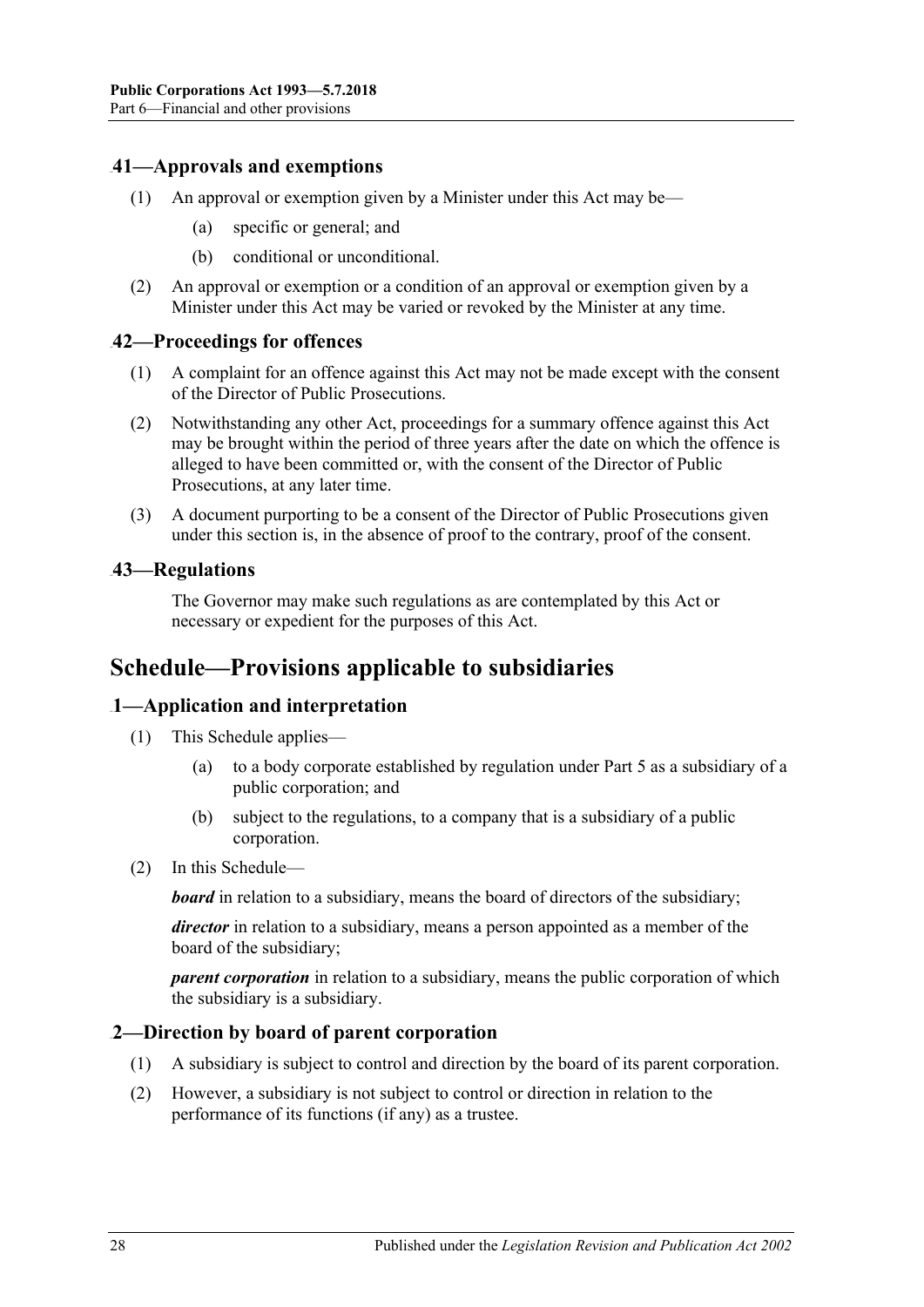#### <span id="page-28-2"></span><span id="page-28-0"></span>48B**3—General management duties of board**

- (1) The board of a subsidiary is responsible to its parent corporation for overseeing the operations of the subsidiary with the goal of—
	- (a) securing continuing improvements of performance; and
	- (b) protecting the long term viability of the subsidiary and the Crown's financial interests in the subsidiary.
- (2) Without limiting the effect of [subclause](#page-28-2) (1), the board must for that purpose ensure as far as practicable—
	- (a) that the subsidiary establishes or observes all such plans, targets, structures, systems and practices as are required or applied to the subsidiary by its parent corporation; and
	- (b) that the subsidiary operates within the limits imposed by its parent corporation's incorporating Act and charter and complies with the requirements imposed by or under this or any other Act or law; and
	- (c) that the subsidiary observes high standards of corporate and business ethics; and
	- (d) that its parent corporation receives regular reports on the performance of the subsidiary and on the initiatives of the board; and
	- (e) that its parent corporation is advised, as soon as practicable, of any material development that affects the financial or operating capacity of the subsidiary or gives rise to an expectation that the subsidiary may not be able to meet its debts as and when they fall due; and
	- (f) that all information furnished to its parent corporation by the subsidiary is accurate and comprehensive.

#### <span id="page-28-1"></span>49B**4—Directors' duties of care etc**

- (1) A director of a subsidiary must at all times exercise a reasonable degree of care and diligence in the performance of his or her functions, and (without limiting the effect of the foregoing) for that purpose—
	- (a) must take reasonable steps to inform himself or herself about the subsidiary, its parent corporation and the other subsidiaries of its parent corporation, their businesses and activities and the circumstances in which they operate; and
	- (b) must take reasonable steps through the processes of the board to obtain sufficient information and advice about all matters to be decided by the board or pursuant to a delegation to enable him or her to make conscientious and informed decisions; and
	- (c) must exercise an active discretion with respect to all matters to be decided by the board or pursuant to a delegation.
- (2) A director is not bound to give continuous attention to the affairs of the subsidiary but is required to exercise reasonable diligence in attendance at and preparation for board meetings.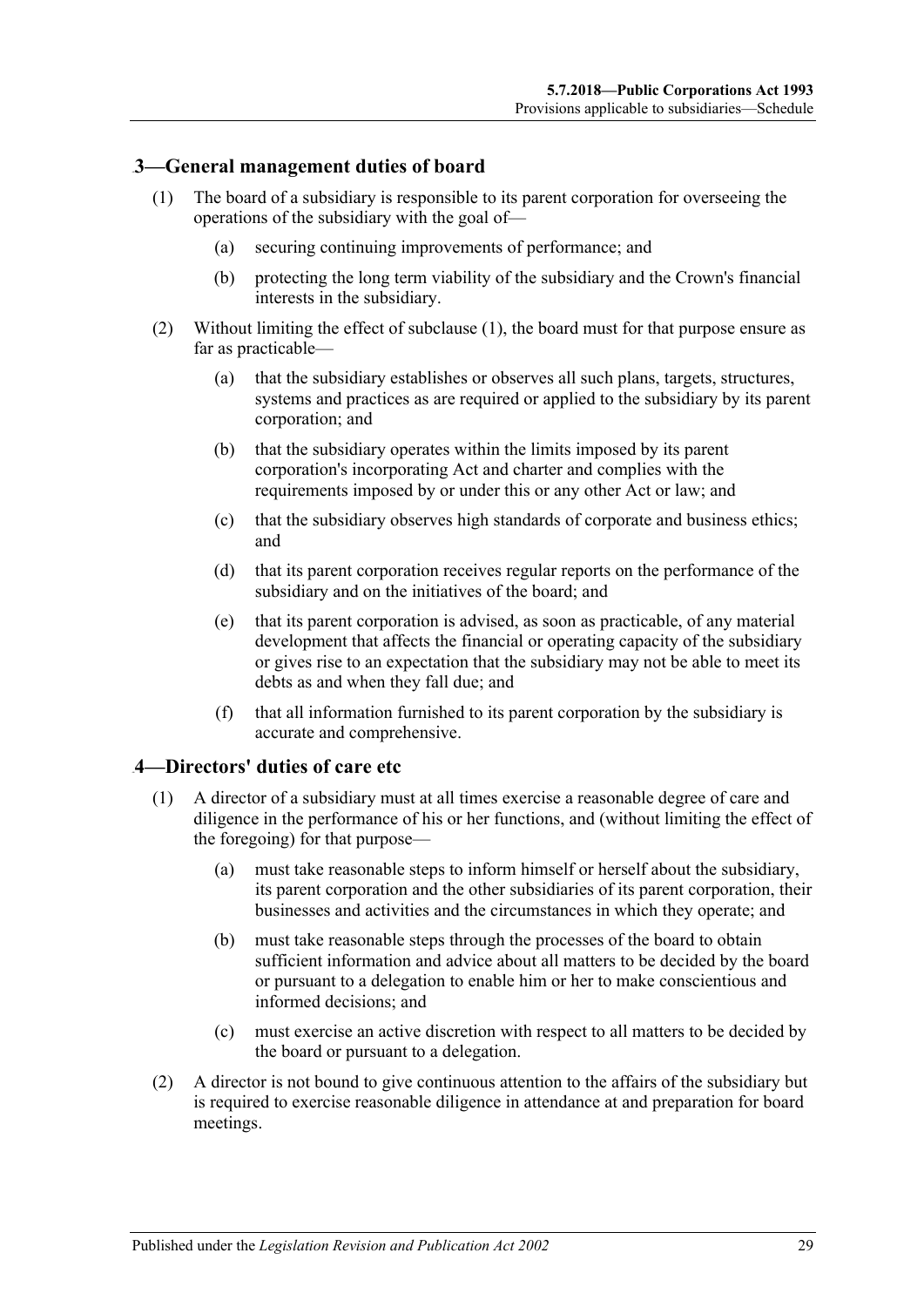- (3) In determining the degree of care and diligence required to be exercised by a director, regard must be had to the skills, knowledge or acumen possessed by the director and to the degree of risk involved in any particular circumstances.
- (4) If a director of a subsidiary is culpably negligent in the performance of his or her functions, the director is guilty of an offence.

Penalty: Division 4 fine.

- (5) A director is not culpably negligent for the purposes of subclause (5) unless the court is satisfied the director's conduct fell sufficiently short of the standards required under this Schedule of the director to warrant the imposition of a criminal sanction.
- (6) A director of a subsidiary does not commit any breach of duty under this clause by acting in accordance with a direction of the board of its parent corporation.

#### <span id="page-29-2"></span><span id="page-29-0"></span>5—Directors' duties of honesty

(1) A director of a subsidiary must at all times act honestly in the performance of the functions of his or her office, whether within or outside the State.

Penalty: Division 4 fine or division 4 imprisonment, or both.

(2) [Subclause](#page-29-2) (1) does not apply to conduct that is merely of a trivial character and does not result in significant detriment to the public interest.

#### <span id="page-29-3"></span><span id="page-29-1"></span>51B**6—Transactions with directors or associates of directors**

- (1) Neither a director of a subsidiary nor an associate of a director of a subsidiary may, without the approval of the parent corporation's Minister, be directly or indirectly involved in a transaction with the subsidiary, its parent corporation or any other subsidiary of its parent corporation.
- (2) A person will be treated as being indirectly involved in a transaction for the purposes of [subclause](#page-29-3) (1)—
	- (a) if the person initiates, promotes or takes any part in negotiations or steps leading to the making of the transaction with a view to that person or an associate of that person gaining some financial or other benefit (whether immediately or at a time after the making of the transaction); and
	- (b) despite the fact that neither that person nor an agent, nominee or trustee of that person becomes a party to the transaction.
- (3) [Subclause](#page-29-3) (1) does not apply to—
	- $(a)$  to
		- (i) the receipt by the subsidiary, its parent corporation or any other subsidiary of the corporation of deposits of money or investments;
		- (ii) the provision of loans or other financial accommodation by the subsidiary, its parent corporation or any other subsidiary of the corporation for domestic or non-commercial purposes;
		- (iii) the provision of accident, health, life, property damage or income protection insurance or insurance against other risks (excluding credit or financial risks) by the subsidiary, its parent corporation or any other subsidiary of the corporation;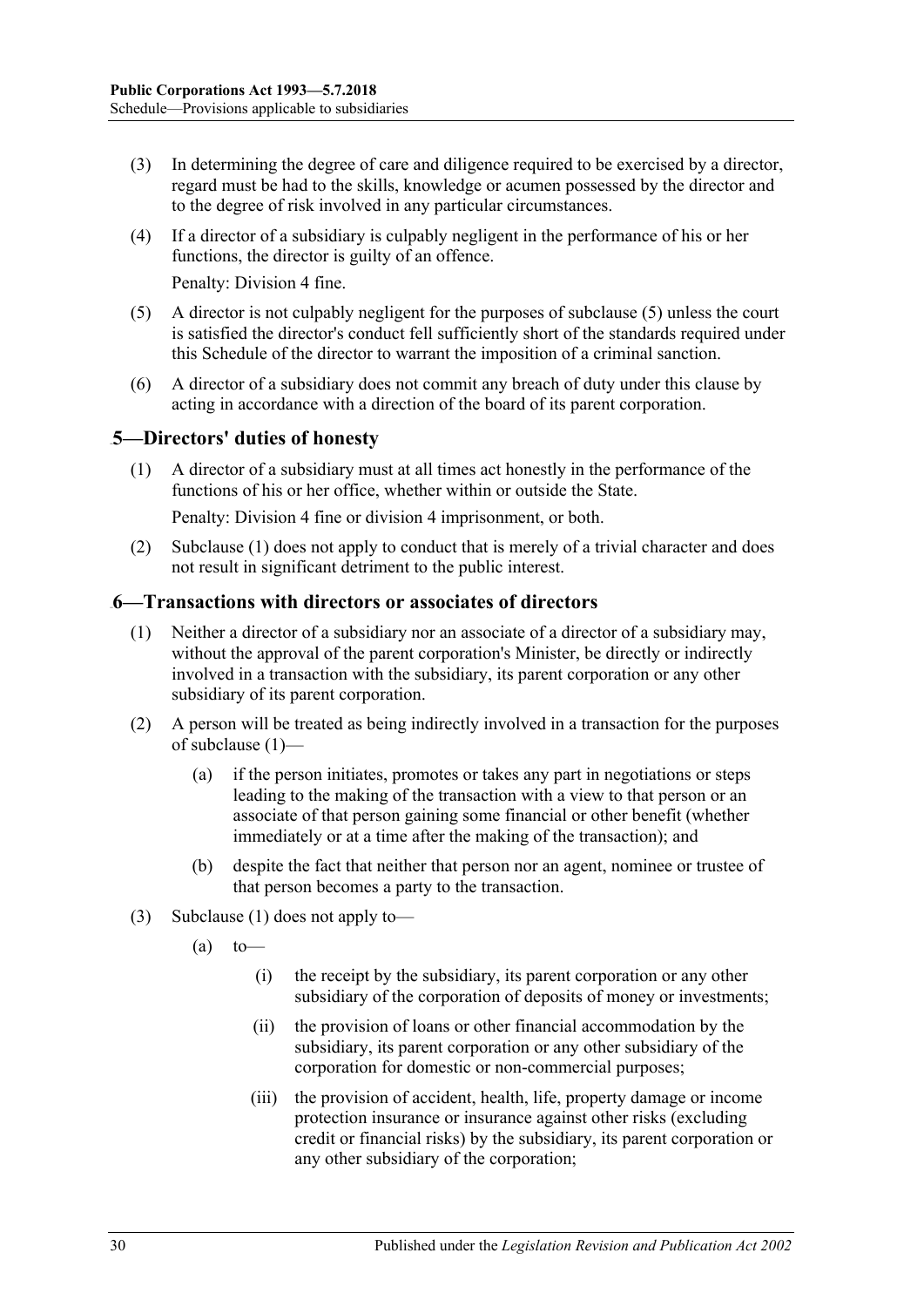(iv) the provision of services (other than financial or insurance services) by the subsidiary, its parent corporation or any other subsidiary of the corporation,

in the ordinary course of its ordinary business and on ordinary commercial terms; or

- (ab) to the employment of a person under a contract of service with the subsidiary, its parent corporation or any other subsidiary of the corporation or to a transaction that is ancillary or incidental to such employment; or
- (b) to transactions of a prescribed class.
- <span id="page-30-1"></span>(4) If a transaction is made with the subsidiary, its parent corporation or any other subsidiary of its parent corporation in contravention of [subclause](#page-29-3) (1), the transaction is liable to be avoided by the subsidiary or by its parent corporation or its parent corporation's Minister.
- (5) A transaction may not be avoided under [subclause](#page-30-1) (4) if a person has acquired an interest in property the subject of the transaction in good faith for valuable consideration and without notice of the contravention.
- (6) A director of a subsidiary must not counsel, procure, induce or be in any way (whether by act or omission or directly or indirectly) knowingly concerned in, or party to, a contravention of [subclause](#page-29-3) (1).

Penalty:

If an intention to deceive or defraud is proved—Division 4 fine or division 4 imprisonment, or both.

In any other case—Division 6 fine.

#### <span id="page-30-2"></span><span id="page-30-0"></span>52B**7—Directors' and associates' interests in subsidiary or parent corporation**

- (1) Neither a director of a subsidiary nor an associate of a director of a subsidiary may, without the approval of the parent corporation's Minister—
	- (a) have or acquire a beneficial interest in shares in, debentures of or managed investment schemes of the subsidiary, its parent corporation or any other subsidiary of its parent corporation; or
	- (b) have or hold or acquire (whether alone or with another person or persons) a right or option in respect of the acquisition or disposal of shares in, debentures of or interests in managed investment schemes of the subsidiary, its parent corporation or any other subsidiary of its parent corporation; or
	- (c) be a party to, or entitled to a benefit under, a contract under which a person has a right to call for or make delivery of shares in, debentures of or interests in managed investment schemes of the subsidiary, its parent corporation or any other subsidiary of its parent corporation.
- (2) A director of a subsidiary must not counsel, procure, induce or be in any way (whether by act or omission or directly or indirectly) knowingly concerned in, or party to, a contravention of [subclause](#page-30-2) (1).

Penalty:

If an intention to deceive or defraud is proved—Division 4 fine or division 4 imprisonment, or both.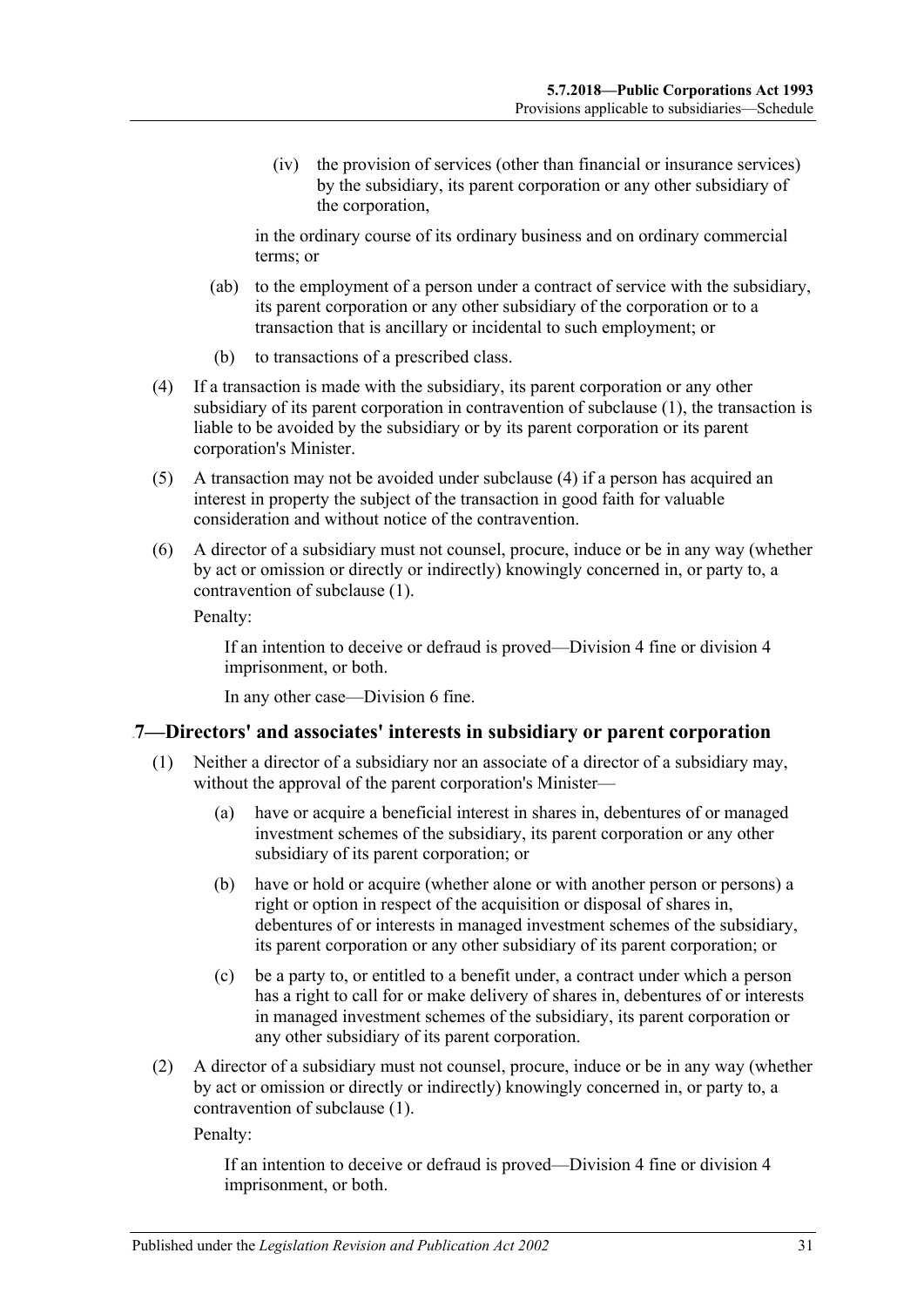In any other case—Division 6 fine.

#### <span id="page-31-1"></span><span id="page-31-0"></span>53B**8—Conflict of interest**

- (1) A director of a subsidiary who has a direct or indirect personal or pecuniary interest in a matter decided or under consideration by the board—
	- (a) must, as soon as reasonably practicable, disclose in writing to the board full and accurate details of the interest; and
	- (b) must not take part in any discussion by the board relating to that matter; and
	- (c) must not vote in relation to that matter; and
	- (d) must be absent from the meeting room when any such discussion or voting is taking place.

Penalty: Division 4 fine.

- (2) If a director makes a disclosure of interest and complies with the other requirements of [subclause](#page-31-1) (1) in respect of a proposed contract—
	- (a) the contract is not liable to be avoided by the subsidiary; and
	- (b) the director is not liable to account to the subsidiary for profits derived from the contract.
- <span id="page-31-2"></span>(3) If a director fails to make a disclosure of interest or fails to comply with any other requirement of [subclause](#page-31-1) (1) in respect of a proposed contract, the contract is liable to be avoided by the subsidiary or by its parent corporation or its parent corporation's Minister.
- (4) A contract may not be avoided under [subclause](#page-31-2) (3) if a person has acquired an interest in property the subject of the contract in good faith for valuable consideration and without notice of the contravention.
- (5) Where a director of a subsidiary has or acquires a personal or pecuniary interest, or is or becomes the holder of an office, such that it is reasonably foreseeable that a conflict might arise with his or her duties as a director of the subsidiary, the director must, as soon as reasonably practicable, disclose in writing to the board of the subsidiary full and accurate details of the interest or office.

Penalty: Division 4 fine.

- (6) A disclosure under this clause must be recorded in the minutes of the board and reported to the board of the parent corporation and the parent corporation's Minister.
- (7) If, in the opinion of the parent corporation's Minister, a particular interest or office of a director is of such significance that the holding of the interest or office is not consistent with the proper discharge of the duties of the director, the Minister may require the director either to divest himself or herself of the interest or office or to resign from the board (and non-compliance with the requirement constitutes misconduct and hence a ground for removal of the director from the board).
- (8) Without limiting the effect of this clause, a director will be taken to have an interest in a matter for the purposes of this clause if an associate of the director has an interest in the matter.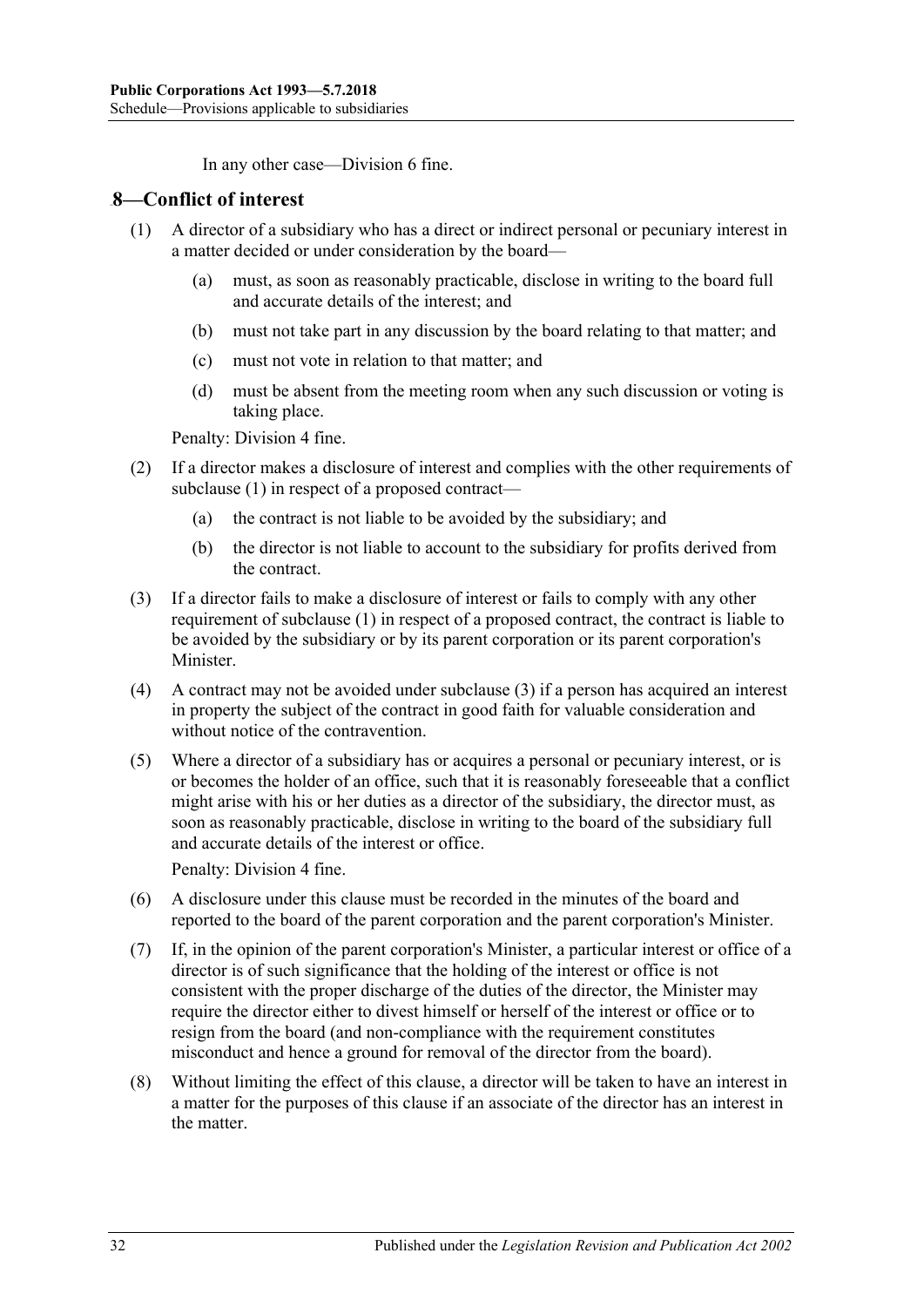(9) This clause does not apply in relation to a matter in which a director has an interest while the director remains unaware that he or she has an interest in the matter, but in any proceedings against the director the burden will lie on the director to prove that he or she was not, at the material time, aware of his or her interest.

#### <span id="page-32-0"></span>54B**9—Removal of director or board**

Non-compliance by a director of a subsidiary with a duty imposed by this Schedule constitutes a ground for removal of the director from office.

#### <span id="page-32-1"></span>55B**10—Civil liability if director or former director of subsidiary contravenes this Schedule**

- (1) If a person who is a director or former director of a subsidiary is convicted of an offence for a contravention of any of the preceding provisions of this Schedule (other than an offence consisting of culpable negligence), the court by which the person is convicted may, in addition to imposing a penalty, order the convicted person to pay to the parent corporation of the subsidiary—
	- (a) if the court is satisfied that the person or any other person made a profit as a result of the contravention—an amount equal to the profit; and
	- (b) if the court is satisfied that the subsidiary, the parent corporation or any other subsidiary of the parent corporation suffered loss or damage as a result of the contravention—compensation for the loss or damage.
- (2) If a person who is a director or former director of a subsidiary is guilty of a contravention of any of the preceding provisions of this Schedule for which a criminal penalty is fixed (other than a contravention consisting of culpable negligence), the parent corporation or the parent corporation's Minister may (whether or not proceedings have been brought for the offence) recover from the person by action in a court of competent jurisdiction—
	- (a) if the person or any other person made a profit as a result of the contravention—an amount equal to the profit; and
	- (b) if the subsidiary, the parent corporation or any other subsidiary of the parent corporation suffered loss or damage as a result of the contravention—compensation for the loss or damage.

#### <span id="page-32-3"></span><span id="page-32-2"></span>56B**11—Immunity for directors of subsidiaries**

- (1) Subject to this Act, no civil liability attaches to a director of a subsidiary of a public corporation for an act or omission in the performance or discharge, or purported performance or discharge, of the director's functions or duties.
- (2) An action that would, but for [subclause](#page-32-3) (1), lie against the director lies instead against the subsidiary.
- (3) This clause does not prejudice rights of action of the Crown, the parent corporation or the subsidiary in respect of an act or omission not in good faith.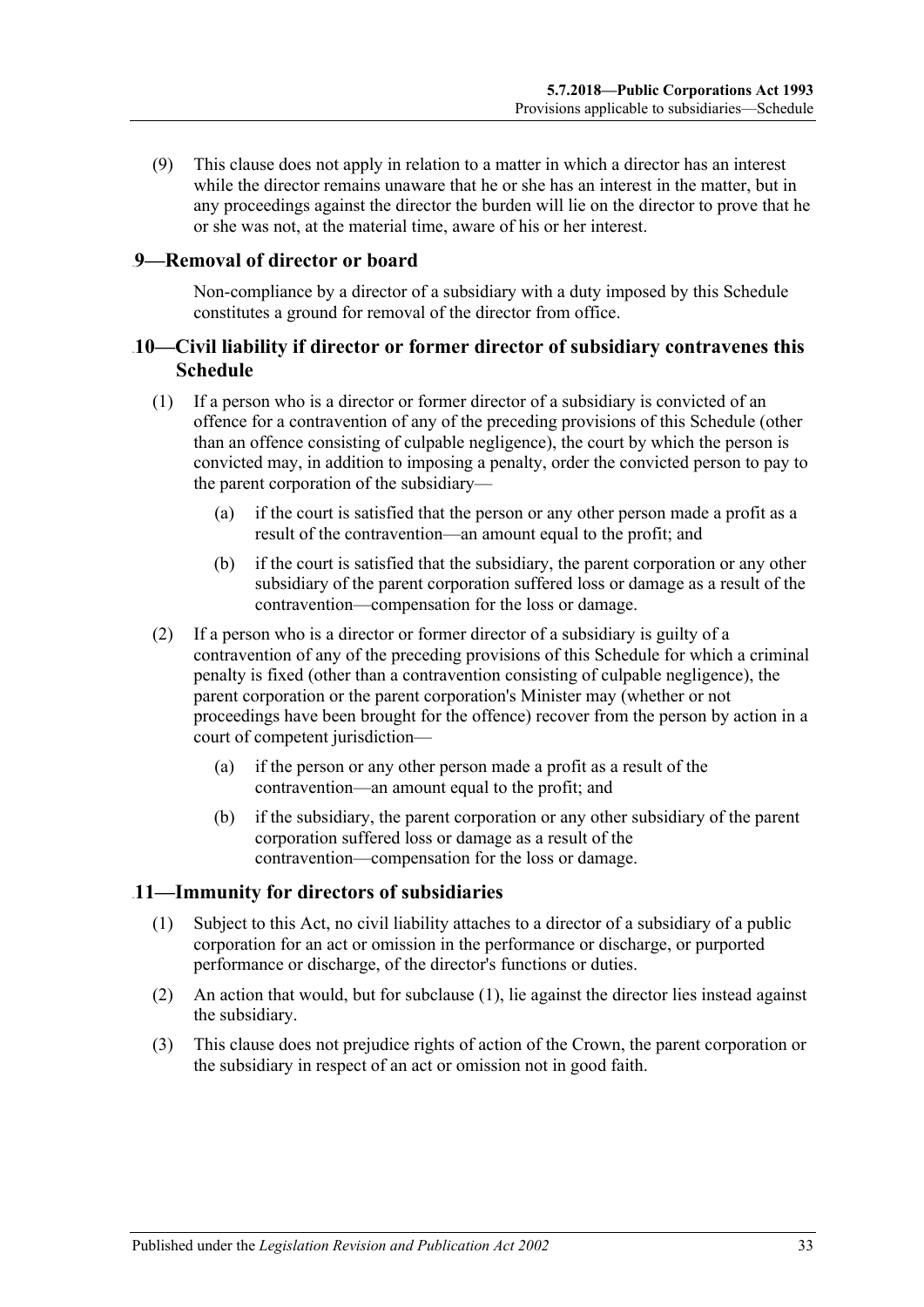### <span id="page-33-0"></span>57B**12—Tax and other liabilities of subsidiary**

- (1) Except as otherwise determined by the Treasurer, a subsidiary is liable to all such rates (other than rates that would be payable to a council), duties, taxes and imposts and has all such other liabilities and duties as would apply under the law of the State if the subsidiary were not an instrumentality of the Crown.
- <span id="page-33-3"></span>(2) Except as otherwise determined by the Treasurer, a subsidiary is liable to pay to the Treasurer, for the credit of the Consolidated Account, such amounts as the Treasurer from time to time determines to be equivalent to—
	- (a) income tax and any other taxes or imposts that the subsidiary does not pay to the Commonwealth but would be liable to pay under the law of the Commonwealth if it were constituted and organised in such manner as the Treasurer determines to be appropriate for the purposes of this subclause as a public company or group of public companies carrying on the business carried on by the subsidiary; and
	- (b) rates that the subsidiary would be liable to pay to a council if the subsidiary were not an instrumentality of the Crown.
- (3) Amounts determined by the Treasurer to be payable under [subclause](#page-33-3) (2) must be paid by the subsidiary at the times and in the manner determined by the Treasurer.
- (4) This clause does not affect any liability that the subsidiary would have apart from this clause to pay rates to a council.

#### <span id="page-33-1"></span>58B**13—Accounts and external audit**

- (1) A subsidiary must cause proper accounts to be kept of its financial affairs and financial statements to be prepared in respect of each financial year.
- (2) The accounts and financial statements must comply with—
	- (a) the requirements of the Treasurer contained in its parent corporation's charter; and
	- (b) any applicable instructions of the Treasurer issued under the *[Public Finance](http://www.legislation.sa.gov.au/index.aspx?action=legref&type=act&legtitle=Public%20Finance%20and%20Audit%20Act%201987)  [and Audit Act](http://www.legislation.sa.gov.au/index.aspx?action=legref&type=act&legtitle=Public%20Finance%20and%20Audit%20Act%201987) 1987*.
- (3) The Auditor-General may at any time, and must in respect of each financial year, audit the accounts and financial statements of the subsidiary.

#### <span id="page-33-2"></span>59B**14—Delegation**

- (1) The board of a subsidiary may delegate any of its powers or functions.
- (2) A power or function delegated under this clause may, if the instrument of delegation so provides, be further delegated.
- (3) A delegation—
	- (a) may be made subject to conditions and limitations specified in the instrument of delegation; and
	- (b) is revocable at will and does not derogate from the power of the delegator to act in any matter.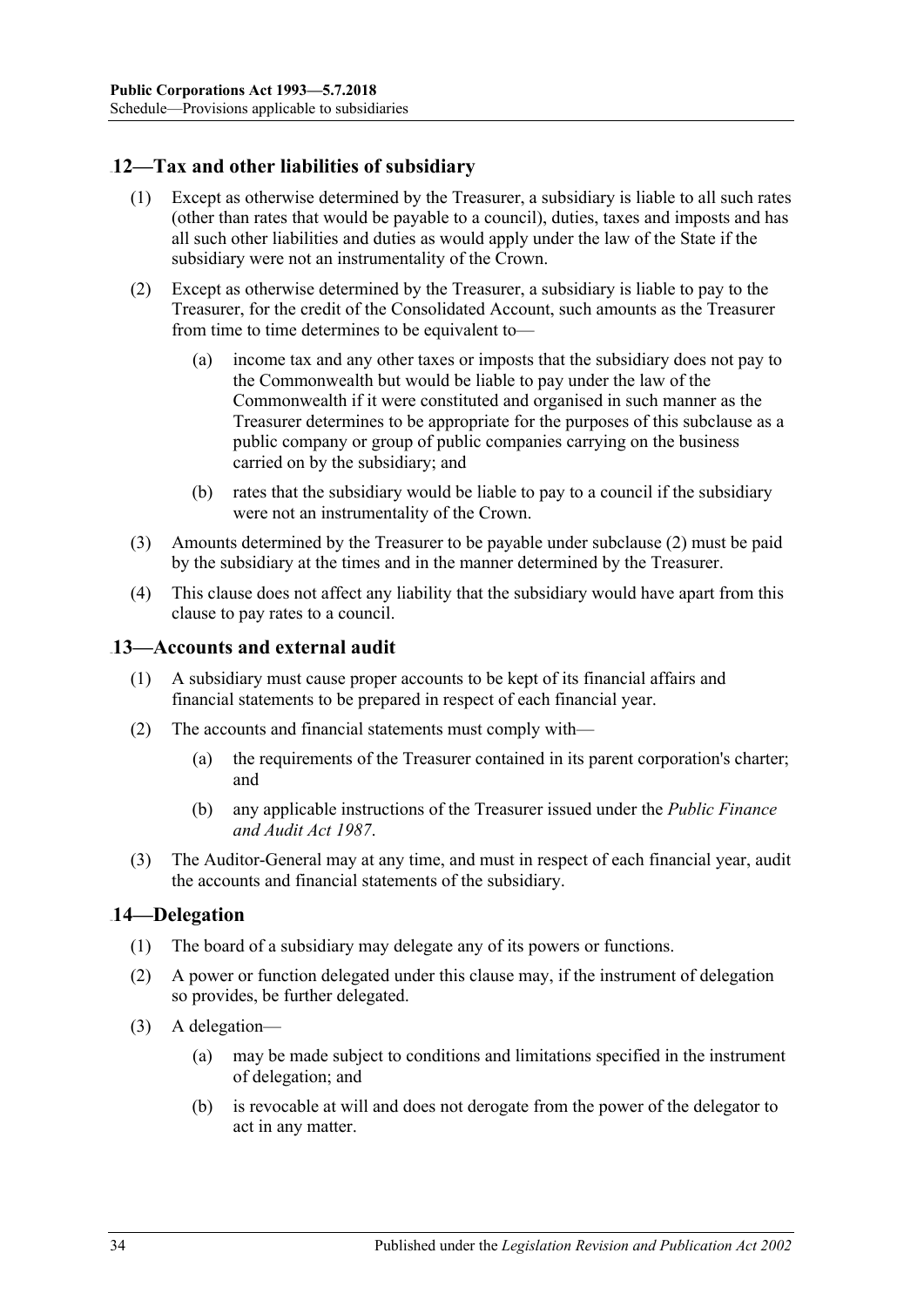<span id="page-34-1"></span>(4) A delegate must not act in any matter pursuant to the delegation in which the delegate has a direct or indirect pecuniary or personal interest.

Penalty: Division 4 fine.

- <span id="page-34-2"></span>(5) If a delegate makes a contract in contravention of [subclause](#page-34-1) (4), the contract is liable to be avoided by the subsidiary or by its parent corporation or its parent corporation's Minister.
- (6) A contract may not be avoided under [subclause](#page-34-2) (5) if a person has acquired an interest in property the subject of the contract in good faith for valuable consideration and without notice of the contravention.
- (7) If a person is convicted of an offence for a contravention of [subclause](#page-34-1) (4), the court by which the person is convicted may, in addition to imposing a penalty, order the convicted person to pay to the subsidiary—
	- (a) if the court is satisfied that the person or any other person made a profit as a result of the contravention—an amount equal to the profit;
	- (b) if the court is satisfied that the subsidiary suffered loss or damage as a result of the contravention—compensation for the loss or damage.
- (8) If a person is guilty of a contravention of [subclause](#page-34-1) (4), the subsidiary or the subsidiary's parent corporation or the parent corporation's Minister may (whether or not proceedings have been brought for the offence) recover from the person by action in a court of competent jurisdiction—
	- (a) if the person or any other person made a profit as a result of the contravention—an amount equal to the profit;
	- (b) if the subsidiary suffered loss or damage as a result of the contravention—compensation for the loss or damage.
- (9) Without limiting the effect of [subclause](#page-34-1) (4), a person will be taken to have an interest in a matter for the purposes of [subclause](#page-34-1) (4) if an associate of the person has an interest in the matter.
- (10) [Subclause](#page-34-1) (4) does not apply in relation to a matter in which a person has an interest if the person is unaware that he or she has an interest in the matter, but, in any proceedings against the person, the burden will lie on the person to prove that he or she was not, at the material time, aware of his or her interest.
- (11) A contravention of [subclause](#page-34-1) (4) by a person who is a director of the subsidiary constitutes a ground for removal of the director from the board of the subsidiary.

#### <span id="page-34-3"></span><span id="page-34-0"></span>60B**14A—Duty of employees to act honestly**

- (1) An employee of a subsidiary must at all times act honestly in the performance of his or her duties, whether within or outside the State. Penalty: Division 4 fine or division 4 imprisonment, or both.
- (2) [Subclause](#page-34-3) (1) does not apply to conduct that is merely of a trivial character and does not result in significant detriment to the public interest.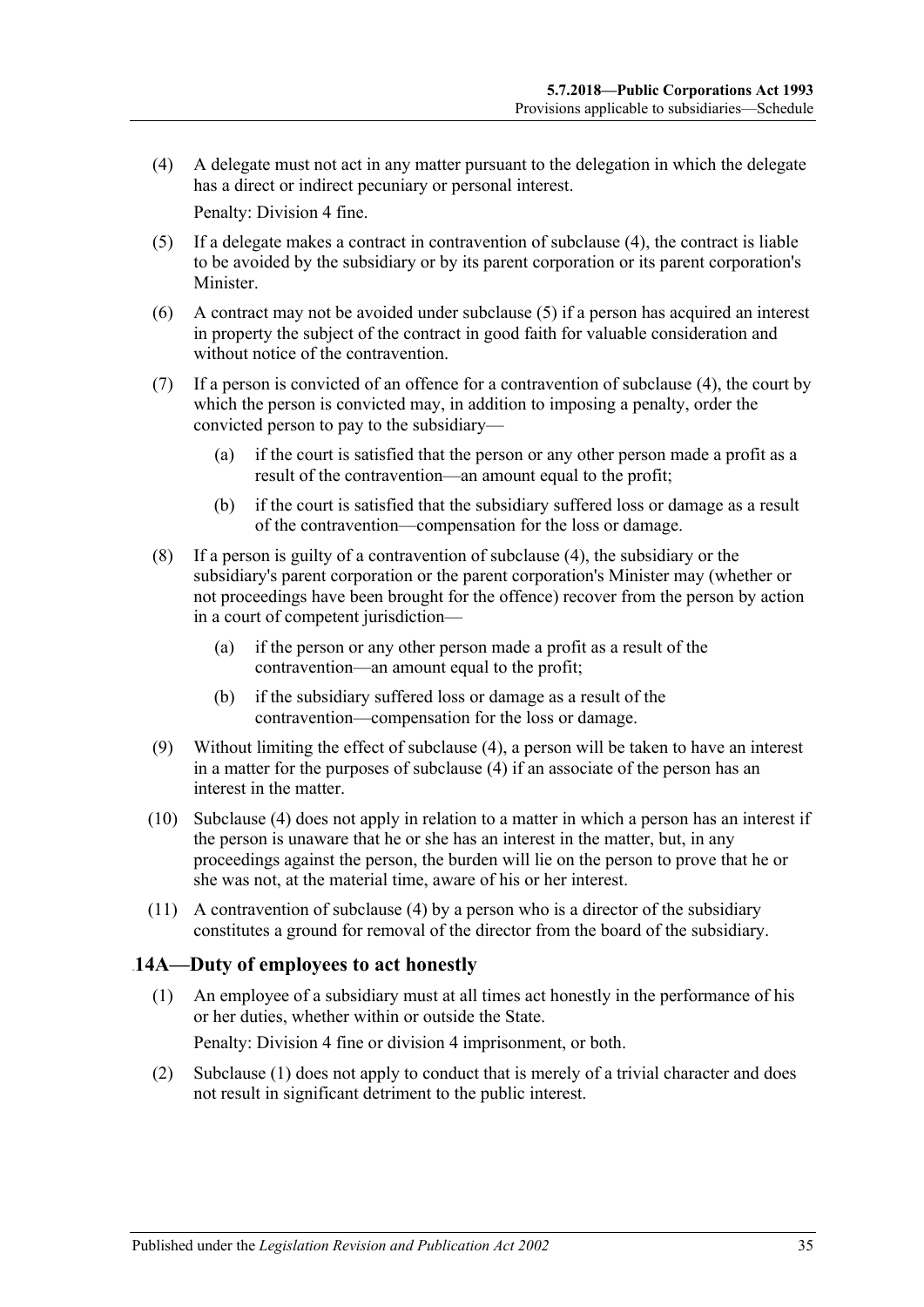- (3) If a person is convicted of an offence against this clause in relation to a subsidiary, the court by which the person is convicted may, in addition to imposing a penalty, order the convicted person to pay to the parent corporation of the subsidiary—
	- (a) if the court is satisfied that the person or any other person made a profit as a result of the contravention—an amount equal to the profit; and
	- (b) if the court is satisfied that the subsidiary, the parent corporation or any other subsidiary of the parent corporation suffered loss or damage as a result of the contravention—compensation for the loss or damage.
- (4) If a person contravenes this clause in relation to a subsidiary, the parent corporation or the parent corporation's Minister may (whether or not proceedings have been brought for the offence) recover from the person by action in a court of competent jurisdiction—
	- (a) if the person or any other person made a profit as a result of the contravention—an amount equal to the profit; and
	- (b) if the subsidiary, the parent corporation or any other subsidiary of the parent corporation suffered loss or damage as a result of the contravention compensation for the loss or damage.

#### <span id="page-35-4"></span><span id="page-35-0"></span>61B**14B—Duty of senior executives with respect to conflict of interest**

- <span id="page-35-3"></span><span id="page-35-2"></span><span id="page-35-1"></span>(1) A senior executive of a subsidiary must—
	- (a) on appointment as a senior executive, disclose his or her pecuniary interests to the board of the subsidiary in writing in accordance with the regulations; and
	- (b) on acquiring any further pecuniary interest of a kind specified in the regulations, disclose the pecuniary interest to the board of the subsidiary in writing in accordance with the regulations; and
	- (c) if a pecuniary interest (whether or not required to be disclosed under [paragraph](#page-35-1) (a) or [\(b\)\)](#page-35-2) or other personal interest of the senior executive conflicts or may conflict with his or her duties—
		- (i) disclose in writing to the board of the subsidiary the nature of the interest and the conflict or potential conflict; and
		- (ii) not take action or further action in relation to the matter except as authorised in writing by the subsidiary's parent corporation's Minister.

Penalty: Division 4 fine.

- (2) [Subclause](#page-35-1)  $(1)(a)$  applies to a person who is a senior executive of a subsidiary on the commencement of this clause as if the requirement to disclose interests on appointment as a senior executive were a requirement to disclose the interests within one month after that commencement.
- (3) A senior executive of a subsidiary must comply with any written directions given by the subsidiary's parent corporation's Minister to resolve a conflict between the executive's duties and a pecuniary or other personal interest. Penalty: Division 4 fine.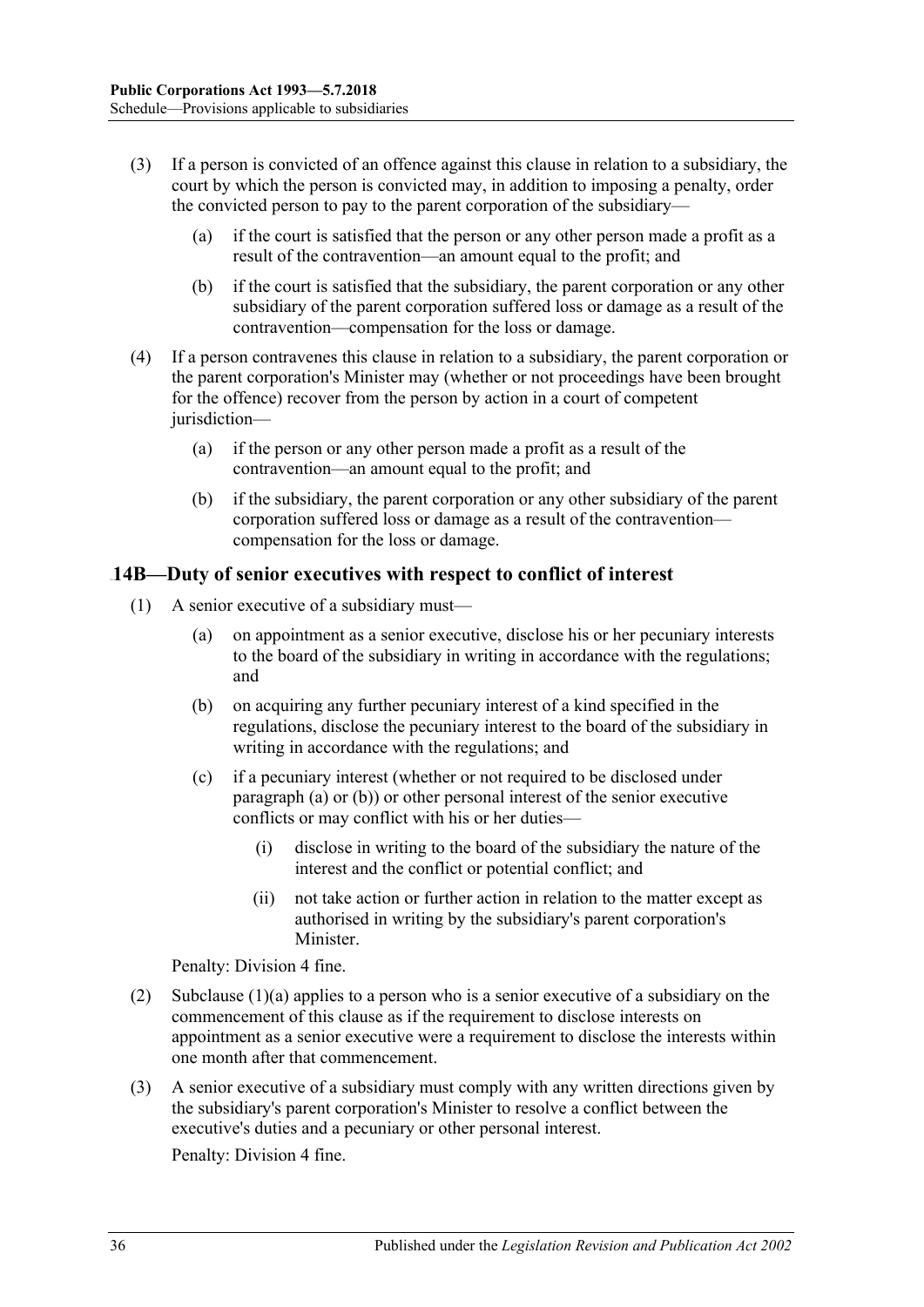- (4) Without limiting the effect of this clause, a senior executive of a subsidiary will be taken to have an interest in a matter for the purposes of this clause if an associate of the executive has an interest in the matter.
- (5) A disclosure under [subclause](#page-35-3) (1)(c) must be reported to the board of the parent corporation and the parent corporation's Minister.
- (6) If a senior executive of a subsidiary makes a disclosure of interest and complies with the other requirements of [subclause](#page-35-4) (1) in respect of a proposed contract—
	- (a) the contract is not liable to be avoided by the subsidiary; and
	- (b) the executive is not liable to account to the subsidiary for profits derived from the contract.
- <span id="page-36-0"></span>(7) If a senior executive of a subsidiary fails to make a disclosure of interest or fails to comply with any other requirement of [subclause](#page-35-4) (1) in respect of a proposed contract, the contract is liable to be avoided by the subsidiary or by its parent corporation or its parent corporation's Minister.
- (8) A contract may not be avoided under [subclause](#page-36-0) (7) if a person has acquired an interest in property the subject of the contract in good faith for valuable consideration and without notice of the contravention.
- (9) If a person is convicted of an offence against this clause in relation to a subsidiary, the court by which the person is convicted may, in addition to imposing a penalty, order the convicted person to pay to the parent corporation of the subsidiary—
	- (a) if the court is satisfied that the person or any other person made a profit as a result of the contravention—an amount equal to the profit; and
	- (b) if the court is satisfied that the subsidiary, the parent corporation or any other subsidiary of the parent corporation suffered loss or damage as a result of the contravention—compensation for the loss or damage.
- (10) If a person contravenes this clause in relation to a subsidiary, the parent corporation or the parent corporation's Minister may (whether or not proceedings have been brought for the offence) recover from the person by action in a court of competent jurisdiction—
	- (a) if the person or any other person made a profit as a result of the contravention—an amount equal to the profit; and
	- (b) if the subsidiary, the parent corporation or any other subsidiary of the parent corporation suffered loss or damage as a result of the contravention compensation for the loss or damage.
- (11) This clause does not apply in relation to a conflict or potential conflict between a senior executive's duties and a pecuniary or other personal interest while the executive remains unaware of the conflict or potential conflict, but in any proceedings against the executive the burden will lie on the executive to prove that he or she was not, at the material time, aware of the conflict or potential conflict.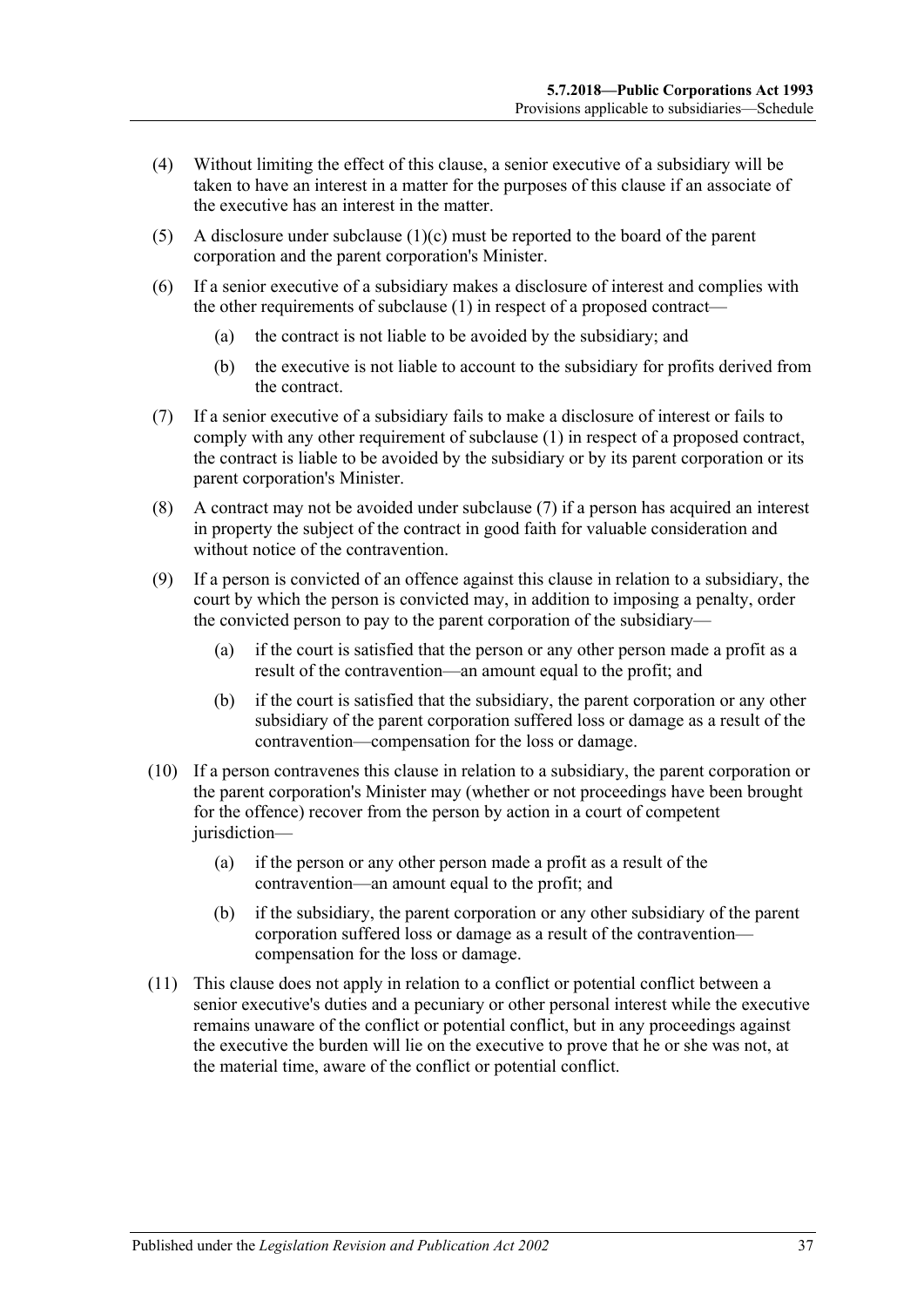#### <span id="page-37-1"></span><span id="page-37-0"></span>62B**15—Transactions with executives or associates of executives**

- (1) Neither an executive of a subsidiary nor an associate of an executive of a subsidiary may, without the approval of the parent corporation's Minister, be directly or indirectly involved in a transaction with the subsidiary, its parent corporation or any other subsidiary of its parent corporation.
- (2) A person will be treated as being indirectly involved in a transaction for the purposes of [subclause](#page-37-1) (1)—
	- (a) if the person initiates, promotes or takes any part in negotiations or steps leading to the making of the transaction with a view to that person or an associate of that person gaining some financial or other benefit (whether immediately or at a time after the making of the transaction); and
	- (b) despite the fact that neither that person nor an agent, nominee or trustee of that person becomes a party to the transaction.
- (3) [Subclause](#page-37-1) (1) does not apply—
	- $(a)$  to
		- (i) the receipt by the subsidiary, its parent corporation or any other subsidiary of the corporation of deposits of money or investments;
		- (ii) the provision of loans or other financial accommodation by the subsidiary, its parent corporation or any other subsidiary of the corporation for domestic or non-commercial purposes;
		- (iii) the provision of accident, health, life, property damage or income protection insurance or insurance against other risks (excluding credit or financial risks) by the subsidiary, its parent corporation or any other subsidiary of the corporation;
		- (iv) the provision of services (other than financial or insurance services) by the subsidiary, its parent corporation or any other subsidiary of the corporation,

in the ordinary course of its ordinary business and on ordinary commercial terms; or

- (b) to the employment of a person under a contract of service with the subsidiary, its parent corporation or any other subsidiary of the corporation or to a transaction that is ancillary or incidental to such employment; or
- (c) to transactions of a prescribed class.
- <span id="page-37-2"></span>(4) If a transaction is made with the subsidiary, its parent corporation or any other subsidiary of its parent corporation in contravention of [subclause](#page-37-1) (1), the transaction is liable to be avoided by the subsidiary or by its parent corporation or its parent corporation's Minister.
- (5) A transaction may not be avoided under [subclause](#page-37-2) (4) if a person has acquired an interest in property the subject of the transaction in good faith for valuable consideration and without notice of the contravention.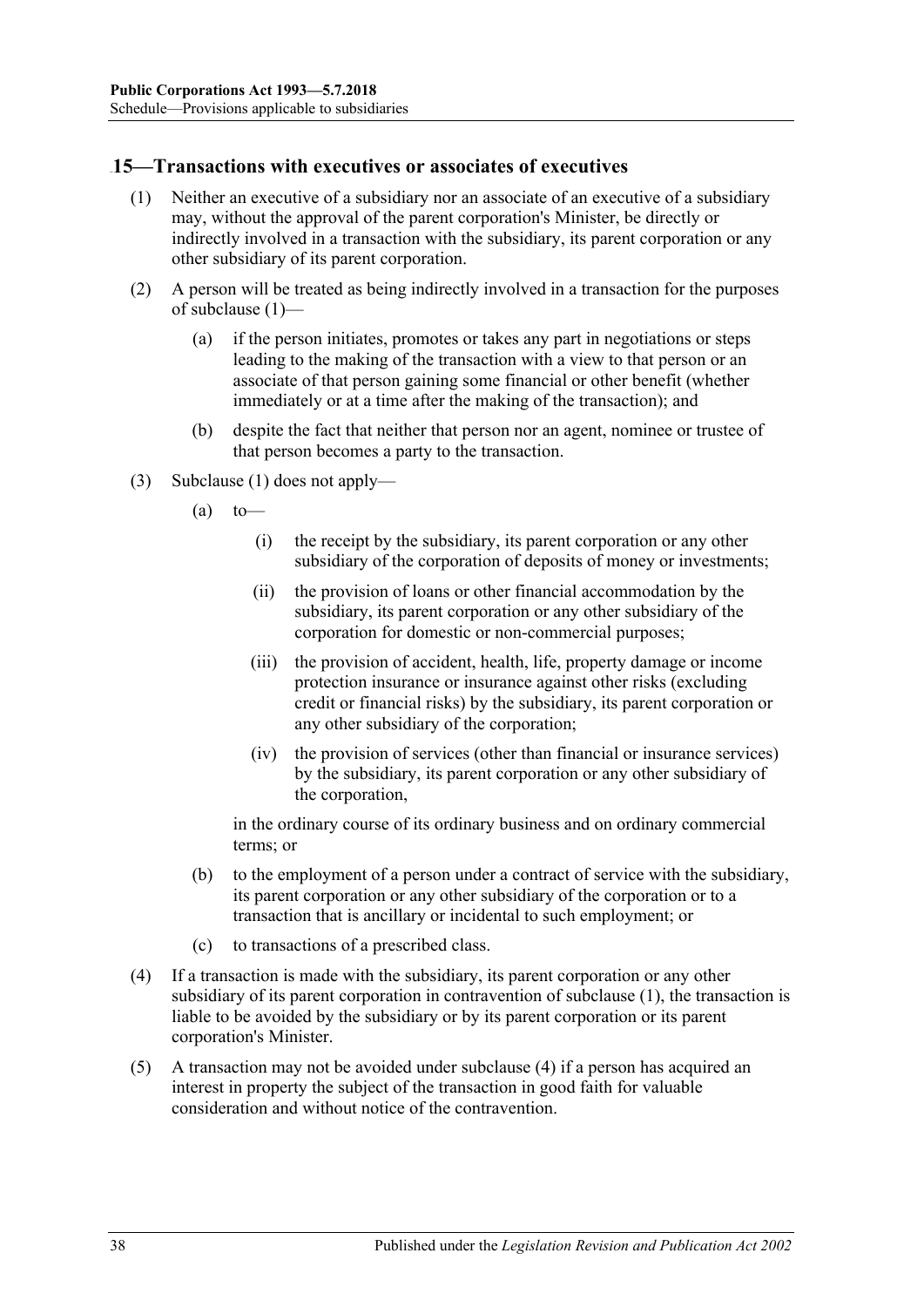<span id="page-38-1"></span>(6) An executive of a subsidiary must not counsel, procure, induce or be in any way (whether by act or omission or directly or indirectly) knowingly concerned in, or party to, a contravention of [subclause](#page-37-1) (1).

Penalty:

If an intention to deceive or defraud is proved—Division 4 fine or division 4 imprisonment, or both.

In any other case—Division 6 fine.

- (7) If a person is convicted of an offence for a contravention of [subclause](#page-38-1) (6), the court by which the person is convicted may, in addition to imposing a penalty, order the convicted person to pay to the parent corporation of the subsidiary—
	- (a) if the court is satisfied that the person or any other person made a profit as a result of the contravention—an amount equal to the profit;
	- (b) if the court is satisfied that the subsidiary, its parent corporation or any other subsidiary of the parent corporation suffered loss or damage as a result of the contravention—compensation for the loss or damage.
- (8) If a person is guilty of a contravention of [subclause](#page-38-1) (6), the parent corporation or the parent corporation's Minister may (whether or not proceedings have been brought for the offence) recover from the person by action in a court of competent jurisdiction—
	- (a) if the person or any other person made a profit as a result of the contravention—an amount equal to the profit;
	- (b) if the subsidiary, its parent corporation or any other subsidiary of the parent corporation suffered loss or damage as a result of the contravention—compensation for the loss or damage.

#### <span id="page-38-2"></span><span id="page-38-0"></span>63B**16—Executives' and associates' interests in subsidiary or parent corporation**

- (1) Neither an executive of a subsidiary nor an associate of an executive of a subsidiary may, without the approval of the parent corporation's Minister—
	- (a) have or acquire a beneficial interest in shares in, debentures of or managed investment schemes of the subsidiary, its parent corporation or any other subsidiary of its parent corporation; or
	- (b) have or hold or acquire (whether alone or with another person or persons) a right or option in respect of the acquisition or disposal of shares in, debentures of or interests in managed investment schemes of the subsidiary, its parent corporation or any other subsidiary of its parent corporation; or
	- (c) be a party to, or entitled to a benefit under, a contract under which a person has a right to call for or make delivery of shares in, debentures of or interests in managed investment schemes of the subsidiary, its parent corporation or any other subsidiary of its parent corporation.
- <span id="page-38-3"></span>(2) An executive of a subsidiary must not counsel, procure, induce or be in any way (whether by act or omission or directly or indirectly) knowingly concerned in, or party to, a contravention of [subclause](#page-38-2) (1).

Penalty:

If an intention to deceive or defraud is proved—Division 4 fine or division 4 imprisonment, or both.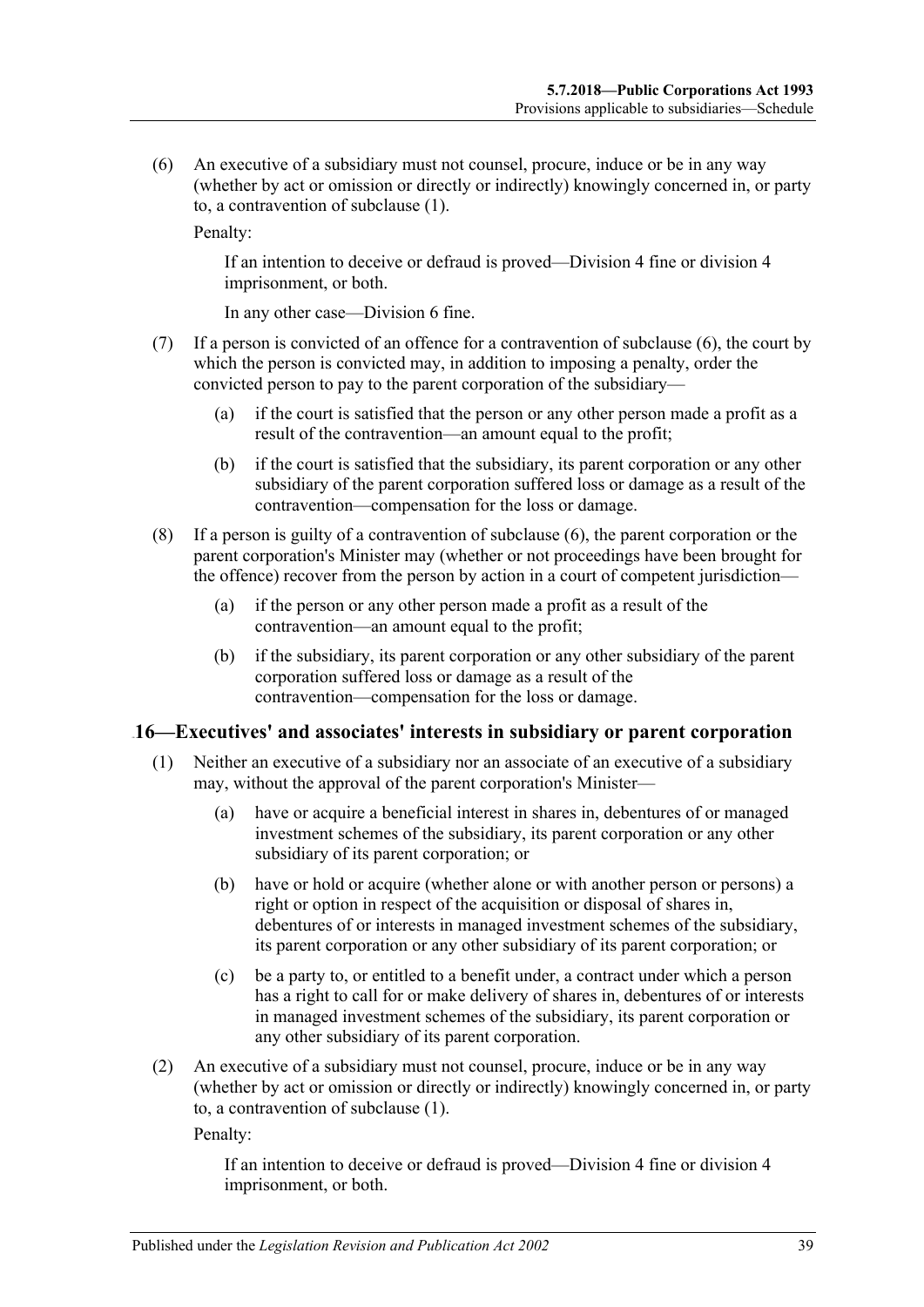In any other case—Division 6 fine.

- (3) If a person is convicted of an offence for a contravention of [subclause](#page-38-3) (2), the court by which the person is convicted may, in addition to imposing a penalty, order the convicted person to pay to the parent corporation of the subsidiary—
	- (a) if the court is satisfied that the person or any other person made a profit as a result of the contravention—an amount equal to the profit;
	- (b) if the court is satisfied that the subsidiary, its parent corporation or any other subsidiary of the parent corporation suffered loss or damage as a result of the contravention—compensation for the loss or damage.
- (4) If a person is guilty of a contravention of [subclause](#page-38-3) (2), the parent corporation or the parent corporation's Minister may (whether or not proceedings have been brought for the offence) recover from the person by action in a court of competent jurisdiction—
	- (a) if the person or any other person made a profit as a result of the contravention—an amount equal to the profit;
	- (b) if the subsidiary, its parent corporation or any other subsidiary of the parent corporation suffered loss or damage as a result of the contravention—compensation for the loss or damage.

#### <span id="page-39-1"></span><span id="page-39-0"></span>64B**16A—Duty of employees with respect to conflict of interest**

- (1) If an employee of a subsidiary has a pecuniary or other personal interest that conflicts or may conflict with the employee's duties, the employee must disclose in writing to the chief executive of the subsidiary the nature of the interest and the conflict or potential conflict.
- (2) An employee of a subsidiary must comply with any written directions given by the chief executive of the subsidiary to resolve a conflict between the employee's duties and a pecuniary or other personal interest.
- (3) Without limiting the effect of this clause, an employee of a subsidiary will be taken to have an interest in a matter for the purposes of this clause if an associate of the employee has an interest in the matter.
- (4) A disclosure under [subclause](#page-39-1) (1) must be reported to the board of the subsidiary, the board of the parent corporation and the parent corporation's Minister.
- (5) Failure by an employee to comply with this clause constitutes grounds for termination of the employee's employment (but this does not derogate from any statutory provisions or other law governing the process for discipline or termination of employment of an employee).
- (6) If an employee of a subsidiary makes a disclosure of interest under [subclause](#page-39-1) (1) in respect of a proposed contract—
	- (a) the contract is not liable to be avoided by the subsidiary; and
	- (b) the employee is not liable to account to the subsidiary for profits derived from the contract.
- <span id="page-39-2"></span>(7) If an employee of a subsidiary fails to make a disclosure of interest under [subclause](#page-39-1) (1) in respect of a proposed contract, the contract is liable to be avoided by the subsidiary or by its parent corporation or its parent corporation's Minister.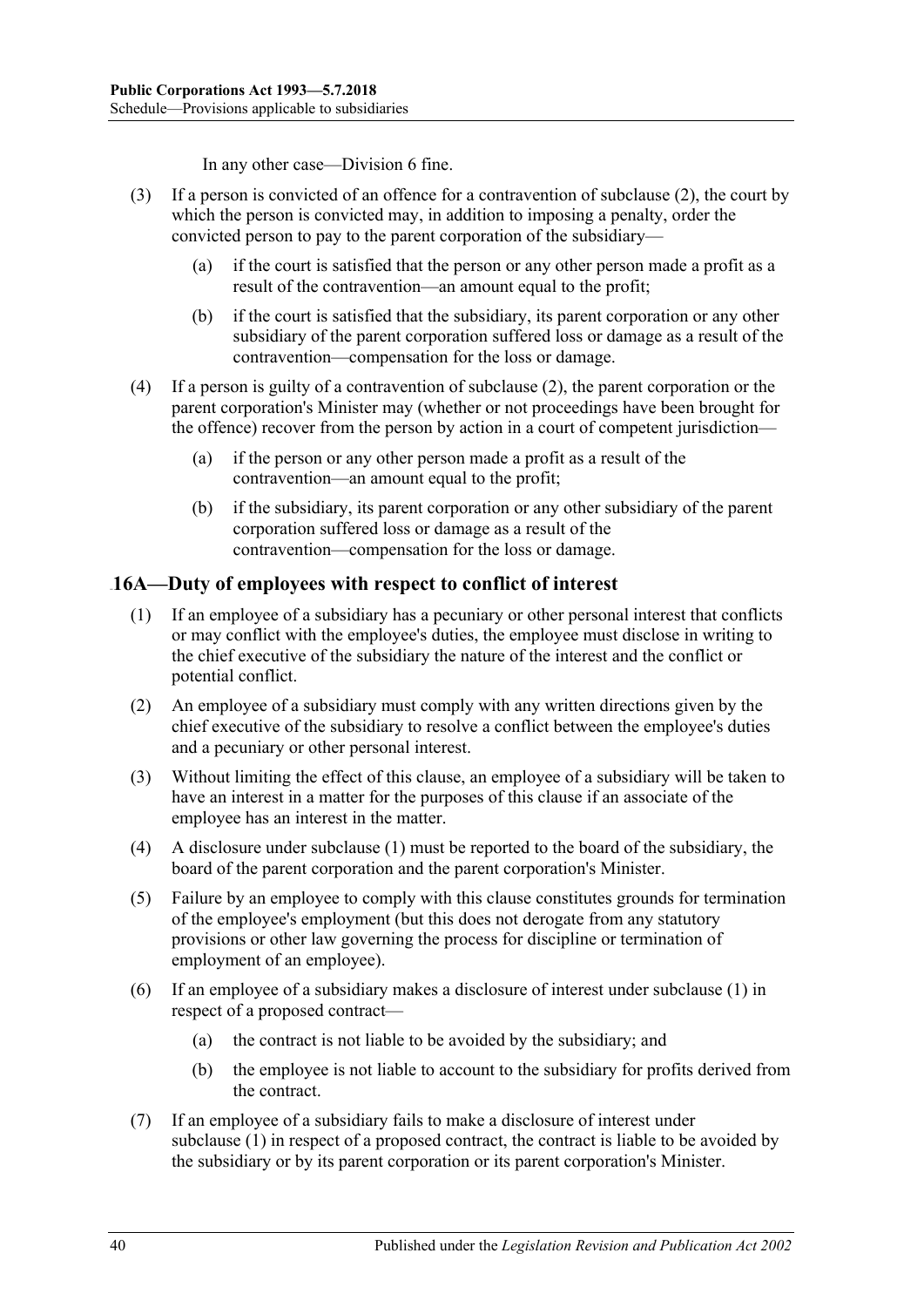- (8) A contract may not be avoided under [subclause](#page-39-2) (7) if a person has acquired an interest in property the subject of the contract in good faith for valuable consideration and without notice of the contravention.
- (9) If a person contravenes this clause in relation to a subsidiary, the parent corporation or the parent corporation's Minister may recover from the person by action in a court of competent jurisdiction—
	- (a) if the person or any other person made a profit as a result of the contravention—an amount equal to the profit; and
	- (b) if the subsidiary, the parent corporation or any other subsidiary of the parent corporation suffered loss or damage as a result of the contravention compensation for the loss or damage.
- (10) This clause does not apply in relation to a conflict or potential conflict between an employee's duties and a pecuniary or other personal interest while the employee remains unaware of the conflict or potential conflict, but in any proceedings against the employee the burden will lie on the employee to prove that he or she was not, at the material time, aware of the conflict or potential conflict.
- (11) This clause does not apply to a senior executive of a subsidiary.

#### <span id="page-40-0"></span>65B**17—Validity of transactions of subsidiary**

- (1) Subject to [subclause](#page-40-1) (2), a transaction to which a subsidiary is a party or apparently a party (whether made or apparently made under the subsidiary's common seal or by a person with authority to bind the subsidiary) is not invalid because of—
	- (a) any deficiency of power on the part of the subsidiary; or
	- (b) any procedural irregularity on the part of the board or any director, employee or agent of the subsidiary; or
	- (c) any procedural irregularity affecting the appointment of a director, employee or agent of the subsidiary.
- <span id="page-40-1"></span>(2) This clause does not validate a transaction in favour of a party—
	- (a) who enters into the transaction with actual knowledge of the deficiency or irregularity; or
	- (b) who has a connection or relationship with the corporation such that the person ought to know of the deficiency or irregularity.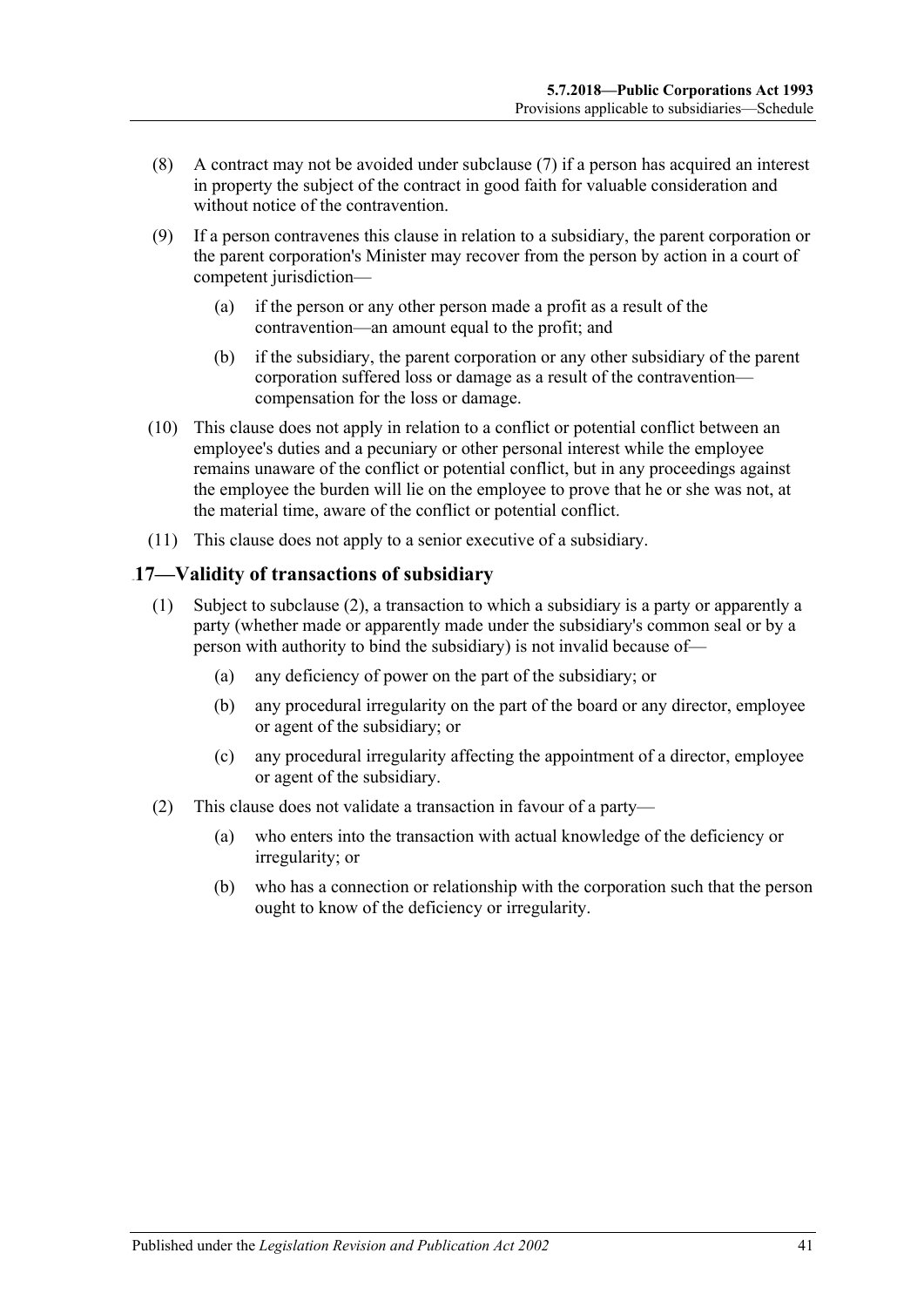# <span id="page-41-0"></span>**Legislative history**

#### **Notes**

- Please note—References in the legislation to other legislation or instruments or to titles of bodies or offices are not automatically updated as part of the program for the revision and publication of legislation and therefore may be obsolete.
- Earlier versions of this Act (historical versions) are listed at the end of the legislative history.
- For further information relating to the Act and subordinate legislation made under the Act see the Index of South Australian Statutes or www.legislation.sa.gov.au.

### **Principal Act and amendments**

New entries appear in bold.

| Year | N <sub>0</sub> | Title                                                                        | Assent     | Commencement                                                     |
|------|----------------|------------------------------------------------------------------------------|------------|------------------------------------------------------------------|
| 1993 | 36             | <b>Public Corporations Act 1993</b>                                          | 13.5.1993  | 1.9.1993 (Gazette 19.8.1993 p868)                                |
| 2003 | 36             | Statutes Amendment (Honesty and<br>Accountability in Government)<br>Act 2003 | 31.7.2003  | Pt 4 (ss $8-17$ )-29.4.2004 ( <i>Gazette</i><br>29.4.2004 p1173) |
| 2006 | 43             | Statutes Amendment (Domestic<br>Partners) Act 2006                           | 14.12.2006 | Pt 69 (s 179)—1.6.2007 ( <i>Gazette</i><br>26.4.2007 p1352)      |
| 2009 | 58             | Statutes Amendment (National<br>Industrial Relations System) Act<br>2009     | 26.11.2009 | Pt 11 (s 39)-1.1.2010 (Gazette<br>17.12.2009 p6351               |
| 2009 | 84             | Statutes Amendment (Public Sector<br>Consequential Amendments) Act<br>2009   | 10.12.2009 | Pt 125 (ss 285 & 286)-1.2.2010<br>(Gazette 28.1.2010 p320)       |
| 2013 | 73             | <i>Public Corporations (Subsidiaries)</i><br>Amendment Act 2013              | 5.12.2013  | 5.12.2013                                                        |
| 2017 | -7             | <b>Statutes Amendment and Repeal</b><br>(Simplify) Act 2017                  | 15.3.2017  | Pt 26 (s 100)—15.3.2017: s 2(1)                                  |
| 2017 | -51            | <b>Statutes Amendment (SACAT</b><br>No 2) Act 2017                           | 28.11.2017 | Pt 40 (s 213)-5.7.2018 ( <i>Gazette</i><br>28.6.2018 p2618)      |

### **Provisions amended**

New entries appear in bold.

Entries that relate to provisions that have been deleted appear in italics.

| Provision       | How varied                                                     | Commencement |
|-----------------|----------------------------------------------------------------|--------------|
| Pt <sub>1</sub> |                                                                |              |
| s <sub>2</sub>  | omitted under Legislation Revision and<br>Publication Act 2002 | 29.4.2004    |
| s <sub>3</sub>  |                                                                |              |
| s(1)            |                                                                |              |
| debenture       | amended by $36/2003$ s $8(a)$                                  | 29.4.2004    |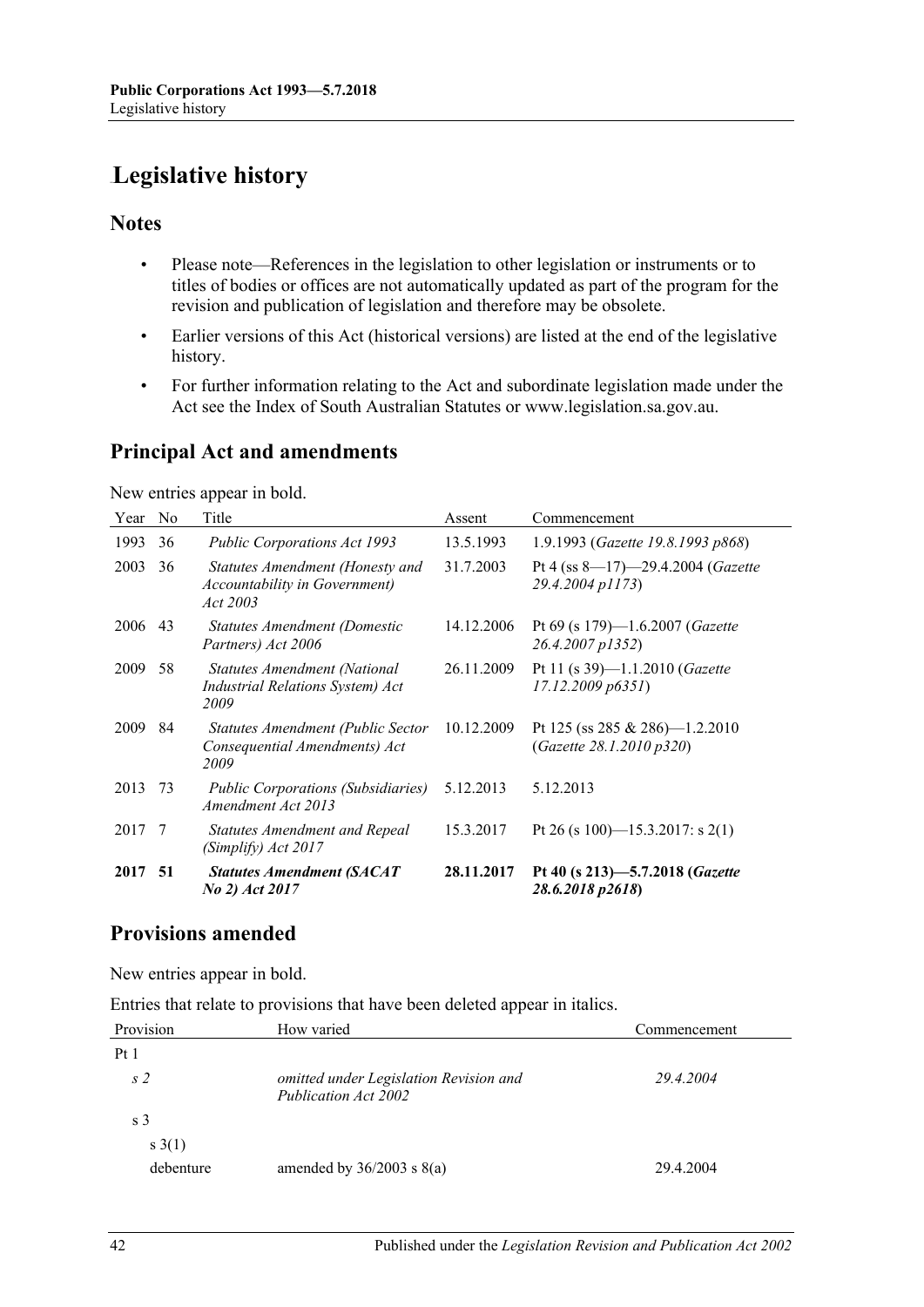|                 | domestic partner     | inserted by $43/2006$ s $179(1)$                                | 1.6.2007  |
|-----------------|----------------------|-----------------------------------------------------------------|-----------|
|                 | managed              | inserted by $36/2003$ s $8(b)$                                  | 29.4.2004 |
|                 | investment<br>scheme |                                                                 |           |
|                 |                      |                                                                 | 29.4.2004 |
|                 | relative             | prescribed interest deleted by $36/2003$ s $8(c)$               | 1.6.2007  |
|                 | relevant interest    | amended by 43/2006 s 179(2)                                     | 29.4.2004 |
|                 | senior executive     | amended by $36/2003$ s $8(d)$<br>inserted by $36/2003$ s $8(e)$ |           |
|                 |                      |                                                                 | 29.4.2004 |
|                 | spouse               | substituted by 43/2006 s 179(3)                                 | 1.6.2007  |
|                 | subsidiary           | amended by $36/2003$ s $8(f)$                                   | 29.4.2004 |
|                 | s(2)                 | amended by 43/2006 s 179(4)                                     | 1.6.2007  |
| s <sub>5</sub>  |                      |                                                                 |           |
|                 | $s\ 5(1a)$           | inserted by $36/2003$ s $9(a)$                                  | 29.4.2004 |
|                 | s 5(3)               | amended by $36/2003$ s $9(b)$                                   | 29.4.2004 |
| Pt 4            |                      |                                                                 |           |
|                 | s 16                 |                                                                 |           |
|                 | s 16(2)              | substituted by 36/2003 s 10                                     | 29.4.2004 |
|                 | s16(3)               | deleted by 36/2003 s 10                                         | 29.4.2004 |
|                 | s 17                 |                                                                 |           |
|                 | s 17(3)              | amended by 36/2003 s 11                                         | 29.4.2004 |
|                 | s 18                 |                                                                 |           |
|                 | s 18(1)              | amended by 36/2003 s 12                                         | 29.4.2004 |
|                 | s 19                 |                                                                 |           |
|                 | s 19(1)              | amended by $36/2003$ s $13(a)$                                  | 29.4.2004 |
|                 | s 19(5)              | amended by 36/2003 s 13(b)                                      | 29.4.2004 |
|                 | s <sub>22</sub>      | substituted by 84/2009 s 285                                    | 1.2.2010  |
| Pt 5            |                      |                                                                 |           |
|                 | s 24                 |                                                                 |           |
|                 | $s\,24(2)$           | amended by 73/2013 s 3                                          | 5.12.2013 |
|                 |                      | amended by 51/2017 s 213                                        | 5.7.2018  |
| Pt <sub>6</sub> |                      |                                                                 |           |
|                 | ss 36A and 36B       | inserted by 36/2003 s 14                                        | 29.4.2004 |
|                 | s 38                 |                                                                 |           |
|                 | $s \, 38(1)$         | amended by 36/2003 s 15                                         | 29.4.2004 |
|                 | s 38A                | inserted by 36/2003 s 16                                        | 29.4.2004 |
|                 | s 38B                | inserted by 58/2009 s 39                                        | 1.1.2010  |
|                 | s 38B(1)             | $(a)$ —(c) may expire by proclamation: s 38B $(2)$              |           |
|                 |                      | amended by 7/2017 s 100                                         | 15.3.2017 |
| Sch             |                      |                                                                 |           |
|                 | cl <sub>2</sub>      |                                                                 |           |
|                 | cl $2(1)$            | cl 2 redesignated as cl $2(1)$ by $73/2013$ s 4                 | 5.12.2013 |
|                 | cl $2(2)$            | inserted by 73/2013 s 4                                         | 5.12.2013 |
|                 | cl 5                 |                                                                 |           |
|                 |                      |                                                                 |           |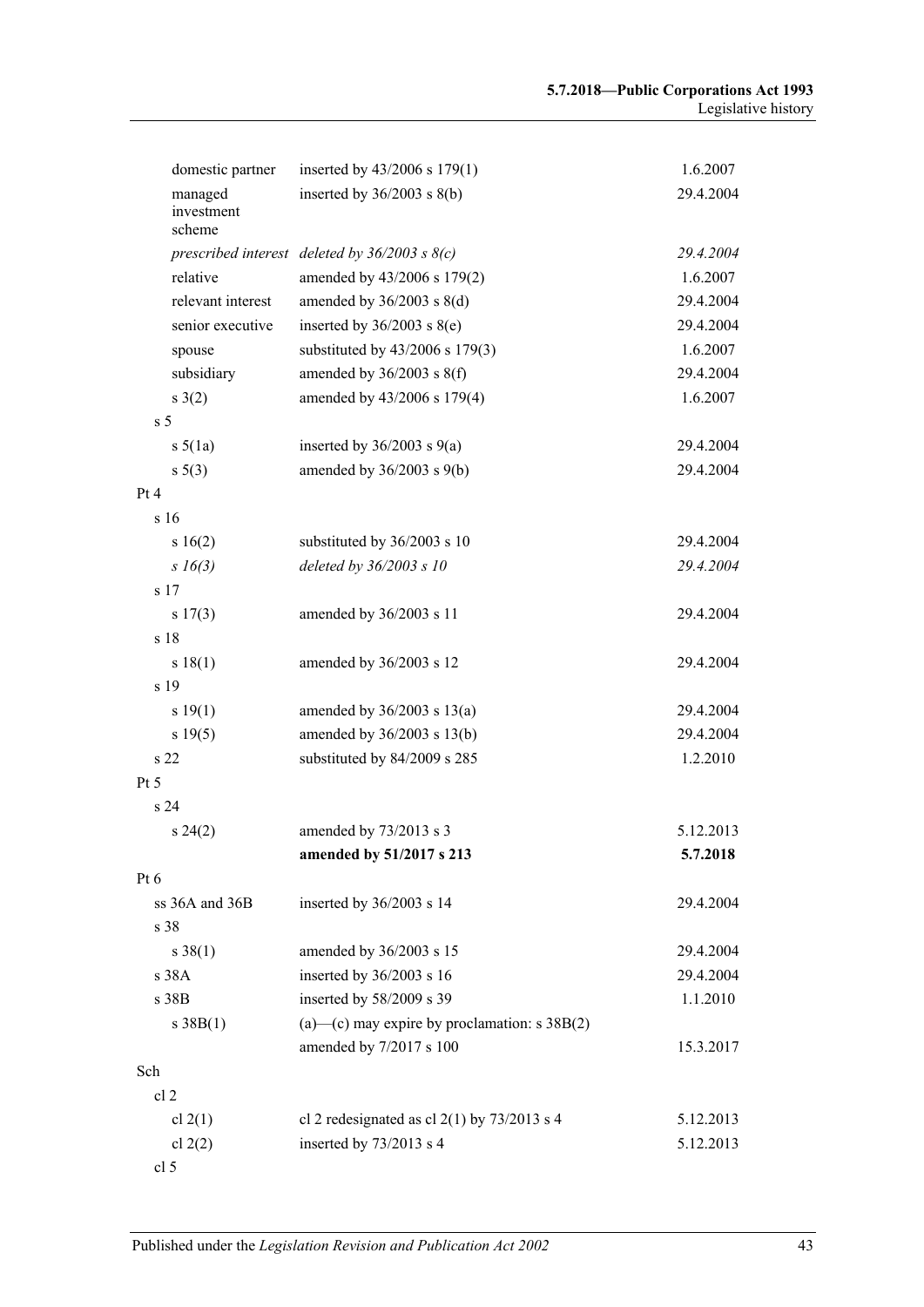| cl $5(2)$         | substituted by $36/2003$ s $17(a)$  | 29.4.2004 |
|-------------------|-------------------------------------|-----------|
| cl 5(3)           | deleted by $36/2003$ s $17(a)$      | 29.4.2004 |
| cl 6              |                                     |           |
| cl $6(3)$         | amended by $36/2003$ s $17(b)$      | 29.4.2004 |
| cl 7              |                                     |           |
| cl $7(1)$         | amended by $36/2003$ s $17(c)$ —(e) | 29.4.2004 |
| cl 8              |                                     |           |
| cl $8(1)$         | amended by $36/2003$ s $17(f)$      | 29.4.2004 |
| cl $8(5)$         | amended by $36/2003$ s $17(g)$      | 29.4.2004 |
| $cl$ 11           | substituted by 84/2009 s 286        | 1.2.2010  |
| cll 14A and $14B$ | inserted by $36/2003$ s 17(h)       | 29.4.2004 |
| cl <sub>16</sub>  |                                     |           |
| cl $16(1)$        | amended by $36/2003$ s $17(i)$ —(k) | 29.4.2004 |
| cl 16A            | inserted by $36/2003$ s $17(1)$     | 29.4.2004 |

### **Historical versions**

29.4.2004 1.6.2007 1.1.2010 1.2.2010 5.12.2013 15.3.2017

# <span id="page-43-0"></span>73B**Appendix—Divisional penalties and expiation fees**

At the date of publication of this version divisional penalties and expiation fees are, as provided by section 28A of the *[Acts Interpretation Act 1915](http://www.legislation.sa.gov.au/index.aspx?action=legref&type=act&legtitle=Acts%20Interpretation%20Act%201915)*, as follows:

| <b>Division</b> | <b>Maximum</b><br>imprisonment | <b>Maximum</b> fine | <b>Expiation fee</b> |
|-----------------|--------------------------------|---------------------|----------------------|
| $\mathbf{1}$    | 15 years                       | \$60 000            |                      |
| $\overline{2}$  | 10 years                       | \$40 000            |                      |
| 3               | 7 years                        | \$30 000            |                      |
| $\overline{4}$  | 4 years                        | \$15 000            |                      |
| 5               | 2 years                        | \$8 000             |                      |
| 6               | 1 year                         | \$4 000             | \$300                |
| 7               | 6 months                       | \$2 000             | \$200                |
| 8               | 3 months                       | \$1 000             | \$150                |
| 9               |                                | \$500               | \$100                |
| 10              |                                | \$200               | \$75                 |
| 11              |                                | \$100               | \$50                 |
| 12              |                                | \$50                | \$25                 |
|                 |                                |                     |                      |